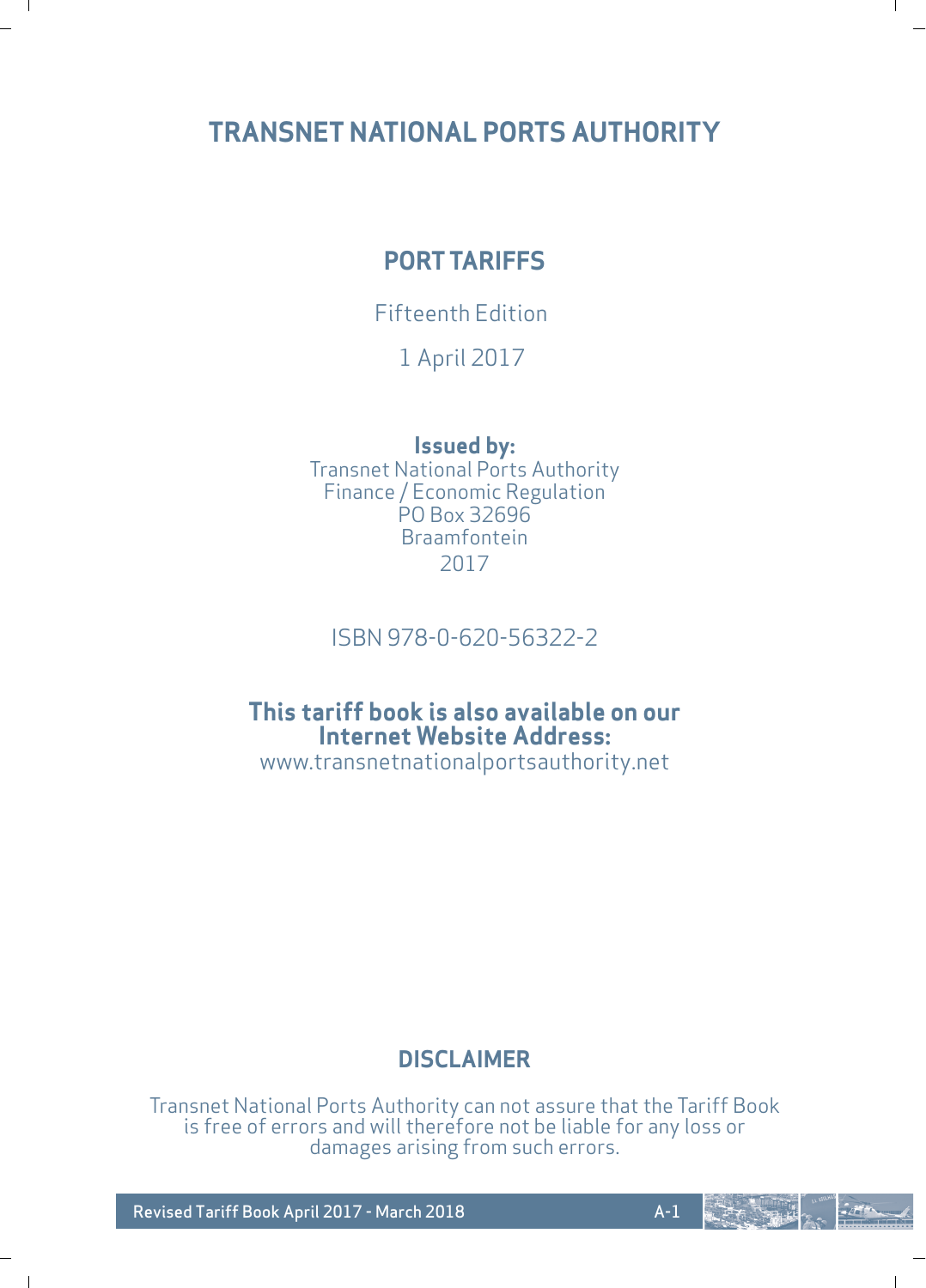# **CONTENTS**

 $\mathbf{I}$ 

 $\mathbb{L}$ 

 $\mathbf{I}$ 

 $\mathcal{L} = \mathcal{L}$ 

 $\blacksquare$ 

**RATION** 

.<br>تاريخ

| <b>DEFINITIONS</b>                                                                                                                                          | DEF <sub>1</sub>         | <b>SECTION 4</b>                                                                                                                                         |                   |
|-------------------------------------------------------------------------------------------------------------------------------------------------------------|--------------------------|----------------------------------------------------------------------------------------------------------------------------------------------------------|-------------------|
| <b>SECTION 1</b>                                                                                                                                            | to DEF 4                 | PORT FEES ON VESSELS, MISCELLANEOUS<br><b>FEES AND SERVICES</b>                                                                                          |                   |
| <b>LIGHT DUES</b><br>1.<br>2.<br>SOUTH AFRICAN MARITIME<br>SAFETY AUTHORITY<br>(SAMSA) LEVY                                                                 | 1.1<br>1.1               | 1. Port fees on vessels<br>1.1 Port dues<br>1.2 Berth dues<br>2. Port dues for small vessels, hulks<br>and pleasure vessels<br>3. Miscellaneous services | 4.1<br>4.2<br>4.4 |
| <b>SECTION 2</b>                                                                                                                                            |                          | 3.1 Fire and emergency services<br>3.2 Fire protection                                                                                                   | 4.5<br>4.6        |
| <b>VESSEL TRAFFIC SERVICES (VTS)</b>                                                                                                                        |                          | 3.3 Fire awareness training<br>3.4 Fire equipment maintenance                                                                                            | 4.7<br>4.8        |
| 1. VTS charges                                                                                                                                              | 2.1                      | 3.5 Fire equipment hire<br>4. Security services<br>5. Fresh water                                                                                        | 4.9<br>4.9<br>4.9 |
| <b>SECTION 3</b>                                                                                                                                            |                          | 6. Electricity<br>7. Removal of refuse                                                                                                                   | 4.9<br>4.9        |
| <b>MARINE SERVICES</b>                                                                                                                                      |                          | 8. Combating of Oil Pollution<br>9. Passenger baggage: All ports                                                                                         | 4.9<br>4.9        |
| 1. General terms and conditions                                                                                                                             | 3.1                      | 10. Passengers' levy: All ports                                                                                                                          | 4.10              |
| 2. Marine Services Incentive                                                                                                                                | 3.1                      | 11. Split account fees                                                                                                                                   | 4.10              |
| З.<br>Pilotage services<br>Survey/Examination of small<br>4.                                                                                                | 3.2<br>3.3               | <b>SECTION 5</b>                                                                                                                                         |                   |
| vessels and life saving appliances<br>Pilotage exemption certificate<br>5.<br>Tugs/Vessel assistance<br>6.<br>and/or attendance                             | 3.3<br>3.4               | PORT SERVICE LICENCE, PORT RULE<br>LICENCE, PORT RULE REGISTRATION<br>AND PORT RULE PERMIT FEES                                                          |                   |
| Miscellaneous tug/vessel services<br>7.<br><b>Berthing services</b><br>8.<br>9. Running of vessel lines<br>10. Hire of marine equipment/<br>marine services | 3.5<br>3.7<br>3.8<br>3.9 | 1. Fees payable for Port Service<br>licences to be issued by the<br>Authority in terms of section<br>57 of the National Ports Act.<br>No. 12 of 2005     | 5.1               |
|                                                                                                                                                             |                          | 2. Fees payable for licences,<br>registrations and permits to be                                                                                         |                   |

issued by the Authority in terms of Port Rules made by the Authority in terms of section 80(2) of the National Ports Act,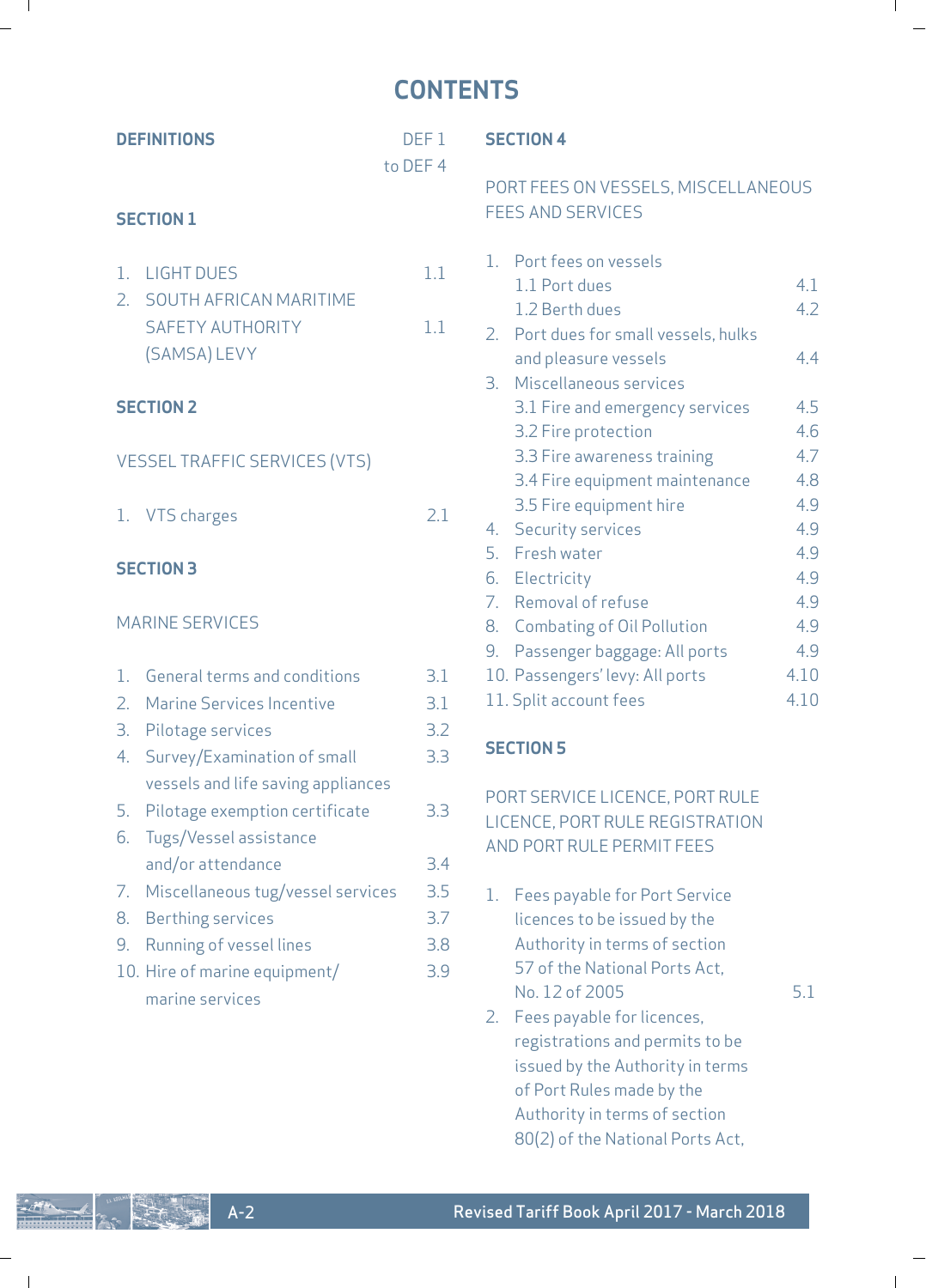# **SECTION 6**

 $\blacksquare$ 

 $\overline{\phantom{a}}$ 

# DRYDOCKS, FLOATING DOCKS SYNCROLIFTS AND SLIPWAYS

| 1. General terms and conditions     | 6.1 |
|-------------------------------------|-----|
| 2. Booking fees                     | 6.1 |
| 3. Penalties                        | 6.2 |
| 4. Preparation                      | 6.2 |
| 5. Docking and undocking of vessels | 6.3 |
| 6. Drydock, floating dock and       |     |
| syncrolift dues                     | 64  |
| 7. Slipway                          | 6.7 |
| 8. Wharf cranes                     | 68  |
| 9. Miscellaneous                    | 68  |

# **SECTION 8**

# BUSINESS PROCESSES AND DOCUMENTATION

|  | 1. 1.1 Types of documentation | 82  |
|--|-------------------------------|-----|
|  | 1.2 Timing of documentation   | 8.3 |
|  | 2. Responsible party          | 8.4 |
|  | 3. Penalties                  | 8.4 |
|  | 4. Cancelling orders          | 8.5 |
|  | 5. Terminal Outturn report    | 8.5 |
|  | 6. 6.1 Port Revenue Offices   | 8.6 |
|  | 6.2 Portsonline               | 8.6 |
|  | 7. Import Cargo Dues Order    | 87  |
|  | 8. Export Cargo Dues Order    | 88  |

# **SECTION 7**

# CARGO DUES ON IMPORTS, EXPORTS, TRANSHIPMENTS AND COASTWISE

| 1. Breakbulk |     |
|--------------|-----|
| 2. Dry Bulk  | 7.4 |

- 3. Liquid Bulk 7.5
- 4. Containers 7.6 5. Coastwise cargo 7.6
- 6. Exemptions 7.7
- 7. Transhipped cargo 7.8
- 8. Penalties and Related Fees 7.8
- 9. Cargo conveyed by vessel 7.9 permitted to service vessels
	- within and outside the port

L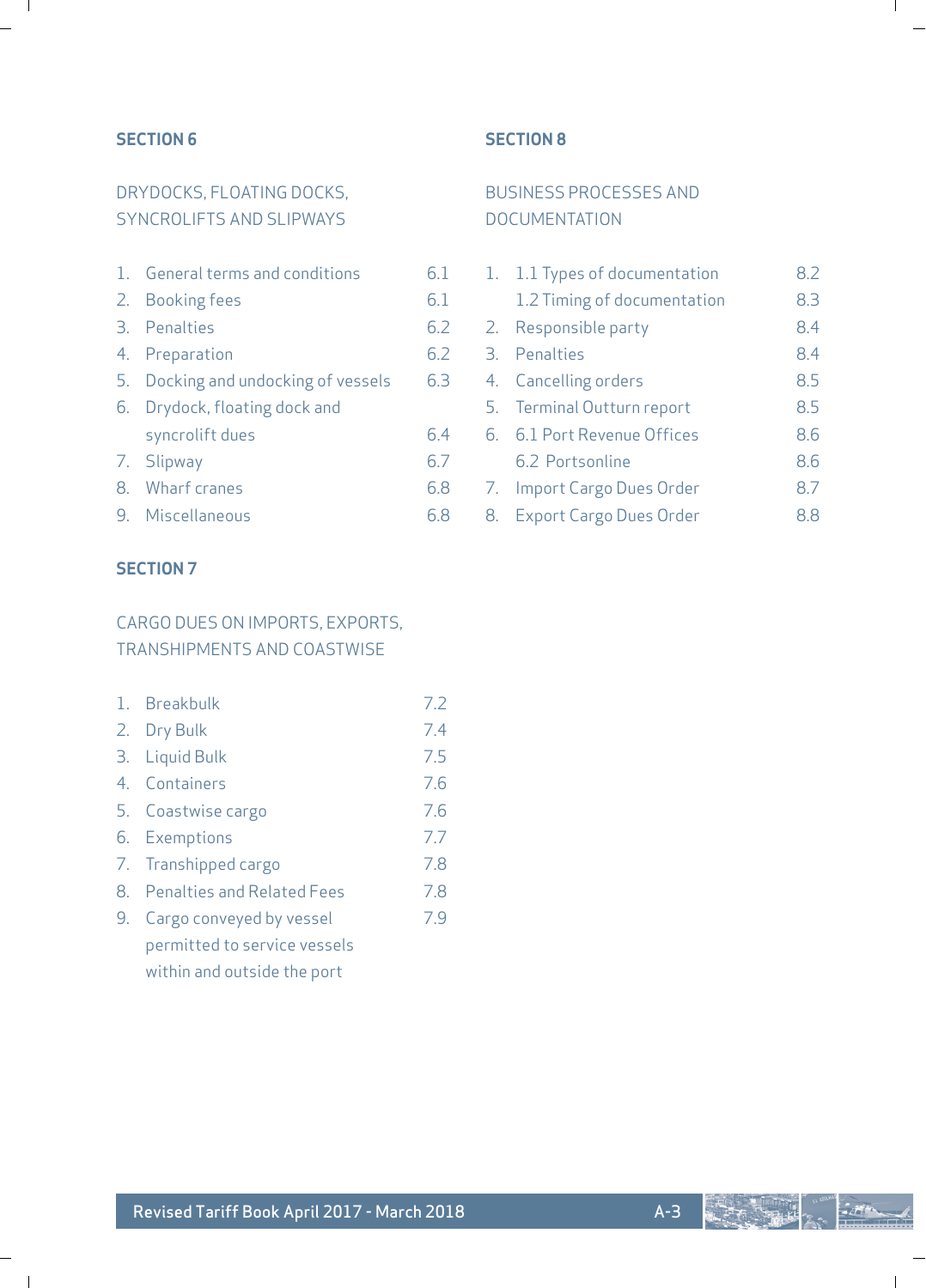# **LIST OF TRANSNET NATIONAL PORTS AUTHORITY FEES AT THE SOUTH AFRICAN PORTS OF TRANSNET LTD**

ı

#### **DEFINITIONS**

 $\mathbf{I}$ 

**"Act"** means the National Ports Act No. 12 of 2005.

**"Agent"** refers to all representatives having commercial dealings with a vessel or its cargo, unless the context indicates that it refers to a particular kind of agent, and includes a vessel's agent and a cargo agent.

**"Authority"** means Transnet National Ports Authority, a division of Transnet.

**"Cargo"** means any cargo, goods, wares, merchandise, and articles of every kind whatsoever, including animals, birds, fish, plants and containers, carried, or intended to be carried, by sea.

#### **Claims for adjustment or refund of port fees**

All claims related to fees raised by the Authority in terms of the Authority's Tariff Book will, for prescription purposes, be dealt with strictly in terms of the Prescription Act, Act 68 of 1969.

**"Coaster"** refers to vessels carrying cargo exclusively between the ports in Richards Bay/ Walvis Bay range on a regular schedule. To qualify as a bonafide coaster, an application must be lodged and approved by the Authority.

**"Coastwise cargo"** means cargo moving by sea between SA ports, including Walvis Bay and Luderitz, provided that both the country of origin and destination is SA or Namibia.

**"Container operator"** means any person providing international transportation of containerised goods, and approved by the Commissioner for the South African Revenue Service under section 96A of the Customs and Excise Act 91 of 1964, as amended, for operating containers in the Republic.

**"Entering port"** means a vessel entering the port's limits.

DEF 1

 $\mathbf{I}$ 

**"passenger vessel"** means a vessel that carries more than 12 passengers.

**"pleasure vessel"** means a vessel, however propelled, that is used, or intended to be used, solely for sports and recreation and that does not carry more than 12 passengers.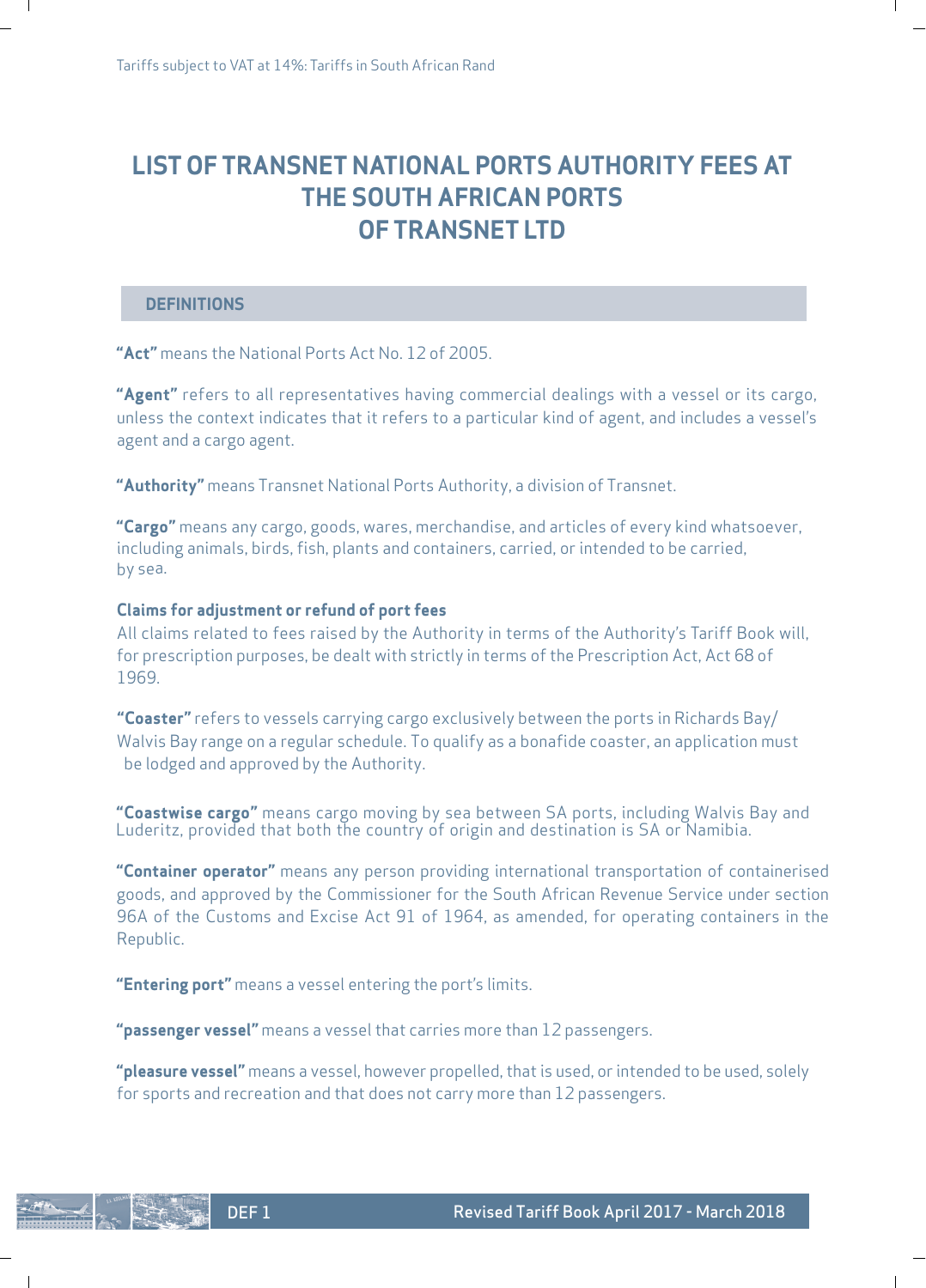**"fees"** means all fees, charges and dues contemplated in Section 73 of the Act. (The fees in the Tariff Book are for the basic services only and other fees may be levied in the event of a departure from or addition to basic services.) Fees will be raised at the time the service is performed excluding, where tariffs are adjusted annually where the actual time of vessel arrival will be used for cargo dues purposes.

ı

**"fishing vessel"** means a vessel that is used for the purpose of catching fish or other living resources of the sea for financial gain or reward.

**"Harbour Master"** means the employee of the Authority appointed for each port as contemplated in section 74(3) of the Act.

**"length"** refers to the length overall (LOA) and means —

- (i) in the case of a registered vessel, the length shown in the certificate of registry; and
- (ii) in the case of a vessel licensed in terms of section 68 of the Merchant Shipping Act, 1951 (Act No. 57 of 1951), the length shown in the licence.

**"master"** means any person, other than a pilot, having charge or command of a vessel or pleasure vessel.

**"ISO container"** means a freight container with the specifications prescribed by the International Organization for Standardisation.

**"owner"** means any person to whom a vessel or pleasure vessel or a share in a vessel or pleasure vessel belongs or any other organisation or person, such as the manager or charterer, who has assumed the responsibility for the operation of the vessel or pleasure vessel from the owner of the vessel or pleasure vessel.

**"passenger"** means any person carried in a vessel, except:

- (i) a person employed or engaged in any capacity on board a vessel on the business of the vessel;
- (ii) a person on board the vessel either in pursuance of the obligation laid upon the master to carry shipwrecked, distressed or other persons or by reason of any circumstance that neither the master nor the owner nor the charterer (if any) could have prevented; and
- (iii) a child under one year of age.

**"area of jurisdiction"** means the area within which Transnet has jurisdiction at the respective ports as appearing in the Port Regulations.

**"Port Regulations"** means the Regulations that the Minister of Transport promulgated in the Government Gazette, 23 November 2007.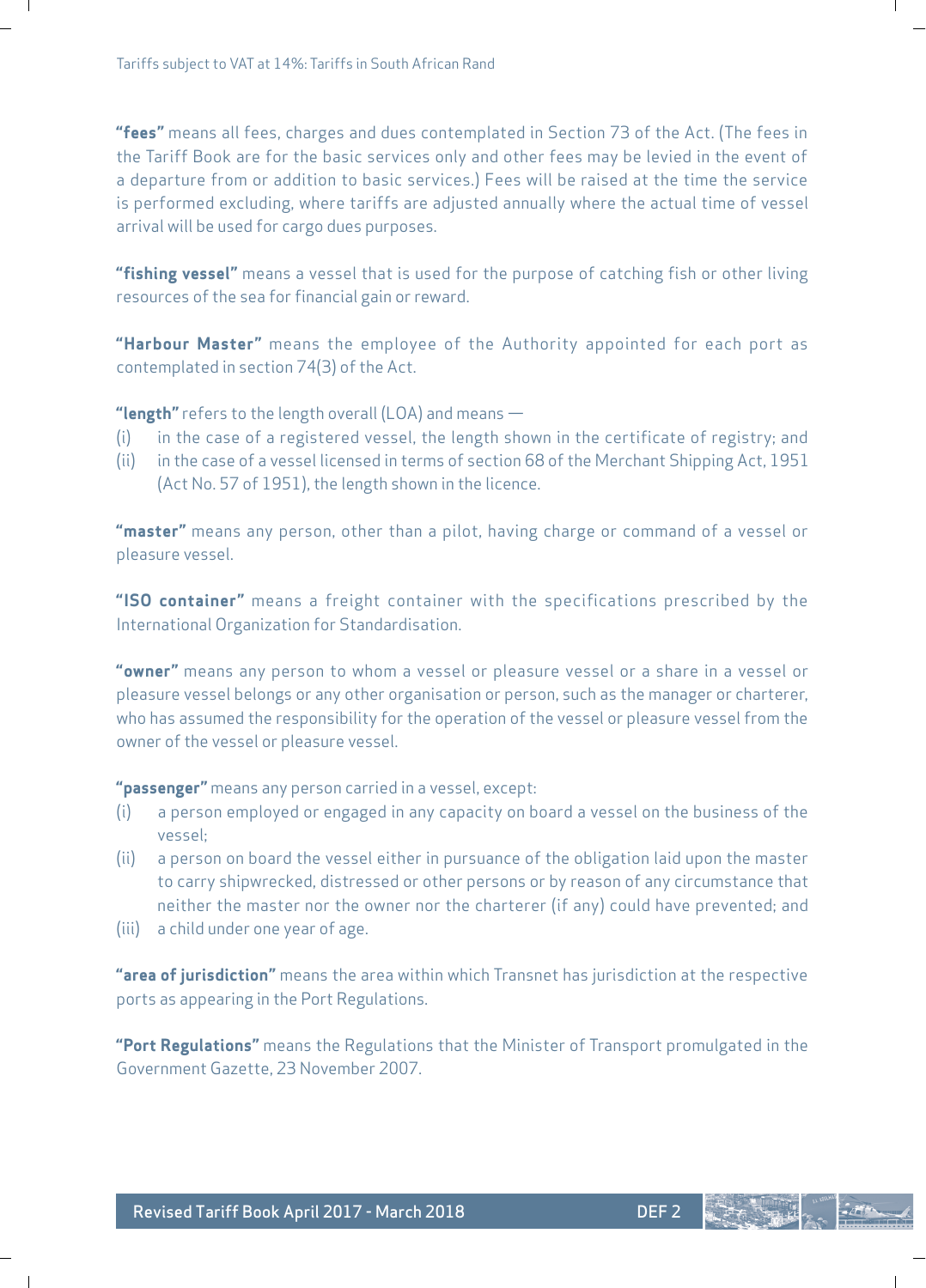**"Port Rules"** are the rules that the Authority may, with the approval of the Minister of Transport, adopt in terms of Section 80(2) of the Act.

Ш

**"Republic"** means the Republic of South Africa.

**"Revenue Office"** means the Authority's Revenue Office.

**"SAMSA"** means the South African Maritime Safety Authority, established as a juristic person by virtue of section 2(1) of the South African Maritime Safety Authority Act No. 5 of 1998.

**"shift"** means the movement of a vessel from one place in the port to another, and "shifting" bears a corresponding meaning.

**"small vessel"** means a commercial small vessel that:

- (i) is registered in the Republic;
- (ii) lies in, is used in or operates from a port; and
- (iii) includes a tug, fishing vessel, launch, barge, lighter, rowing boat, ski boat, sailing boat, yacht or similar vessel, or a hulk of any of the vessels enumerated, but excludes a pleasure vessel.

**"tanker"** means a vessel designed to carry liquid cargo in bulk, including a combination carrier being used for this purpose.

**"Tariff Book"** means the Tariff Book contemplated in section 72 of the Act.

**"Transnet"** means Transnet SOC(Ltd) registration No. 1990/00900/06.

### **"Unit of tonnage"** means

1 metric ton (1 000 kg), subject to a minimum of 1 ton, except for the following:

Vehicles (empty) driven or towed from/to the port and (including boats, yachts, etc.) including these on trailers:

1 metre of length = 2 tons

Bulk liquids = 1 kilolitre

The metric tonnage for tariffing purposes of cargo dues shall include all packaging i.e. mass of cargo, cases, pallets, bags etc.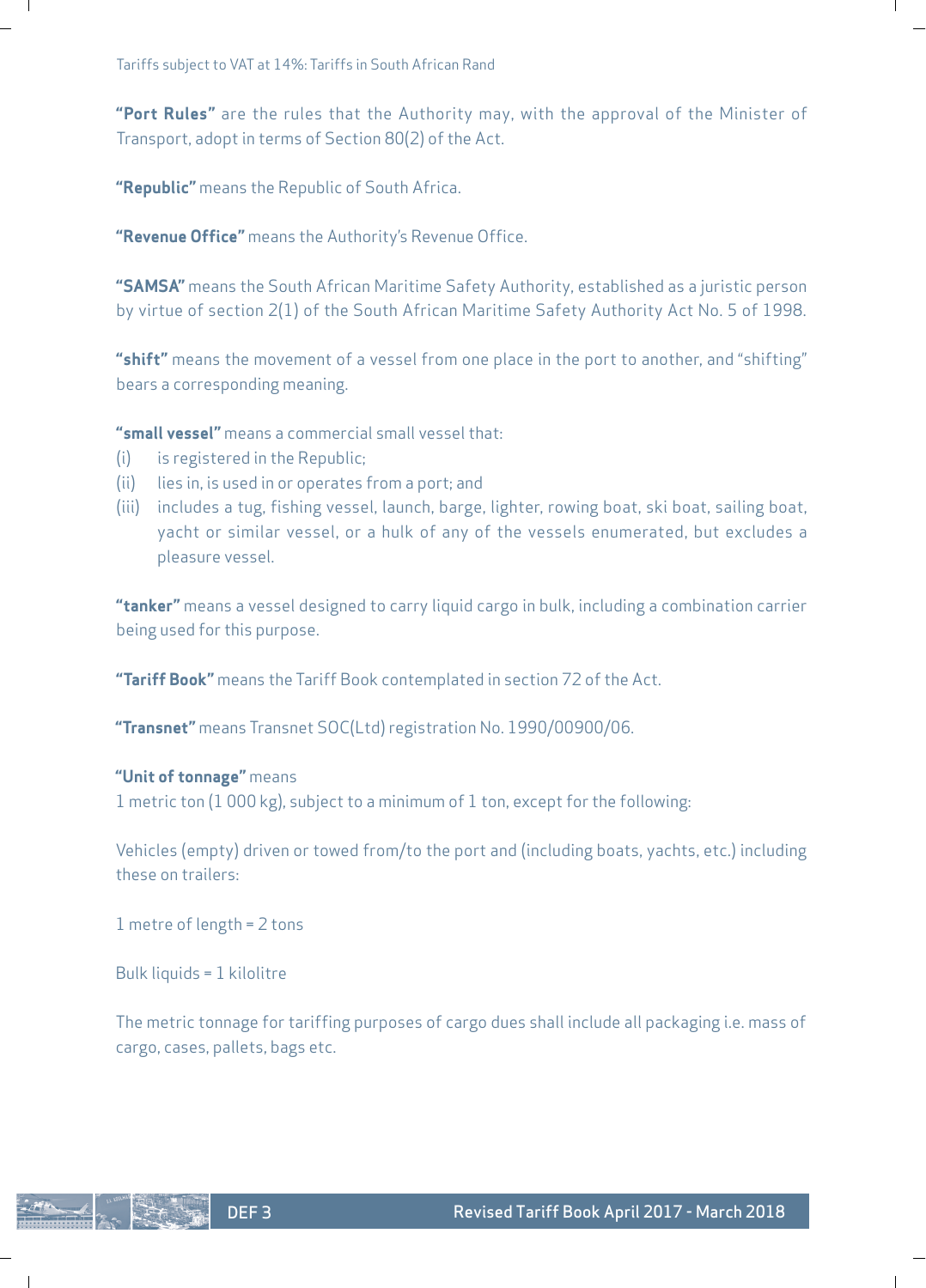**"vessel"** means any water-navigable vessel or structure and includes a passenger vessel, ship, seaplane, small vessel and a non-displacement vessel, but excludes a pleasure vessel, to which Part B of Chapter 2 applies.

**"vessel agent"** means the agent or owner of the vessel.

**"vessel in need of assistance**" means a vessel in a situation, apart from one requiring rescue of persons on board, that could give rise to the loss of the vessel or an environmental or navigational hazard.

**"vessel's tonnage"** (excluding Section 6) means the tonnage for port tariff purposes is the gross tonnage of a vessel as per the tonnage certificate issued in terms of the Tonnage Convention 1969. (NOT converted to cubic metres.)

Where the vessel's tonnage is not available, the highest tonnage reflected in Lloyds Register of Shipping, is acceptable.

**"VTS"** means the vessel traffic service of a port administered by the Authority in respect of a VTS zone.

**Importer/Exporter** – the responsible party at the time of ship to shore / shore to ship transfer of cargo.

- Importer = the buyer or nominated representative
- Exporter = the seller or nominated representative

ı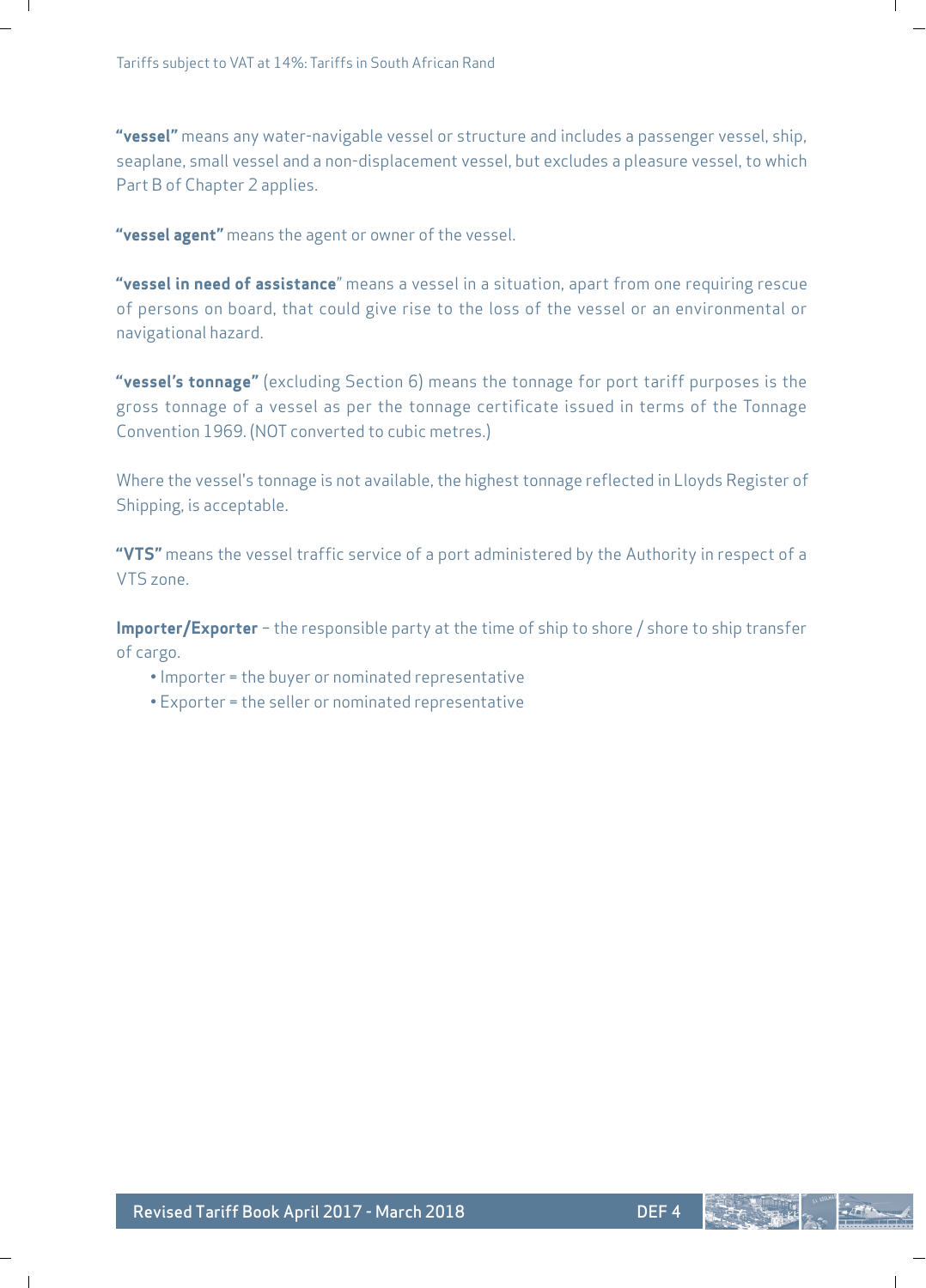# **SECTION 1**

# **1. LIGHT DUES ON VESSELS**

Light dues in accordance with the vessels tonnage definition as follows:

The tonnage of a vessel for port tariff purposes is the gross tonnage of a vessel as per the tonnage certificate issued in terms of the Tonnage Convention 1969. (NOT converted to cubic metres)

Where the vessel's tonnage certificate is not available, the highest tonnage reflected in Lloyds Register of Shipping, is acceptable.

# **LIGHT DUES**

Payable by:

 $\mathbf{I}$ 

 $\overline{\phantom{a}}$ 

Self-propelled vessels, vessels licensed by the Department of Environmental Affairs and Tourism, at their registered port:

Per metre or part thereof of the length overall per financial year or part thereof ...............16 .37 **All other vessels**

Light dues raised at the first South African port of call and remains valid until the vessel departs from the last South African port of call, subject to the following conditions:

1. Vessel does not proceed beyond the borders of the South African coastline as defined.

- 2. Time spend in South African waters does not exceed 60 days.
	- After 60 days the vessel will be deemed coastal for Light Dues purposes only and will be liable for Light Dues raised on a per calender month basis.
	- It would still be the vessel's prerogative to request for coastal status within the 60 day window.
- 3. Vessels remaining within a specific port for extended periods will only be charged once and would not be affected by the length of stay.:

Per 100 tons or part thereof ......................................................................................................................77.77

Light dues in respect of coasters are payable in terms of a special agreement. Coaster Light Dues will be raised on a monthly basis to vessels granted "Bonafide Coasters" status. In the event where bonafide coasters enter a South African port following a visit or call from a foreign port other than Walvis Bay and Luderitz full Light Dues is payable at the first South African port of call.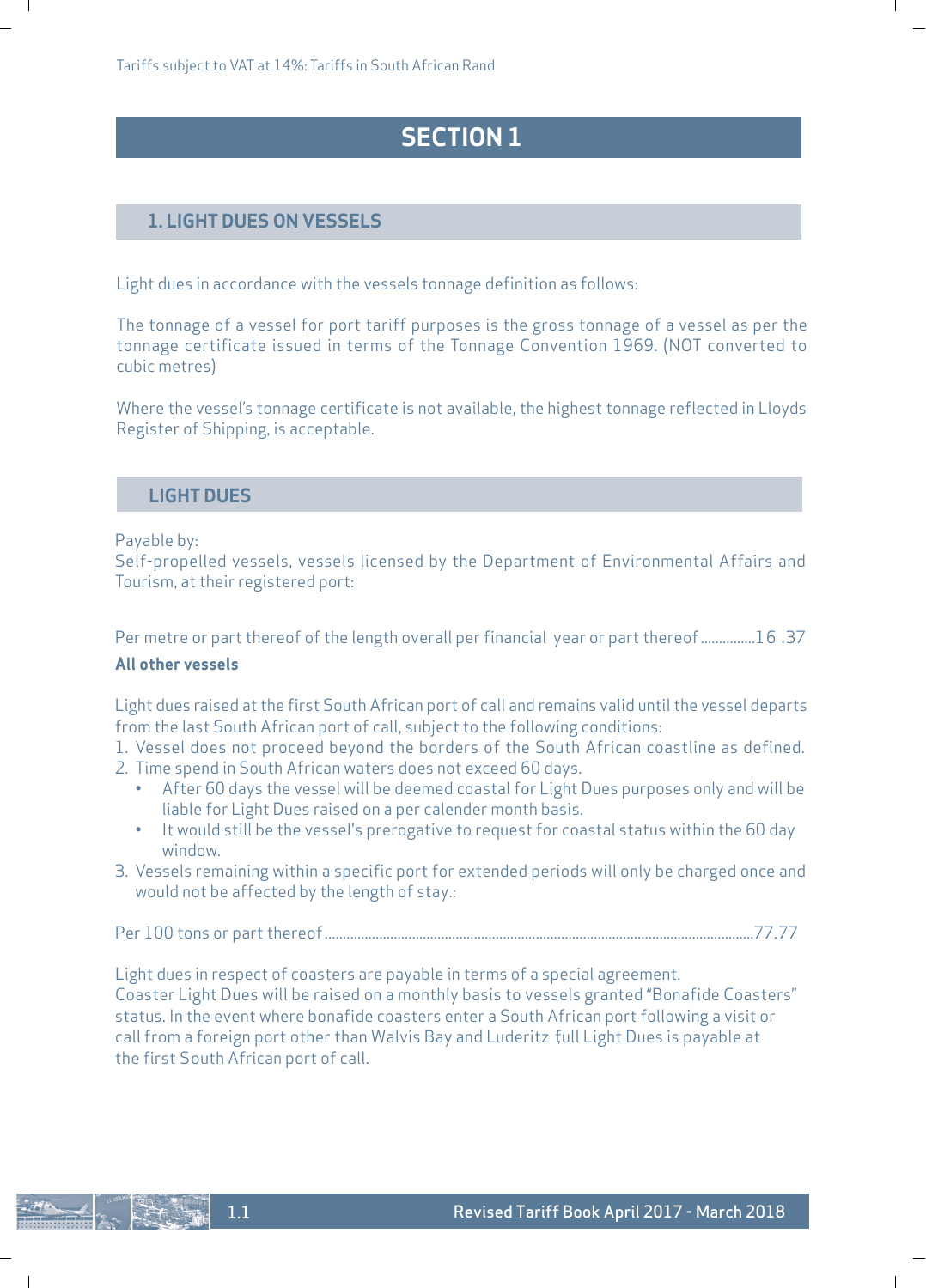Tariffs subject to VAT at 14%: Tariffs in South African Rand

### **Exemptions**

 $\blacksquare$ 

 $\overline{\phantom{a}}$ 

A reduction of 100% would be allowed in the following instances:

- SAPS and SANDF vessels;
- Non-selfpropelled small and pleasure vessels not used for gain;
- Vessels that remain at the anchorage outside the port except in the following instances:
	- When moored at a single buoy mooring or any similar facility.

# **2. SOUTH AFRICAN MARITIME SAFETY AUTHORITY (SAMSA) LEVY**

SAMSA levies as prescribed in the SAMSA Levy Determination Regulations in force are payable by the vessel's owner, charterer, operator or agent.

 $-1$ 

ı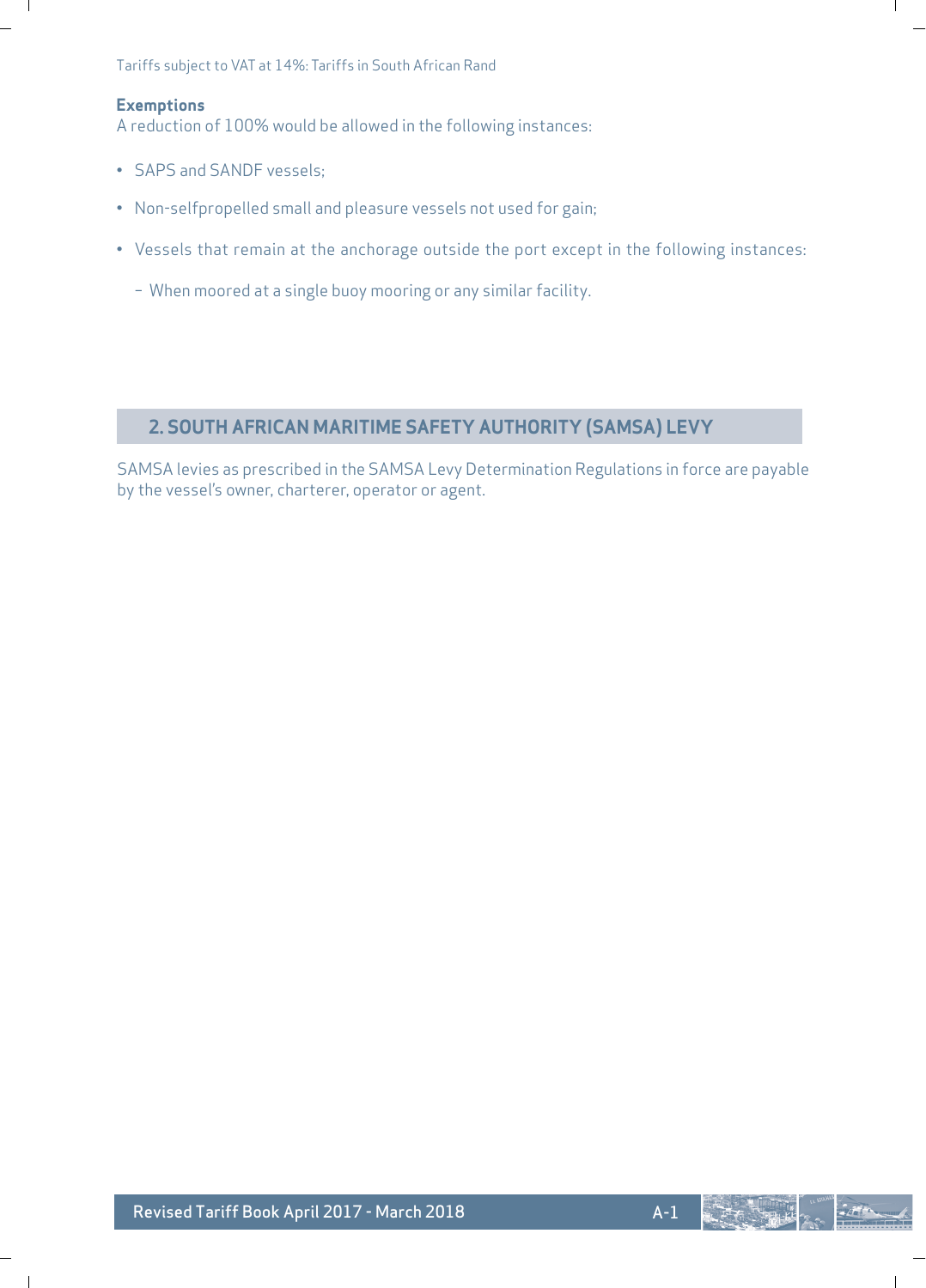# **SECTION 2**

ı

# **VESSEL TRAFFIC SERVICES (VTS)**

# **1. VESSEL TRAFFIC SERVICES CHARGE ON VESSELS**

Vessel Traffic Service (VTS) charges have been introduced in the interest of safe navigation, pollution and conservancy of the ports based on the gross tonnage of a vessel.

The tonnage of a vessel for port tariff purposes is the gross tonnage of a vessel as per the tonnage certificate issued in terms of the Tonnage Convention 1969. (NOT converted to cubic metres.)

Where the vessel's tonnage certificate is not available, the highest tonnage reflected in Lloyds Register of Shipping, is acceptable.

# **1.1 VTS CHARGES**

Payable by:

 $\blacksquare$ 

| • Vessels calling all ports under control of the Authority, as follows:          |  |
|----------------------------------------------------------------------------------|--|
| Dayable per GT per port call at all ports excluding Durban and Saldanha Bay 0.36 |  |
|                                                                                  |  |
|                                                                                  |  |

### **Exemptions**

- Vessels belonging to the South African Police Services (SAPS) and the South African National Defence Force (SANDF);
- Vessels resorting under Section 4, (small vessels and pleasure vessels)

 $\mathbf{I}$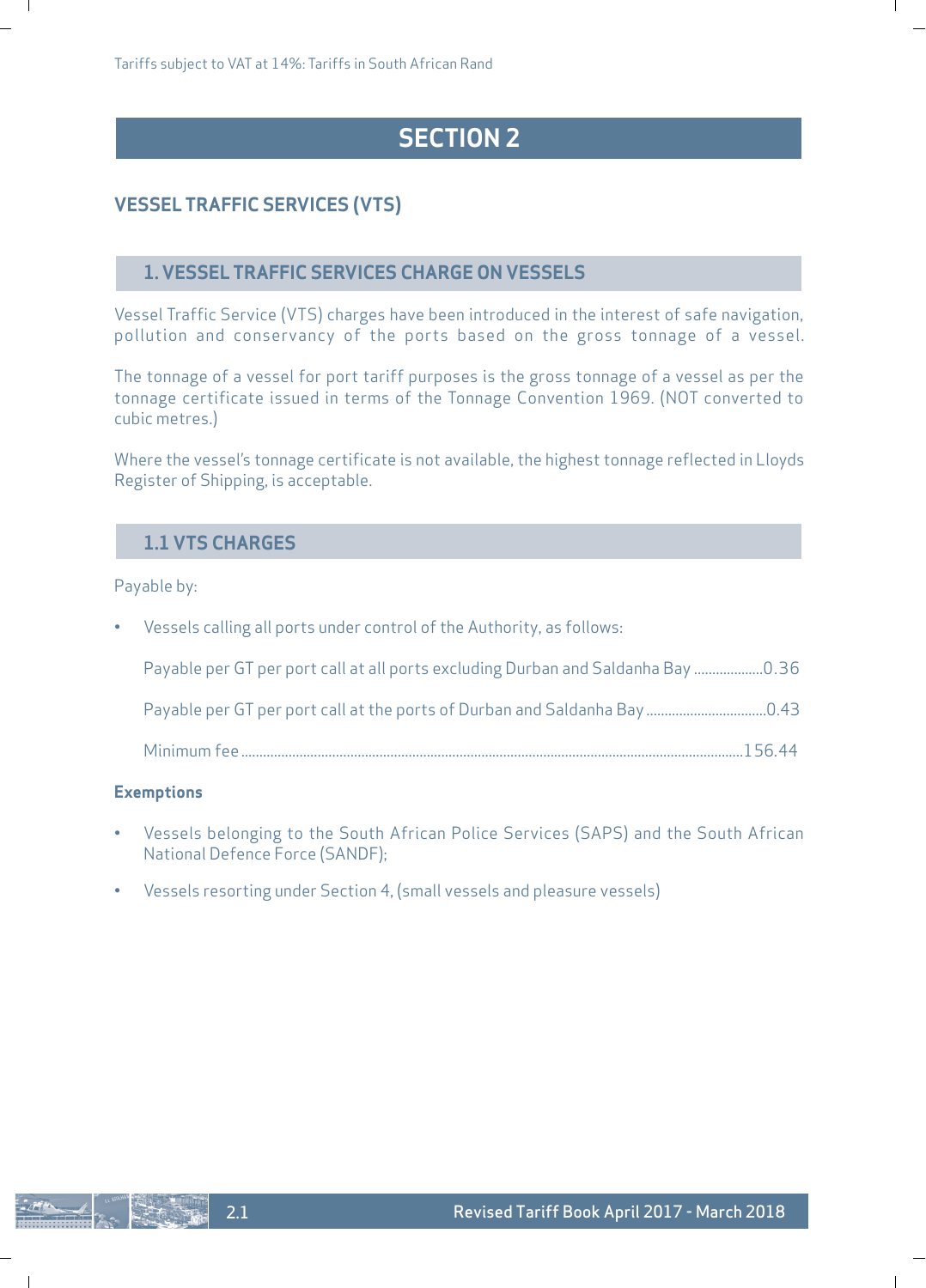# **SECTION 3**

### **MARINE SERVICES**

 $\blacksquare$ 

 $\overline{\phantom{a}}$ 

### **1. GENERAL TERMS AND CONDITIONS**

#### **"Ordinary Working Hours"**

### Port of Mossel Bay

Mondays to Fridays, other than public holidays: 06:00 to 18:00.

Surcharges may apply at the Port of Mossel Bay for marine services provided outside ordinary working hours.

Port of East London Mondays to Fridays, other than public holidays: 06:00 to 22:00. Saturdays, other than public holidays: 06:00 to 12:00.

Surcharges may apply at the Port of East London for marine services provided outside ordinary working hours.

Ports of Richards Bay, Durban, Ngqura, Port Elizabeth, Cape Town and Saldanha 00:01 to 24:00 (24 hours service)

Marine Operations available on special request on public holidays i.e. Workers Day, Christmas, New Year's Day, etc.

### **"Special Services"**

Fees are not raised for services performed for the convenience of the port.

Fees for the use of appliances/equipment and for services not provided for herein are quoted on application.

### **"Tonnage of Vessels for Port Tariff Purposes"**

• The gross tonnage of a vessel as per the tonnage certificate issued in terms of the Tonnage Convention 1969. (NOT converted to cubic metres):

Where the vessel's tonnage certificate is not available, the highest tonnage as reflected in Lloyds Register of Shipping is accepted.

### **2. MARINE SERVICES INCENTIVE**

The following incentive applies to the service charges of pilotage, craft assistance and berthing services.

| <b>Vessel/Cargo</b><br><b>Type</b> | Threshhold-<br><b>No. of Vessel</b><br>Calls | <b>Discount Applicable</b>                               | Maximum No. of<br><b>Vessel Calls for</b><br><b>Discount</b><br><b>Determination</b> |
|------------------------------------|----------------------------------------------|----------------------------------------------------------|--------------------------------------------------------------------------------------|
| <b>CONTAINER</b>                   | 500                                          | 1% (or proportionate) for every 50 calls above Threshold | 1500                                                                                 |
| <b>AUTO CARRIERS</b>               | 100                                          | 1% (or proportionate) for every 10 calls above Threshold | 300                                                                                  |
| <b>BREAK BULK</b>                  | 100                                          | 1% (or proportionate) for every 10 calls above Threshold | 300                                                                                  |
| <b>DRY BULK</b>                    | 100                                          | 1% (or proportionate) for every 10 calls above Threshold | 300                                                                                  |
| <b>LIQUID BULK</b>                 | 100                                          | 1% (or proportionate) for every 10 calls above Threshold | 300                                                                                  |

These incentives apply <u>per shipping line</u> on a national basis (all port calls) to cargo working vessels only.

Revised Tariff Book April 2017 - March 2018 3.1

ı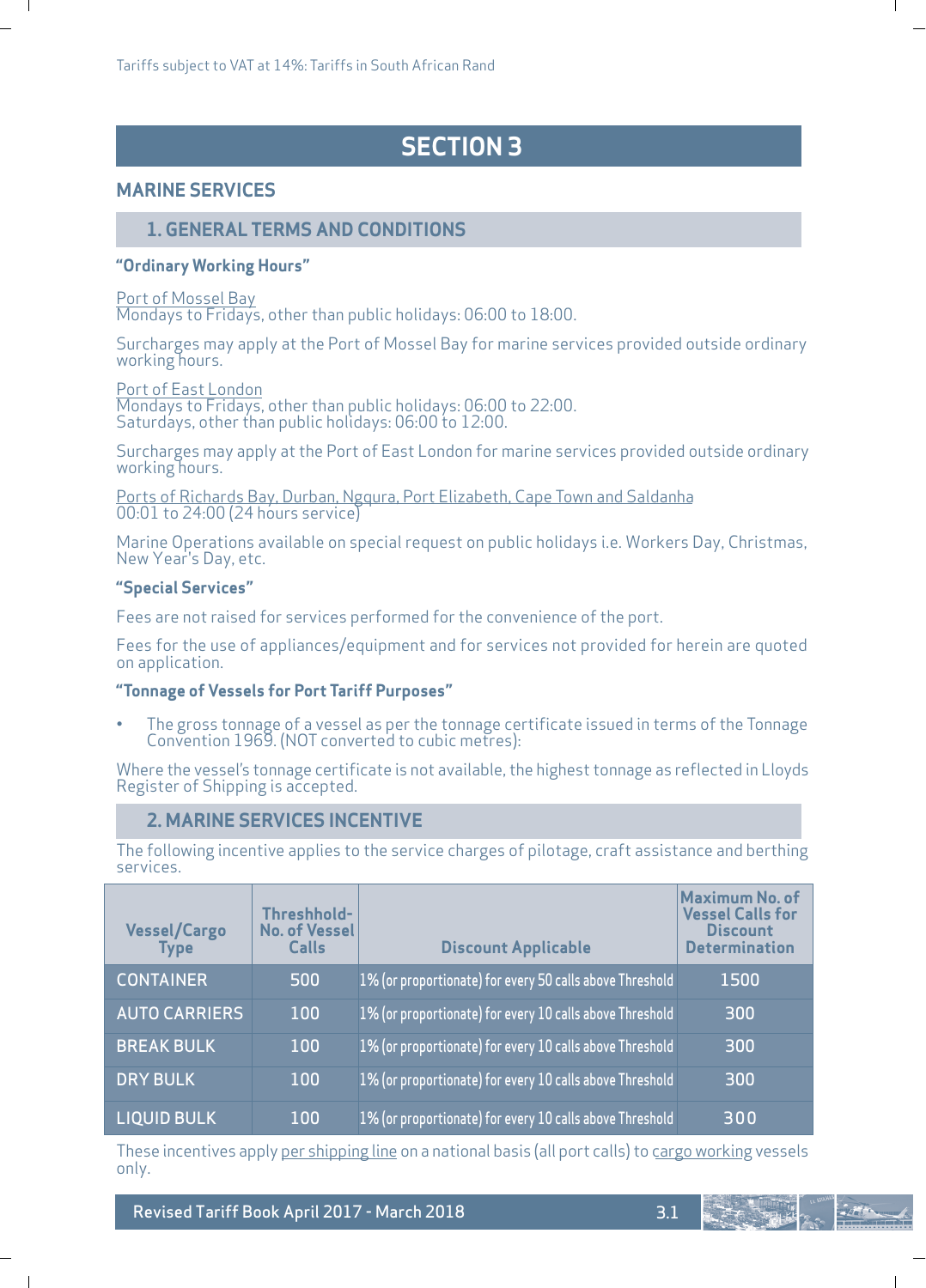# **3. PILOTAGE SERVICES**

All the Ports of Richards Bay, Durban, East London, Ngqura, Port Elizabeth, Mossel Bay, Cape Town and Saldanha pilotage is compulsory, the service being performed by the Authority . (Marine Services).

Tonnage of a vessel for Pilotage services purposes:

| <b>Ports</b>                                                                      | <b>Richards Bay</b> | <b>Durban</b> | <b>Port Elizabeth</b><br>/Ngqura | <b>Cape Town</b> | <b>Saldanha</b> | <b>Other</b> |
|-----------------------------------------------------------------------------------|---------------------|---------------|----------------------------------|------------------|-----------------|--------------|
| Per service<br>(normal<br>entering or<br>leaving the<br>port)<br><b>Basic fee</b> | 20 565,31           | 12 3 60, 66   | 5958,27                          | 4 2 1 2 . 8 9    | 6 4 2 5 . 6 1   | 4349.10      |
| Per 100 tons<br>or part thereof                                                   | 7.26                | 6.46          | 9.52                             | 6.78             | 9.07            | 6.97         |

Pilotage dues for services other than normal entering or leaving the port such as towage, standing by, etc. are available on application.

Any movement of vessels without the consent of the Authority will be subject to full pilotage charges as if the service was performed.

### **A surcharge of 50% is payable at all ports in the following instances:**

- If the pilotage service terminates or commences outside ordinary working hours;
- If the vessel is not ready to be moved 30 minutes after the notified time or 30 minutes after the pilot has boarded, whichever is the later;
- If the request for a pilotage service is cancelled at any time within 30 minutes prior to the notified time and the pilot has not boarded.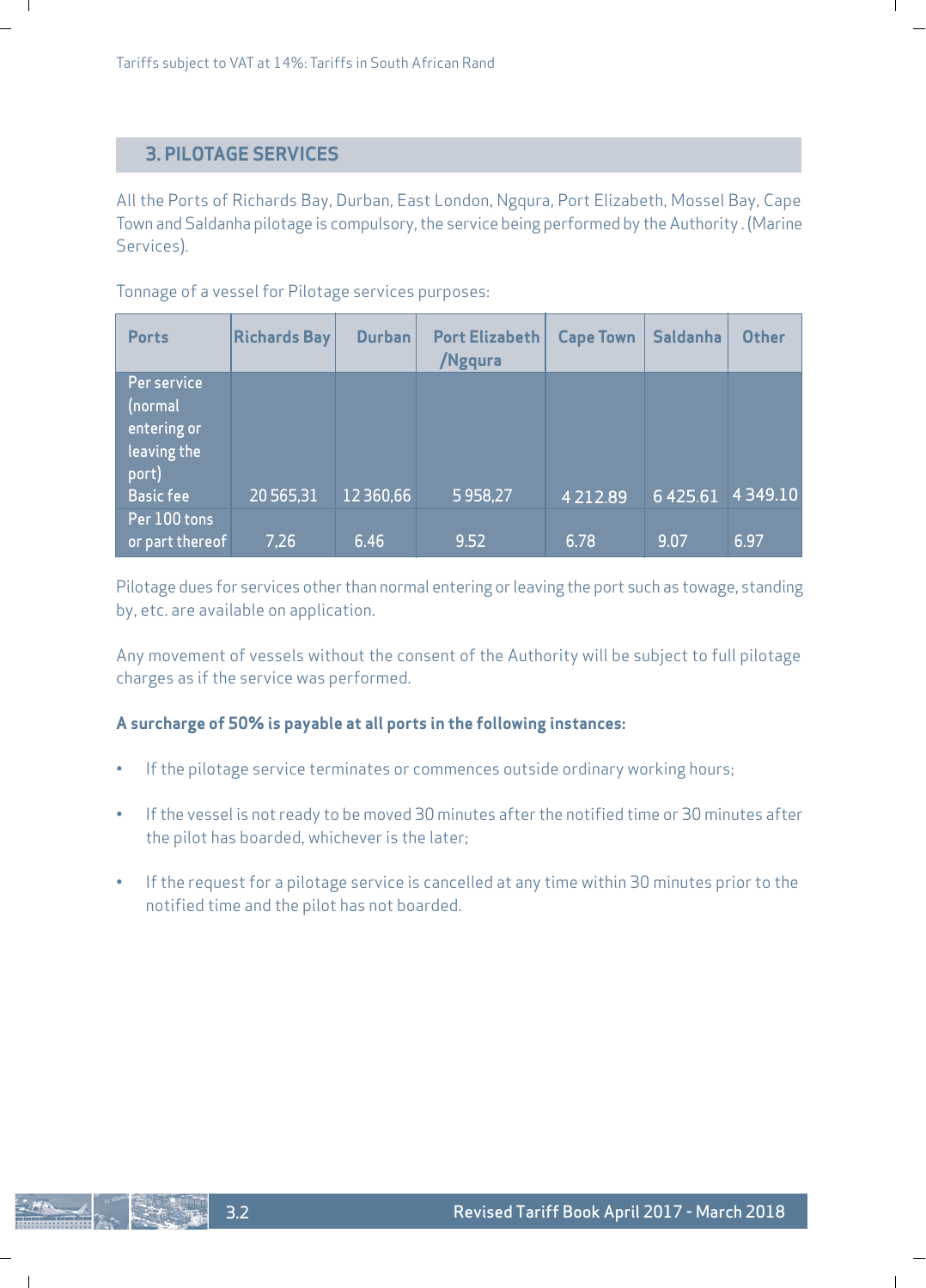### **A surcharge of 50% is only applicable at the Port of Durban in the following instance:**

• If the request for a pilotage service is cancelled at any time within 60 minutes prior to the notified time and the pilot has not boarded.

### At the Port of Saldanha:

PLO duties for pilots on board tanker vessels during stay charge per hour ..........................588,66

### **Exemptions**

 $\mathbf{I}$ 

 $\overline{\phantom{a}}$ 

• Vessels belonging to the SAPS and SANDF except if pilotage services are performed on request;

### **4. SURVEY/EXAMINATION OF SMALL VESSELS AND LIFE SAVING APPLIANCES**

Fees for surveying/examination of small vessels, Per service...................................................937,11

Fees for surveying/examination of life saving appliances, Per service...................................408,95

# **5. PILOTAGE EXEMPTION CERTIFICATE**

Vessels up to and including 30 metres in length overall

| plus |  |
|------|--|
|      |  |
| plus |  |
|      |  |

Vessels belonging to the SAPS and SANDF are exempted.

Pilotage exemption certificates are valid per financial year.

Pilotage exemptions and ferryman or coxswain licences may be endorsed to cover all vessels belonging to the same company, provided all vessels are licenced and fall within the category covered by the licence. If a licence is extended to incorporate a larger vessel, the applicable fees must be adjusted accordingly.

**Note:** A pilotage exemption endorsement cannot be applied to vessels that do not have an exemption license

Revised Tariff Book April 2017 - March 2018 3.3

 $-1$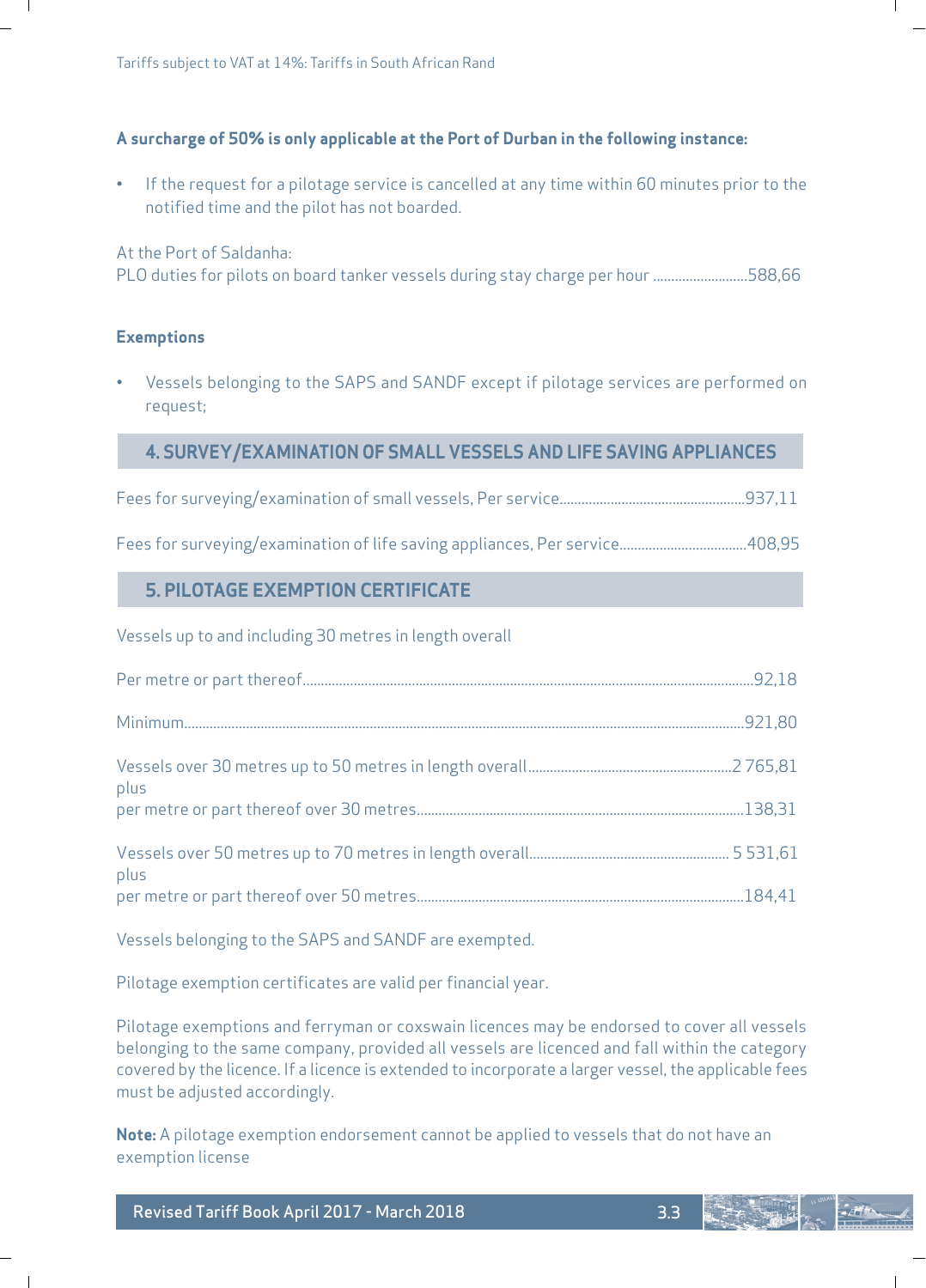$\blacksquare$ 

# **6. TUGS/VESSEL ASSISTANCE AND/OR ATTENDANCE**

The table hereunder shows the craft assistance allocation for the varied vessel size ranges.

ı

| <b>VESSEL TONNAGE</b> | <b>MAXIMUM</b><br><b>NUMBER OF</b><br><b>CRAFT</b> |
|-----------------------|----------------------------------------------------|
| Up to 2,000           |                                                    |
| $2,001 - 10,000$      |                                                    |
| $10,001 - 50,000$     |                                                    |
| $50,001 - 100,000$    |                                                    |
| 100,000 plus          |                                                    |

0.5 Represents workboat

The undermentioned fees are payable for tugs/vessels assisting and/or attending vessels, within the confines of the port and are as follows:

- The craft type and number thereof to be allocated for a service will be decided by the port.
- Per service based on vessel's tonnage:

|                                                                                      | <b>Richards Bay</b>          | <b>Durban</b>                  | <b>East London</b>           | Port<br>Elizabeth/<br><b>Ngqura</b> | Mossel Bay                          | <b>Cape Town</b>             | <b>Saldanha</b>                      |
|--------------------------------------------------------------------------------------|------------------------------|--------------------------------|------------------------------|-------------------------------------|-------------------------------------|------------------------------|--------------------------------------|
| Up to 2000<br>2001 to 10000<br>plus<br>per 100 tons or<br>part thereof<br>above 2000 | 4650,82<br>8648,90<br>182,88 | 5406,95<br>8 39 2,05<br>178,67 | 3734,48<br>5415,01<br>133,50 | 4787,19<br>7418,58<br>157,78        | 4 1 9 5 , 7 2<br>5 415.01<br>115,16 | 3594.54<br>5246,58<br>129,28 | 6 0 0 3 , 7 2<br>10 215,26<br>217,50 |
| 10 001 to 50 000<br>plus<br>per 100 tons or<br>part thereof<br>above 10 000          | 26 569,69<br>67,14           | 25 569,75<br>56,43             | 18570,21<br>44,29            | 21 427,17<br>48,55                  | 17141.73<br>39,99                   | 18 427,37<br>42,86           | 31 426,52<br>68,57                   |
| 50 001 to 100 000<br>plus<br>per 100 tons or<br>part thereof<br>above 50 000         | 53 139,38<br>20.00           | 48568,25<br>21,42              | 37 140,43<br>17,14           | 42854,35<br>14,28                   | n/a<br>n/a                          | 35 854,80<br>31,43           | 59 996,08<br>18,58                   |
| Above 100 000<br>plus<br>per 100 tons or<br>part thereof<br>above 100 000            | 69 081,20<br>14,28           | 62 138,80<br>15,71             | n/a<br>n/a                   | 54 828,35<br>14,28                  | n/a<br>n/a                          | 52 853,69<br>25,71           | 74 280,86<br>31,43                   |

Incremental charge "Plus" is per additional 100 ton/part thereof

 $\mathbf{I}$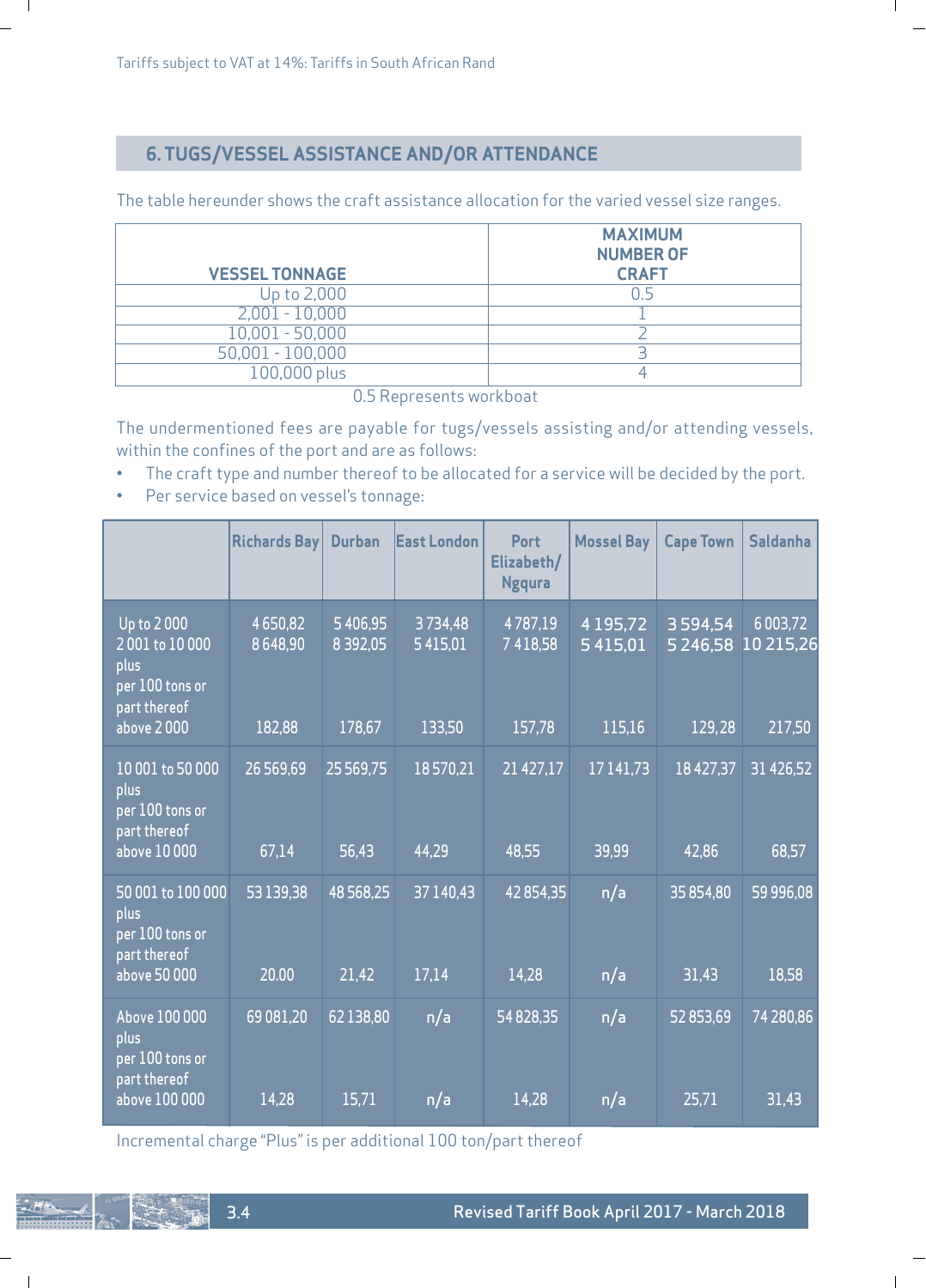- A surcharge of 25% is payable for a service either commencing or terminating outside ordinary working hours on weekdays and Saturdays or on Sundays and public holidays;
- A surcharge of 50% is payable per tug when an additional tug/vessel is provided on the request of the master of the vessel or if deemed necessary in the interest of safety by the Harbour Master; (in addition to the maximum allocation as per craft allocation table)
- A surcharge of 50% is payable where a vessel without it's own power is serviced. Should an additional tug/vessel be provided on the request of the master to service such a vessel, a 100% surcharge is payable; (in addition to the maximum allocation as per craft allocation table)
- Should the request for a tug/vessel to remain/come on duty outside ordinary working hours be cancelled at any time after standby has commenced, the fees as if the service had been performed, are payable, i.e. normal fees enhanced by 25%.
- Should a vessel arrive or depart 30 minutes or more after the notified time the fee per tug per half hour or part thereof is (all ports excluding the port of Saldanha)...................5 347,66
- Port of Saldanha.................................................................................................................................6 743,53

# **7. MISCELLANEOUS TUG/VESSEL SERVICES**

#### **Tanker fire watch, fire fighting and standby services**

For remaining/coming on duty outside ordinary working hours for purposes of tanker fire watch and/or fire fighting during or outside ordinary working hours for any other standby services, such as bad weather, for long uninterrupted periods:

When foam is used to combat a fire and/or oil spills all costs incurred will be recovered from the vessel.

Fees available on application.

#### **All ports excluding the port of Saldanha**

Revised Tariff Book April 2017 - March 2018 3.5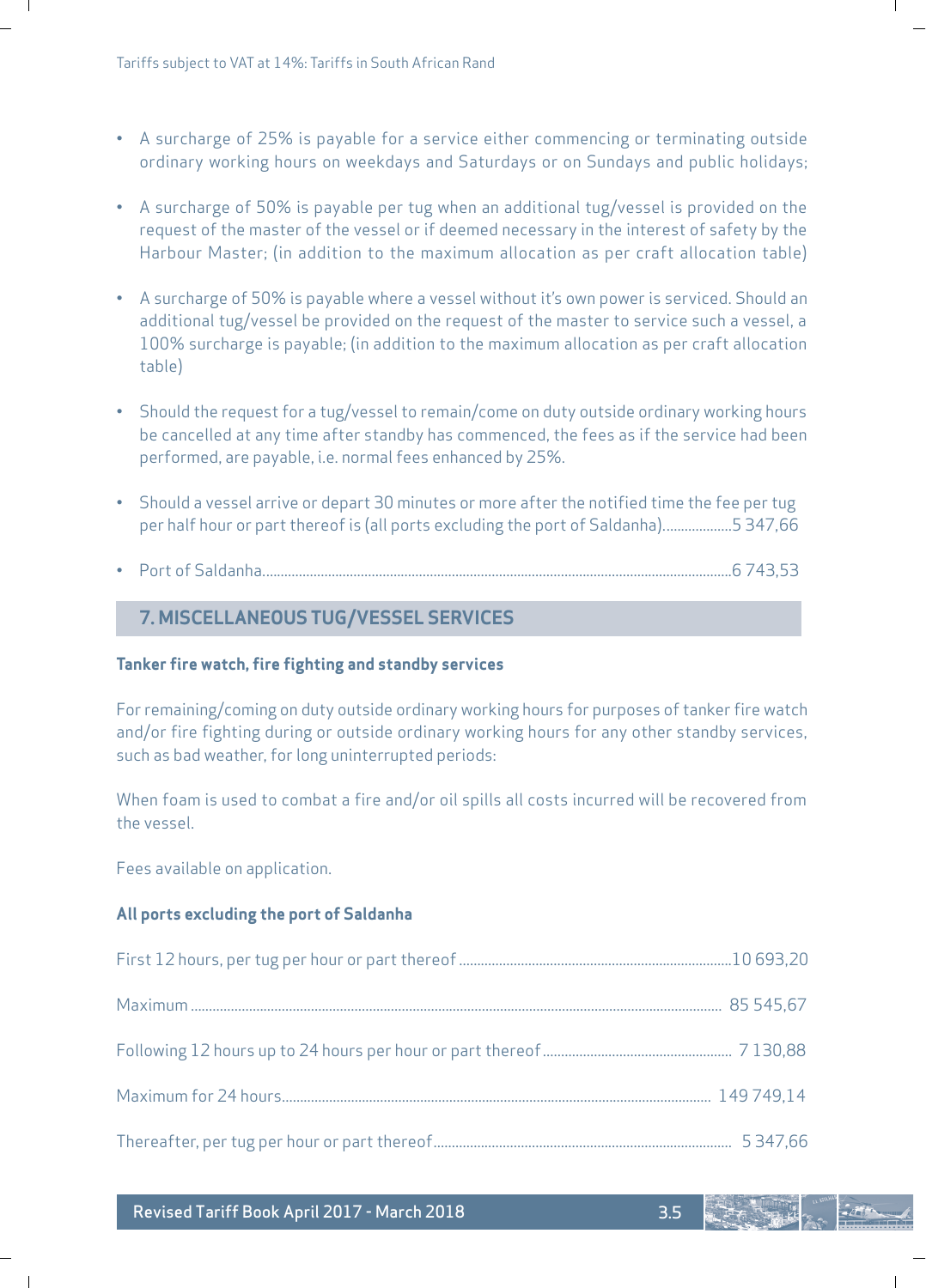# **At the Port of Saldanha**

 $\blacksquare$ 

 $\mathbf{I}$ 

L

# **Mobilisation and demobilisation charge for floating cranes**

Minimum fee per service at the Port of Cape Town.....................................................................12 632,26 The mobilisation and demobilisation of the floating crane constitutes one service.

The fee is applicable to each vessel serviced.

### **Floating cranes**

| For handling loads, per hour or part thereof: |  |
|-----------------------------------------------|--|
|                                               |  |
|                                               |  |

The hire period will be subject to a minimum of 2 hours calculated from the time the crane is placed in position to undertake the service, until it is released. The fee is applicable to each vessel serviced.

### **Other vessel services:**

| Fees for Large Tug per hour or part thereof.         |  |
|------------------------------------------------------|--|
|                                                      |  |
| Fees for Small Tug/Workboat per hour or part thereof |  |
|                                                      |  |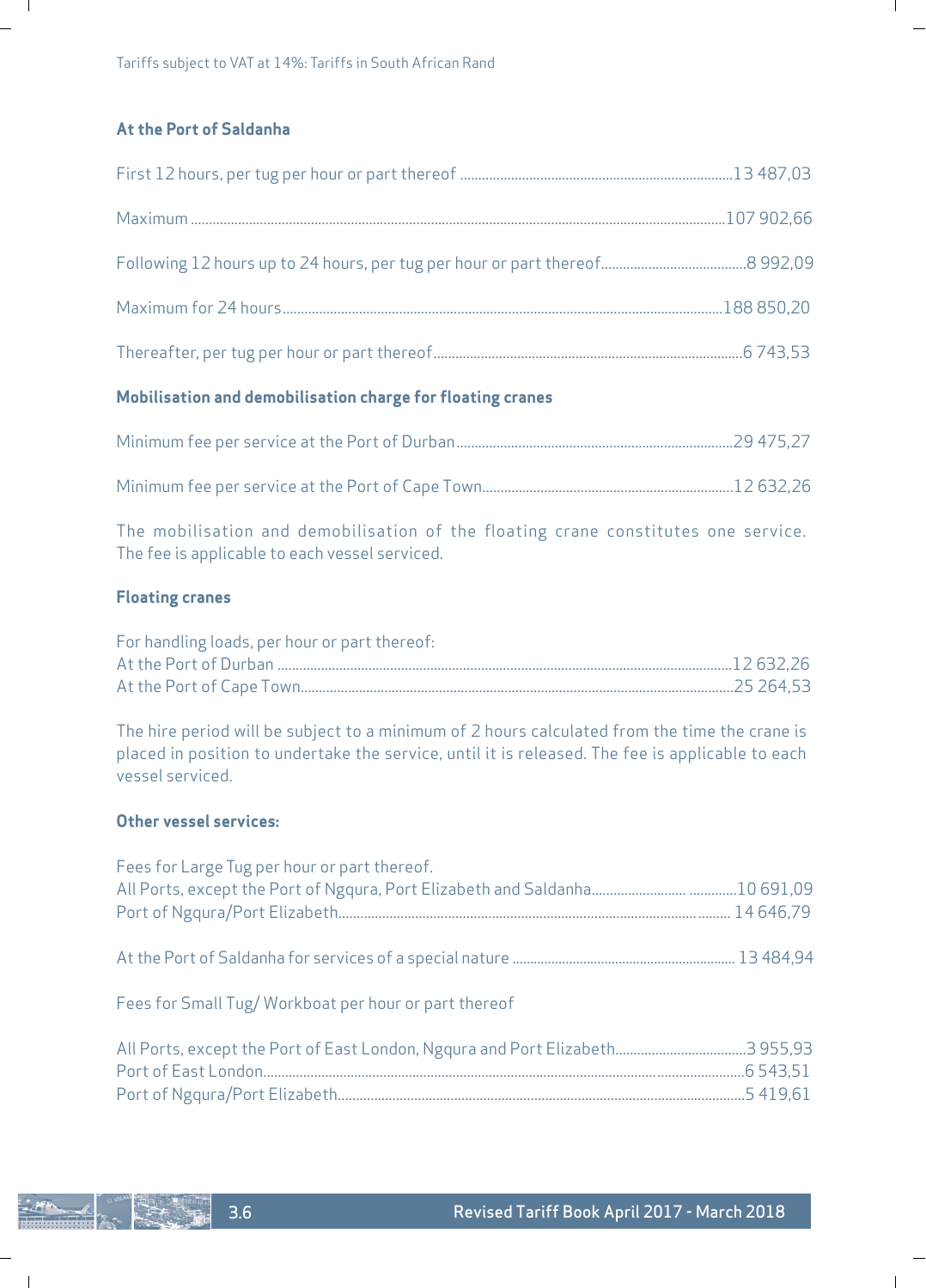| Fees for launch per hour or part thereof |  |
|------------------------------------------|--|
|                                          |  |
|                                          |  |
|                                          |  |
|                                          |  |

**Tugs/vessels involved in salvage:** Special conditions apply when services rendered constitute salvage. The Authority reserves the right to claim reward for salvage if the service rendered to a vessel in distress constitutes salvage.

### **8. BERTHING SERVICES**

The following fees are payable per service, including conveyance of staff, for vessels entering or leaving a port, shifting berth (including warping along the line of a wharf and shifting to or from a drydock or slipway) undergoing engine trials, remooring and crewing, berthing gang standing by or detained at a vessel's request for similar purposes, with or without tug/vessel assisting or in attendance (unmooring and mooring of a vessel when shifting berth or warping alongside the berth.) Berthing services provided when a vessel shifts berth alongside the berth and will be charged on a per service basis and berthing and unberthing will be charged as two separate services.

|                                          | <b>Richards</b><br><b>Bay</b> | <b>Port</b><br>Elizabeth /<br><b>Ngqura</b> | Cape<br><b>Town</b> | Saldanha | <b>Other Ports</b> |
|------------------------------------------|-------------------------------|---------------------------------------------|---------------------|----------|--------------------|
| <b>Basic fee</b><br>plus<br>Per 100 tons | 2 1 0 9 . 5 7                 | 2549.78                                     | 2027.49             | 2661.19  | 1861.15            |
| or part thereof                          | 8,94                          | 12,43                                       | 9.91                | 11,28    | 9,08               |

A surcharge of 50% will be payable in the following instances:

- If the service either terminates or commences outside ordinary working hours;
- Should the request for the berthing staff to remain/come on duty outside ordinary working hours be cancelled at any time after standby has commenced;
- If the vessel arrives or departs 30 minutes or more after the notified time.

For berthing staff in attendance during or outside ordinary working hours on board tanker vessels discharging oil at the Port of Mossel Bay, per hour or part thereof. ..................... 842,14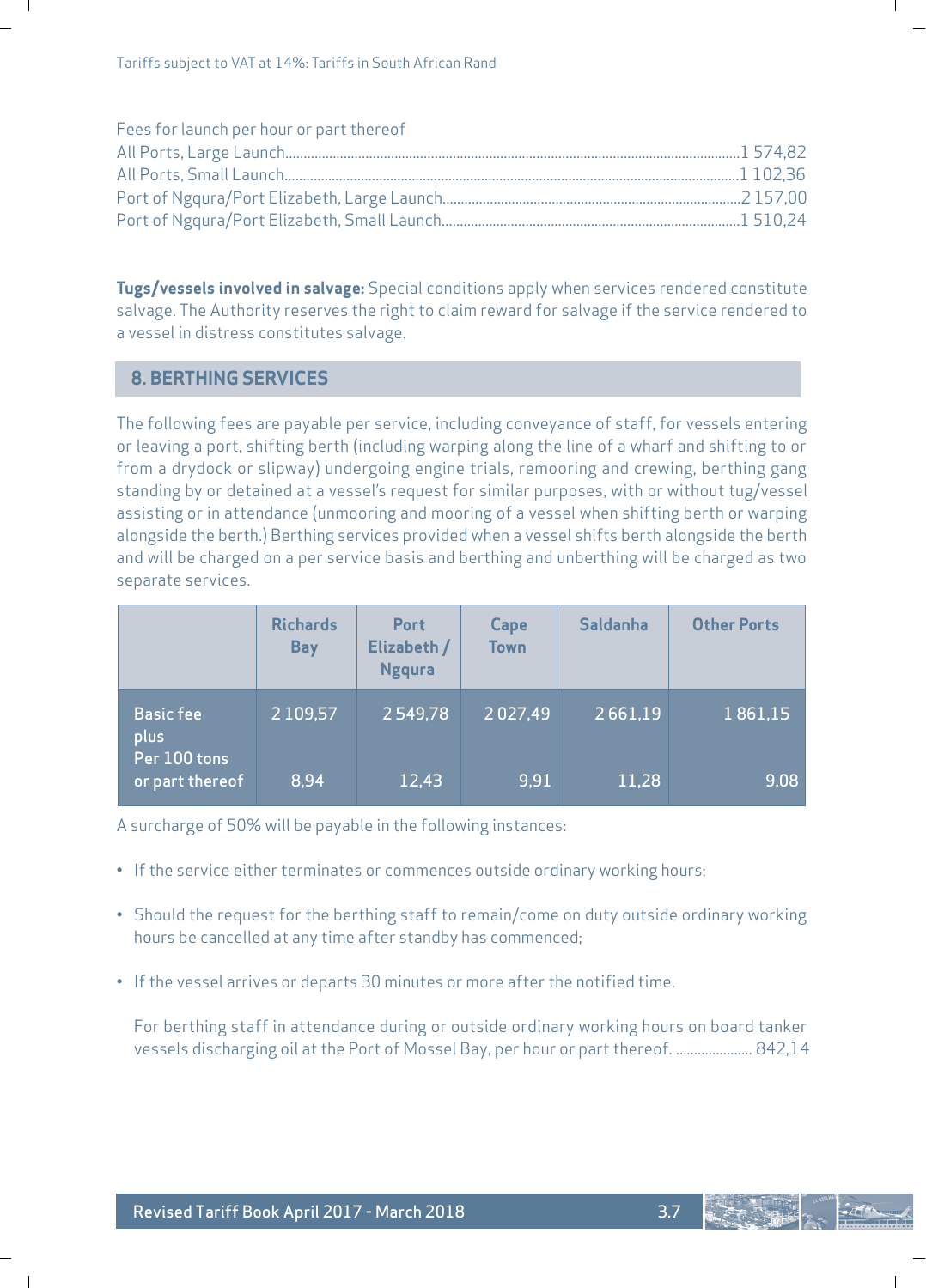# **9. RUNNING OF VESSEL LINES**

Running of vessel lines or standing by to run lines for vessels entering, leaving or shifting per service during or outside ordinary working hours.

|                                                                                                        | <b>Port</b><br>Elizabeth /<br><b>Ngqura</b> | Cape<br><b>Town</b>     | Saldanha                 | <b>Other Ports</b>             |
|--------------------------------------------------------------------------------------------------------|---------------------------------------------|-------------------------|--------------------------|--------------------------------|
| Per service<br>If the service terminates<br>or commences outside<br>ordinary working hours,<br>minimum | 1505.66<br>3011.30                          | 1574.82<br>2 1 9 8 .0 1 | 1 3 8 5 . 3 4<br>2770.68 | 1 0 9 9 . 0 3<br>2 1 9 8 . 0 1 |

If the vessel arrives or departs 30 minutes or more after the notified time, the following charges apply per hour or part thereof, calculated from the notified time until service is completed:

| Per hour/<br>part thereof | Port<br>Elizabeth /<br><b>Ngqura</b> | Cape<br><b>Town</b> | <b>Saldanha</b> | <b>Other Ports</b> |
|---------------------------|--------------------------------------|---------------------|-----------------|--------------------|
| Per service               | 1505.66                              | 1574,82             | 1 3 8 5 . 3 4   | 1 0 9 9 . 0 3      |
| <b>Minimum</b>            | 3011,30                              | 3149.64             | 2770,68         | 2 1 9 8 , 0 1      |

If the request for a tug/vessel to remain on duty outside ordinary working hours is cancelled at any time after standby has commenced, the following fee per hour or part thereof, will be maintained for the actual period that the tug/vessel remained on duty, subject to a minimum of 2 hours ............................................................................................................................................................1 099,03

At the Port of Saldanha when remooring without tug/pilots occurs the following fee per service is applicable ................................................................................................................................................ 3 147,94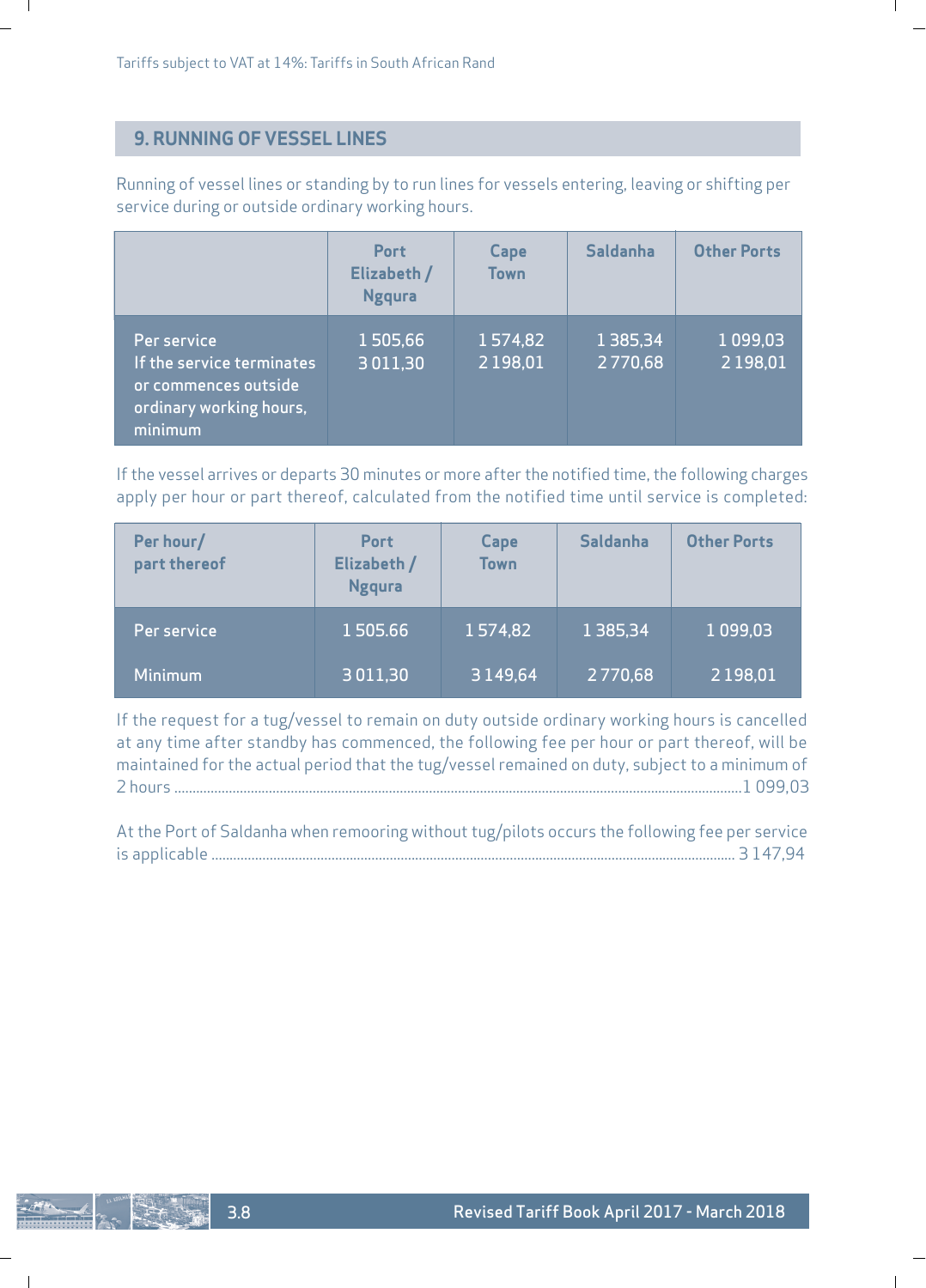$\overline{\phantom{a}}$ 

# **10. HIRE OF MARINE EQUIPMENT/MARINE SERVICES**

Each per day of 24 hours or part thereof, if available

| Each per hour or part thereof, if available  |  |
|----------------------------------------------|--|
|                                              |  |
| Forklifts at the Port of Mossel Bay per hour |  |
|                                              |  |

**Note**: Any rope, mooring spring or strap damaged or destroyed by chafing or cutting shall be paid for by the owner of the vessel responsible. All other equipment damaged through other than by normal wear and tear may be repaired/replaced at the hirer's expense. Fees quoted on application.

Electric Power: Fees quoted on application

Compressed Air: Fees quoted on application

Any other equipment: Fees quoted on application.

Divers Services (where available): Fees quoted on application

**Any other equipment:** Fees quoted on application.

Any rope, mooring spring or strap damaged or destroyed by chafing or cutting shall be paid for by the owner of the vessel responsible. All other equipment damaged through other than by normal wear and tear may be repaired/replaced at the hirer's expense.

 $-10$ 

ı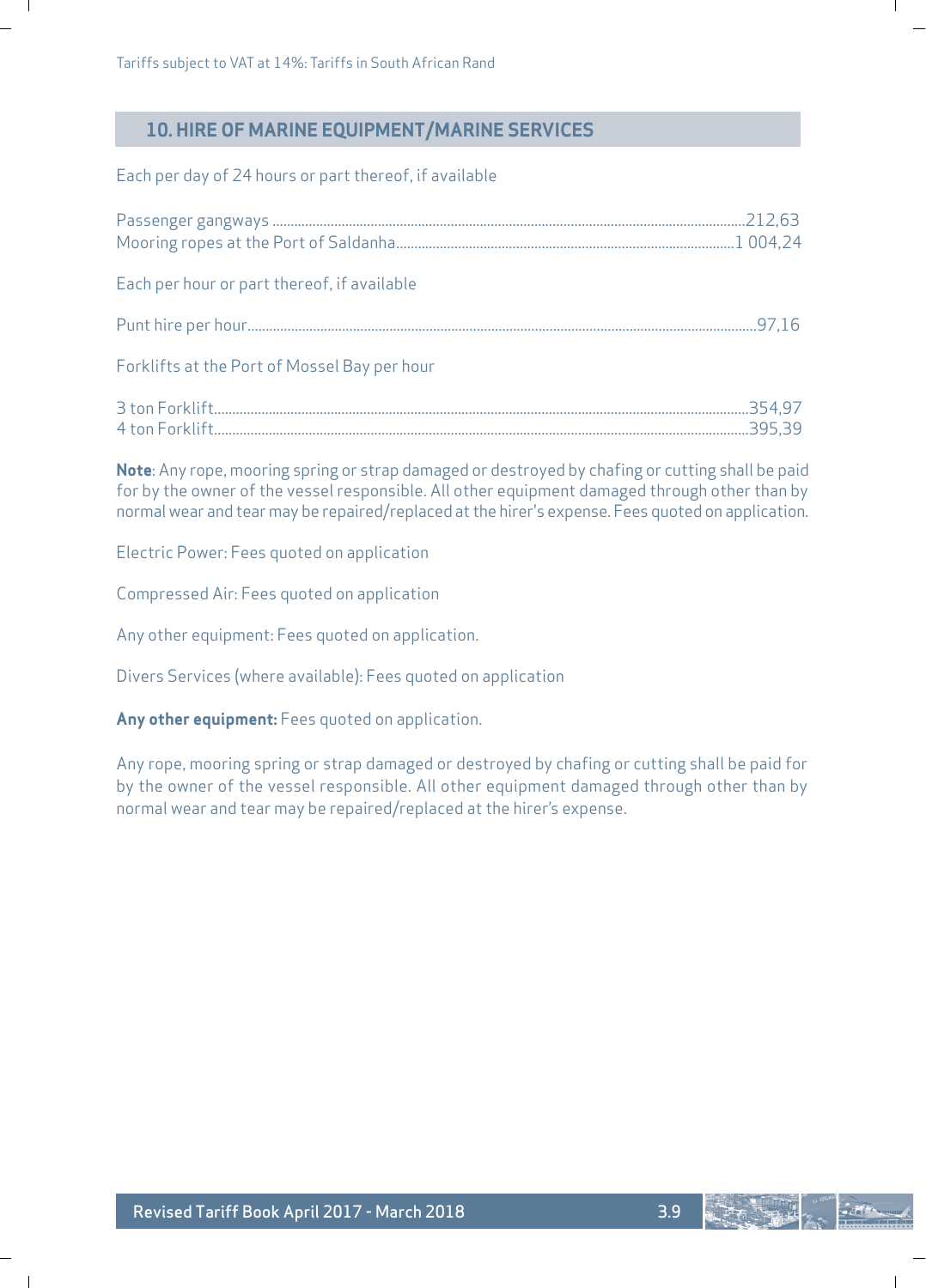# **SECTION 4**

ı

# **PORT FEES ON VESSELS, MISCELLANEOUS FEES AND SERVICES**

### **1. PORT FEES ON VESSELS**

The tonnage of vessels for port tariff purposes is the gross tonnage of a vessel as per the tonnage certificate issued in terms of the Tonnage Convention 1969. (NOT converted to cubic metres)

Where the vessel's tonnage certificate is not available the highest tonnage as reflected in Lloyds Register of Shipping is accepted.

### **1.1 PORT DUES**

### Payable by:

 $\mathbf{I}$ 

- Vessels entering the port from the time of passing the entrance inwards until the time of passing the entrance outwards;
- Vessels taking in bunkers at the designated anchorage;
- Vessels at offshore moorings or similar facilities, as follows:

| plus                                                                 |  |
|----------------------------------------------------------------------|--|
| per 100 tons or part thereof per 24 hour period, a part of a 24 hour |  |
|                                                                      |  |
|                                                                      |  |

Small vessels and pleasure vessels resorting under Section 4 when visiting a port other than at their registered port will be subject to a minimum fee .......................... 312,85

A reduction of 25% will be allowed in the following instances:

- Vessels not engaged in cargo working for the first 30 days only;
- Bona fide coasters;
- Passenger vessels;

4.1

 $\overline{\phantom{a}}$ 

• Small vessels resorting under Section 4, Clause 2 when visiting a port other than their registered port.

Vessels in port for longer than 30 days not engaged in cargo working or undergoing repairs will be liable for a 20% surcharge on the incremental fee of port dues.

A reduction of 50% will be allowed to vessels calling for the sole purpose of taking on bunkers and/or stores and /or water or a combination of all three, provided the vessel's entire stay does not exceed 48 hours. This reduction will not be enjoyed in addition to the 25% reduction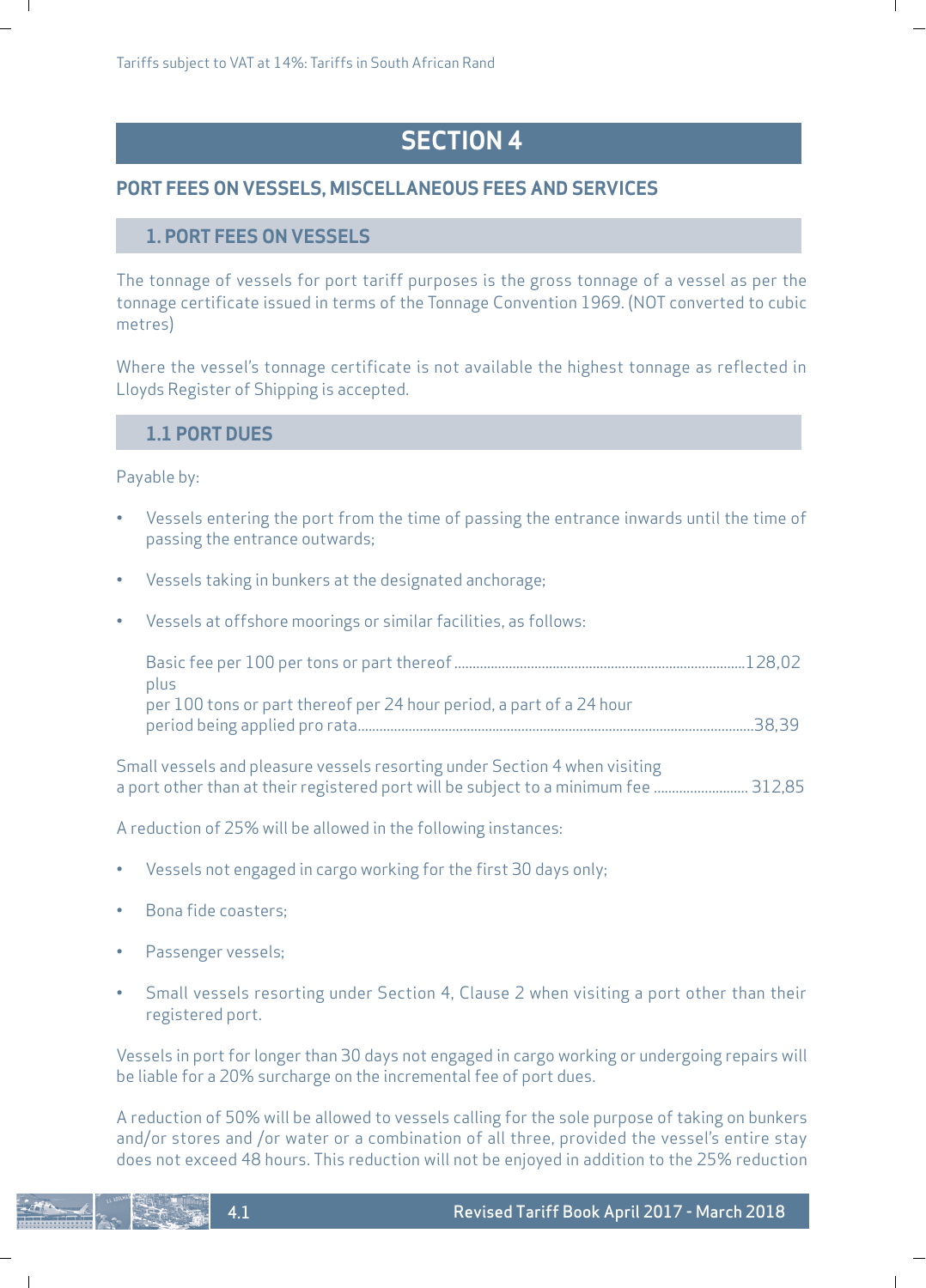Tariffs subject to VAT at 14%: Tariffs in South African Rand

granted for vessels not engaged in cargo working for the first 30 days only, bona fide coasters, passenger vessels and small vessels resorting under Section 4, Clause 2.

A reduction of 10% will be allowed to certified double hulled liquid bulk tankers, liquid bulk tankers equipped with segregated ballast tanks and liquid bulk tankers in possession of a "Green Award." The reduction is applied for any one certification or a combination thereof with a maximum of 10%. Proof of aforementioned needs to be submitted to the Authority prior to Vessel sailing.

A vessel remaining in port for less than 12 hours will be allowed a reduction of 15% in addition to other reductions that may be enjoyed.

#### **Exemptions**

- Vessels belonging to the SA Police Services (SAPS) and the SA National Defence Force (SANDF);
- The time a vessel occupied a drydock, floating dock, syncrolift or slipway;
- Vessels resorting under Section 4, Clause 2 but only at their registered port;
- Fishing vessels licensed by the Department of Environmental Affairs and Tourism, but only within the fishing port declared under the Sea Fisheries Act, 1973 (Act 58 of 1973) at Saldanha.

In the event of a coastal vessel entering from a foreign port excluding Walvis Bay and Luderitz, full port dues would be payable at the first South African port of calls.

### **1.2 BERTH DUES**

Payable by any vessel occupying a repair quay or any other berth and not handling cargo, in addition to port dues, for each 24 hour period or part thereof as follows:

Per 100 tons or part thereof

Over 53 000 tons: No additional fee.

A vessel paying the fees for the use of a drydock, floating dock, syncrolift or slipway can lie alongside a quay for repairs without paying berth dues for the same number of days as it did inside the drydock, floating dock, or on the syncrolift or slipway.

Vessels calling for the sole purpose of landing/shipping/transhipping cargo are allowed a free period of six cargo working hours before cargo working commences and six cargo working hours after cessation of cargo working per call, at berths other than container handling berths in respect of which the free period is two cargo working hours.

 $\overline{\phantom{a}}$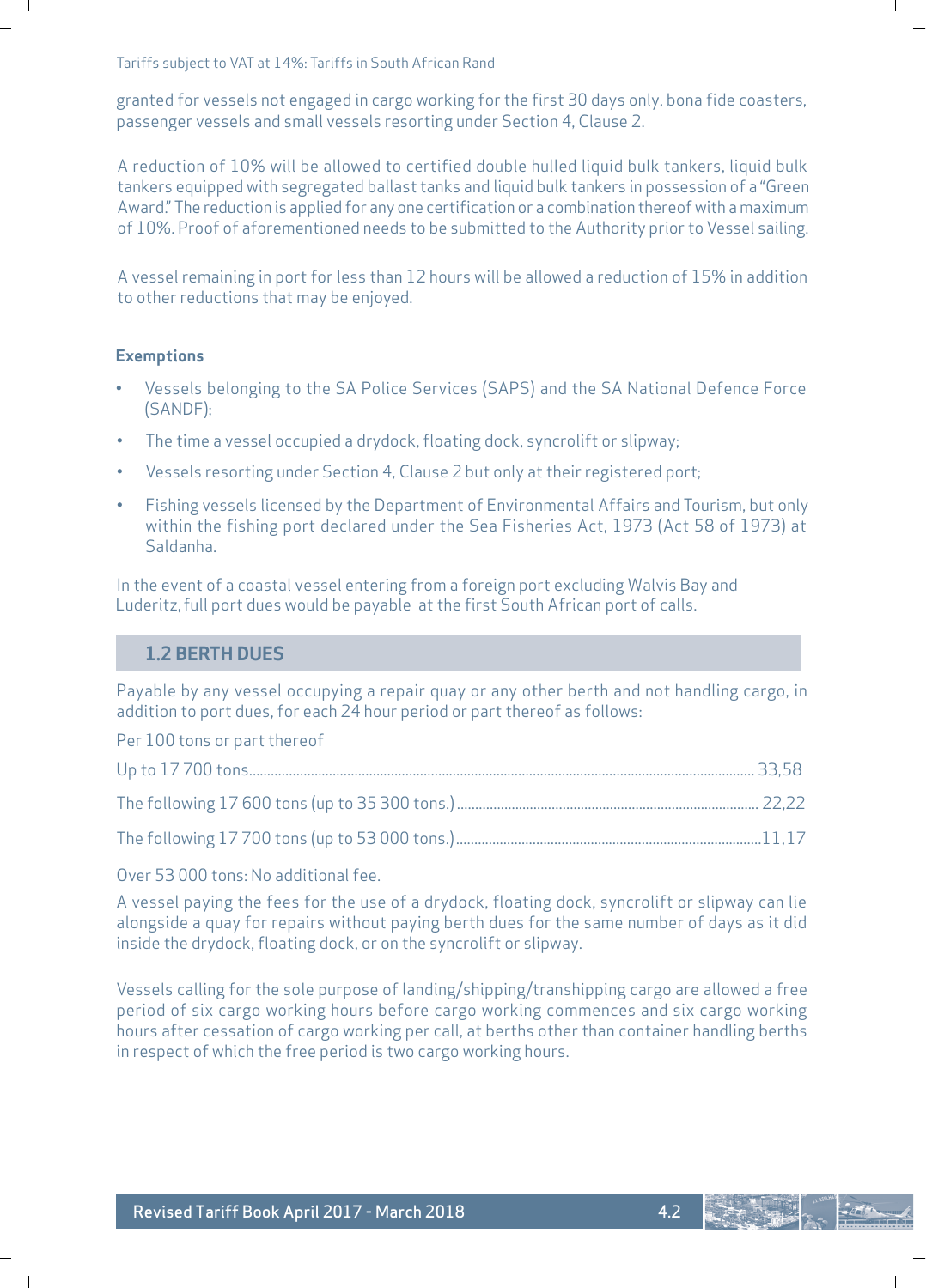### **Exemptions**

 $\mathbf{I}$ 

- SAPS and SANDF vessels;
- Vessels lying alongside a berth for the sole purpose of taking in vessel's stores and/or coal and liquid fuel for own consumption are exempted for only 48 hours whereafter the fees specified are payable;
- Vessels resorting under Section 4, Clause 2 but only at their registered port;
- Vessels calling for the sole purpose of landing survivors;
- Vessels calling for the sole purpose of obtaining medical assistance;
- Passenger vessels on normal business;

4.3

 $\overline{\phantom{a}}$ 

• Vessels being fumigated prior to taking in cargo.

### **Berth dues payable by vessels shipping ore at the ore loading jetty at the Port of Saldanha**

Any vessel shipping ore which, after berthing alongside the ore loading jetty and, through no fault of the port, is unable to commence loading within two hours, or which is unable to continue loading for a period exceeding two hours per occurrence, or which occupies the berth after completion of loading and/or a draught survey for a period exceeding two hours, will be subject to berth dues per hour or part thereof based on the vessel's summer dead-mass tonnage (metric tons) and calculated separately for the time exceeding each period of two hours...................0,76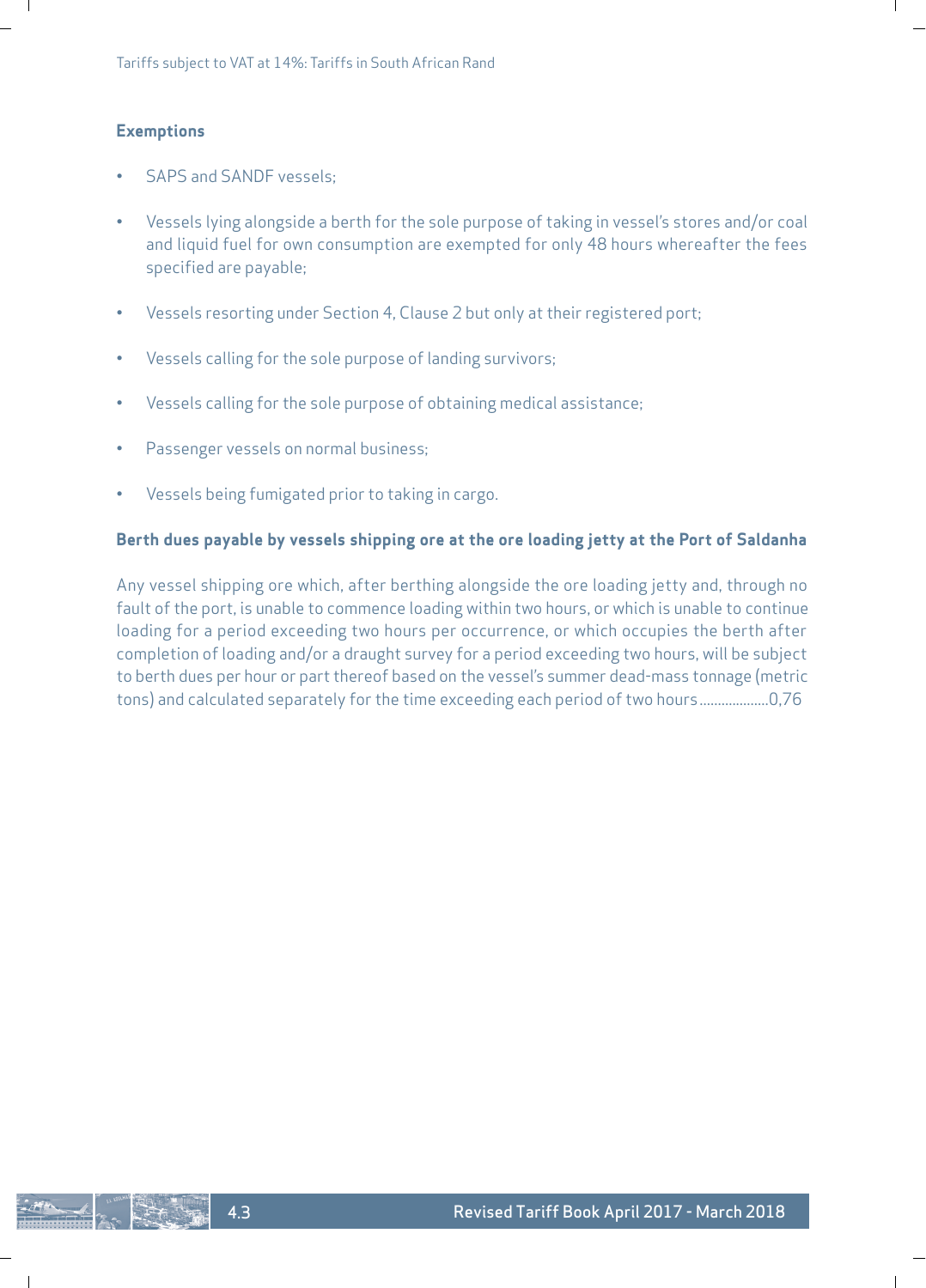# **2. PORT DUES FOR SMALL VESSELS, HULKS AND PLEASURE VESSELS**

Small vessels, hulks and pleasure vessels will be allowed access to the port at the discretion of the port.

 $\mathbf{L}$ 

# **Small vessels**

Л.

|   | Per financial year or part thereof, per metre of length overall, or part thereof:                                                           |  |
|---|---------------------------------------------------------------------------------------------------------------------------------------------|--|
|   |                                                                                                                                             |  |
|   |                                                                                                                                             |  |
|   | Fishing vessels (however propelled) operating from the fishing harbour at the                                                               |  |
|   |                                                                                                                                             |  |
|   | Fishing vessels (however propelled), with non-steel constructed hulls                                                                       |  |
|   |                                                                                                                                             |  |
| ٠ |                                                                                                                                             |  |
|   | Fishing vessels (however propelled), with steel constructed hulls                                                                           |  |
|   |                                                                                                                                             |  |
|   |                                                                                                                                             |  |
|   | <b>Hulks</b>                                                                                                                                |  |
|   | An application to the Authority must be lodged prior to the event after which written approval<br>will be granted if favourably considered. |  |
|   | If broken up at a commercial wharf import cargo dues is also payable in addition to the hulk fee.                                           |  |

# **Pleasure vessels**

 $\sim 1$ 

Each per financial year or part thereof:

| Revised Tariff Book April 2017 - March 2018 |  |  |  |
|---------------------------------------------|--|--|--|
|---------------------------------------------|--|--|--|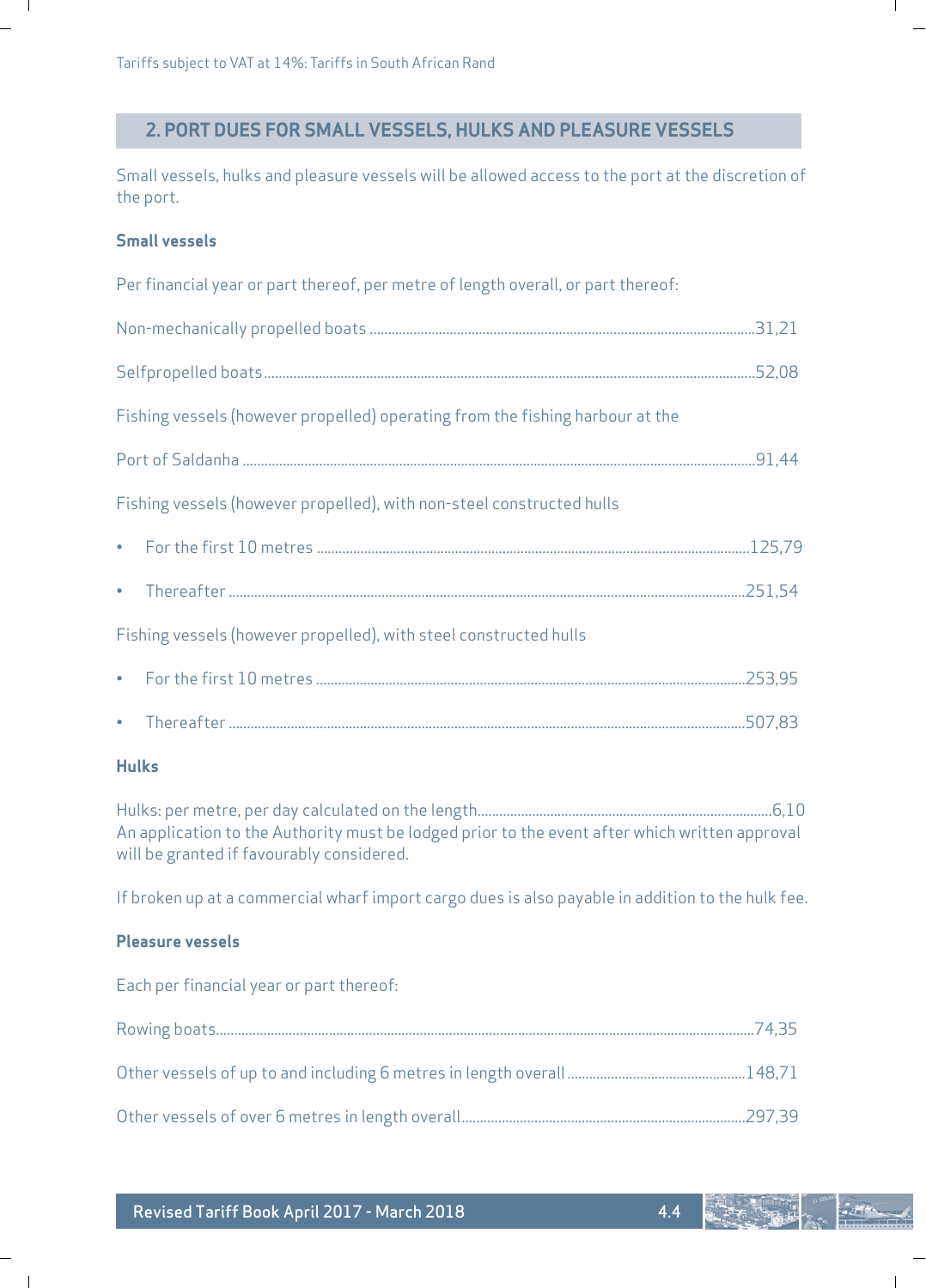$\blacksquare$ 

# **Visiting Vessels (not engaged in trade) Foreign/Local yachts (port dues)**

Visiting vessels that are not engaged in trade and do not moor at a commercial berth are allowed a free stay of 30 days in port.

L

L

Fees per metre or part thereof of length overall, per day or part thereof.

The following rates must be applied after the 30 day free period.

| For the next 90 days, per metre or part thereof of length overall per day1,87 |  |
|-------------------------------------------------------------------------------|--|
|                                                                               |  |
| Thereafter, for the remaining period up to 12 months, per metre               |  |
| . If wisiting weekte and ather wisiting along weekende compinion in part for  |  |

If visiting yachts and other visiting pleasure vessels remaining in port for a period in excess of 12 months, per metre or part thereof of length overall, per day.........22,22

 $\mathsf{l}$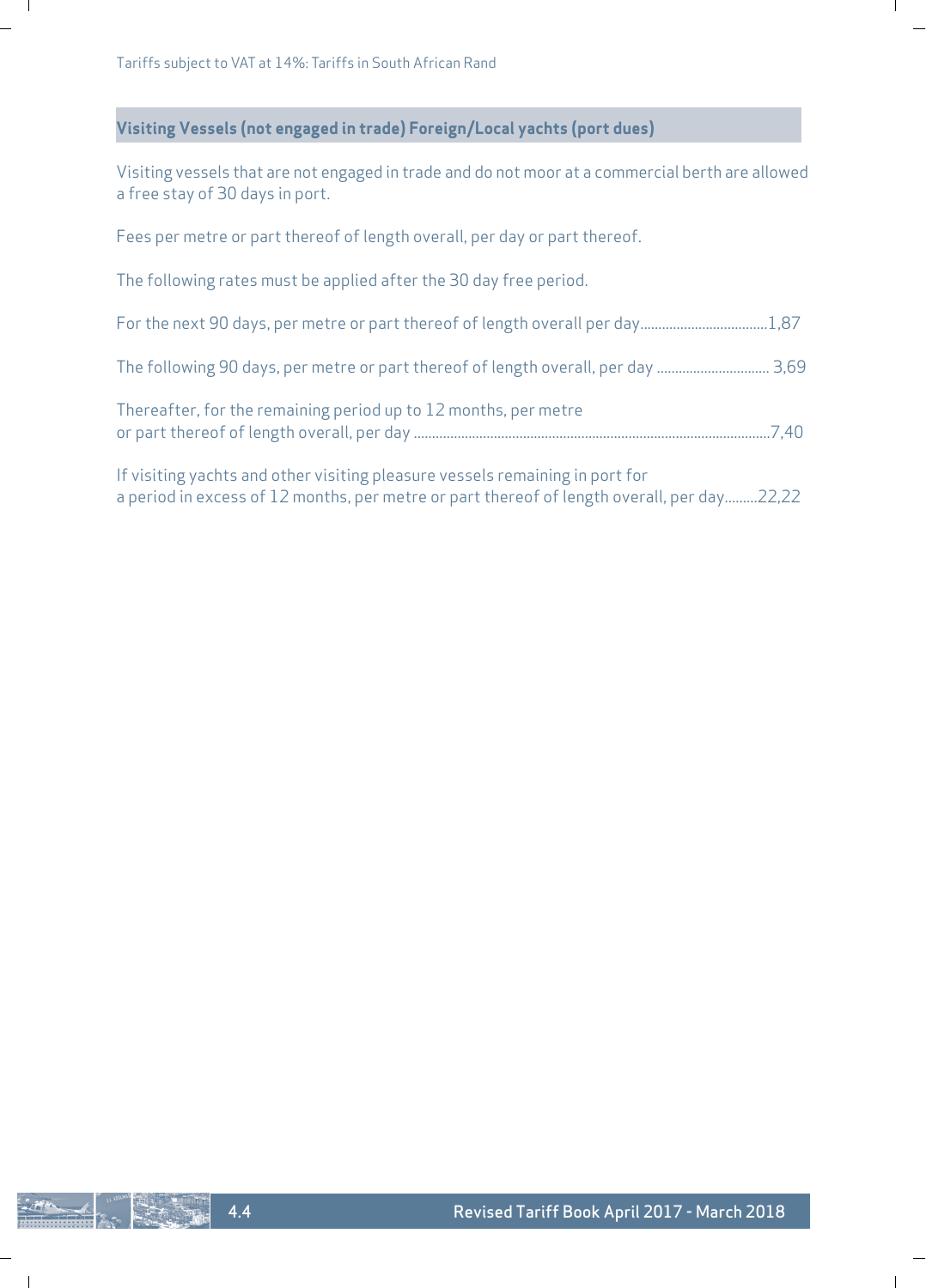### **3. MISCELLANEOUS SERVICES**

Fees applicable at ports where these services or equipment are available.

"A" Whether the fire has been extinguished or not on the arrival of the Fire and Emergency Services on the scene.

"B" Whether the "Hazmat" incident has been resolved or not on the arrival of the Fire and Emergency Services on the scene.

"C" Whether the rescue and/or salvage operation has been completed or not on the arrival of the Fire and Emergency Services.

Refer to A, B and C for the following emergency or incidents below

#### Fees:

 $\blacksquare$ 

 $\sim$  1

### **3.1 FIRE AND EMERGENCY SERVICES**

| 3.1.1 |                                                                                                                                            |  |
|-------|--------------------------------------------------------------------------------------------------------------------------------------------|--|
| 3.1.2 |                                                                                                                                            |  |
| 3.1.3 |                                                                                                                                            |  |
| 3.1.4 |                                                                                                                                            |  |
| 3.1.5 | Use of the fire tender, equipment and crew.                                                                                                |  |
|       | (Crew=1 x fire officer, 4 x fire fighters for any incident mentioned under numbers A,B,C).<br>The fee is per half hour or part thereof     |  |
| 3.1.6 |                                                                                                                                            |  |
| 3.1.7 | Additional fire fighting staff fee per half hour or part thereof -<br>each additional member of the fire service assisting in any          |  |
| 3.1.8 | Fire fighter on standby duty at the incident including equipment -                                                                         |  |
| 3.1.9 | Use of a portable fire pump, chemical transfer pump, generator,<br>"veld fire" pump, bobcat including the fire fighter to operate the pump |  |
|       | $3.1.10$ Use of additional breathing apparatus. Per set $-$ this is in<br>addition to the breathing apparatus sets carried on the fire     |  |

Ш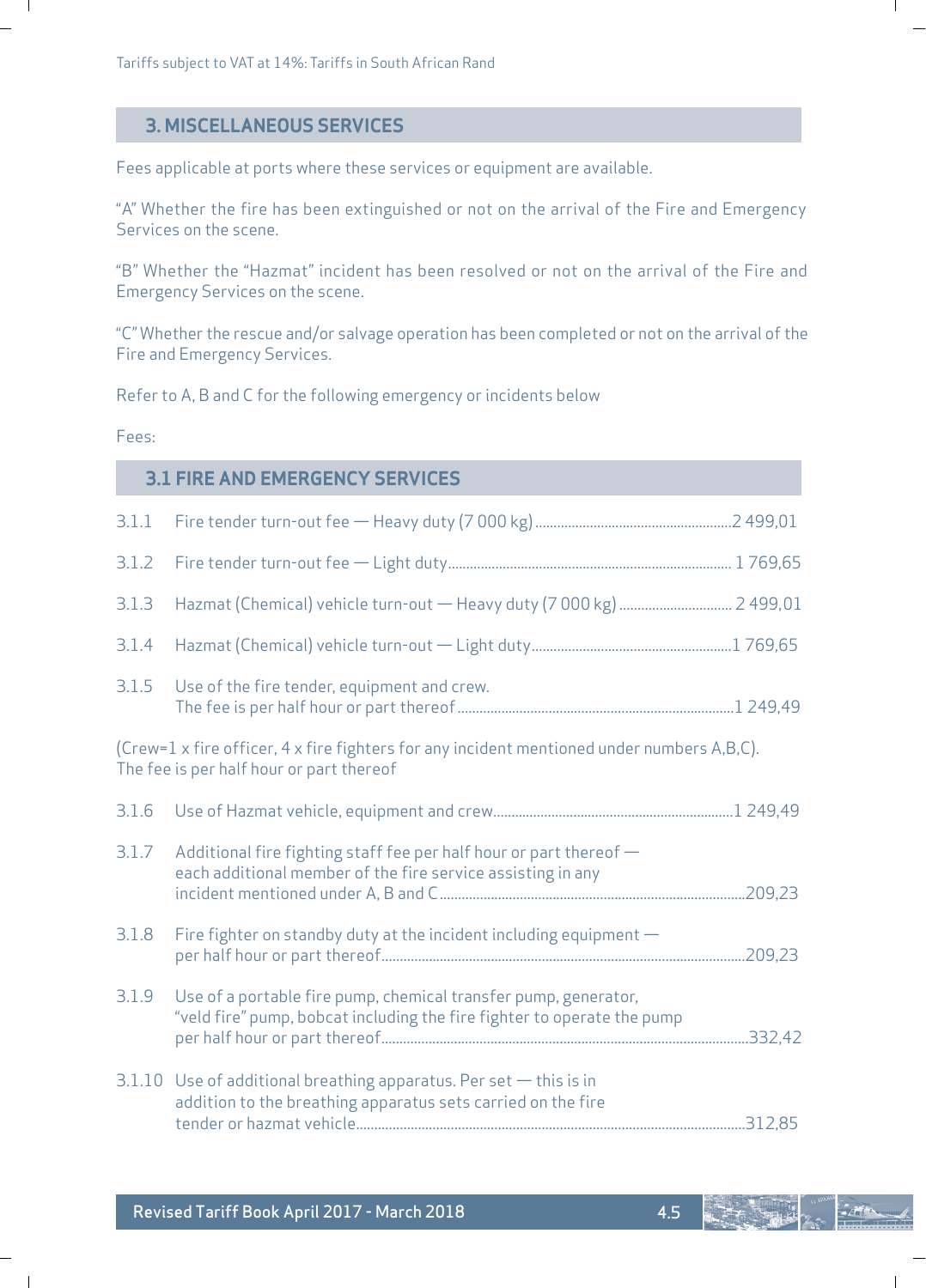| $3.1.11$ Use of additional chemical protection suits. Per suit $-$ this is in                                       |  |
|---------------------------------------------------------------------------------------------------------------------|--|
|                                                                                                                     |  |
| 3.1.12 Use of fire extinguishers. This is in addition to those carried on the fire tender or<br>hazmat vehicle.     |  |
| The fees below include the cost of material, labour and supervision involved in the<br>recharging of the equipment. |  |
|                                                                                                                     |  |
|                                                                                                                     |  |
|                                                                                                                     |  |
|                                                                                                                     |  |
|                                                                                                                     |  |
| 3.1.13 Tanker Fire Watch at the Port of Saldanha                                                                    |  |
|                                                                                                                     |  |
|                                                                                                                     |  |

# **3.2 FIRE PROTECTION**

| 3.2.1.1 At the port of Durban - fire fighter (including security) per hour394,87 |  |
|----------------------------------------------------------------------------------|--|
|                                                                                  |  |
| 3.2.2.1 At the port of Durban — fire fighter (including security) per hour394,87 |  |
|                                                                                  |  |

 $\sim$  1

 $\mathbf{L}$ 

 $\mathbb{R}$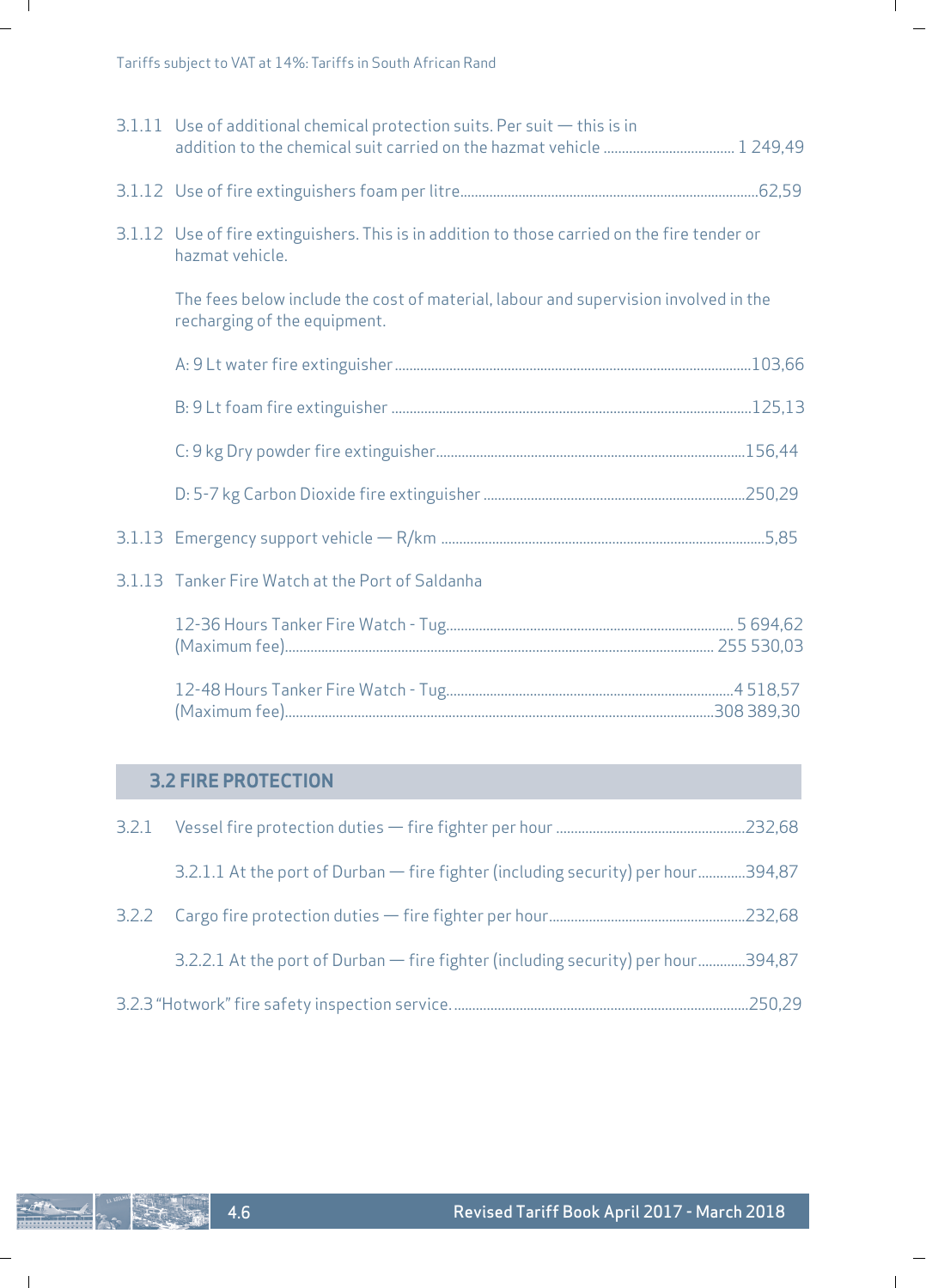$\Box$ 

 $\sim$  1

# **3.3 FIRE AWARENESS TRAINING (MEALS EXCLUDED)**

 $\mathbb{L}$ 

 $\mathbf{L}$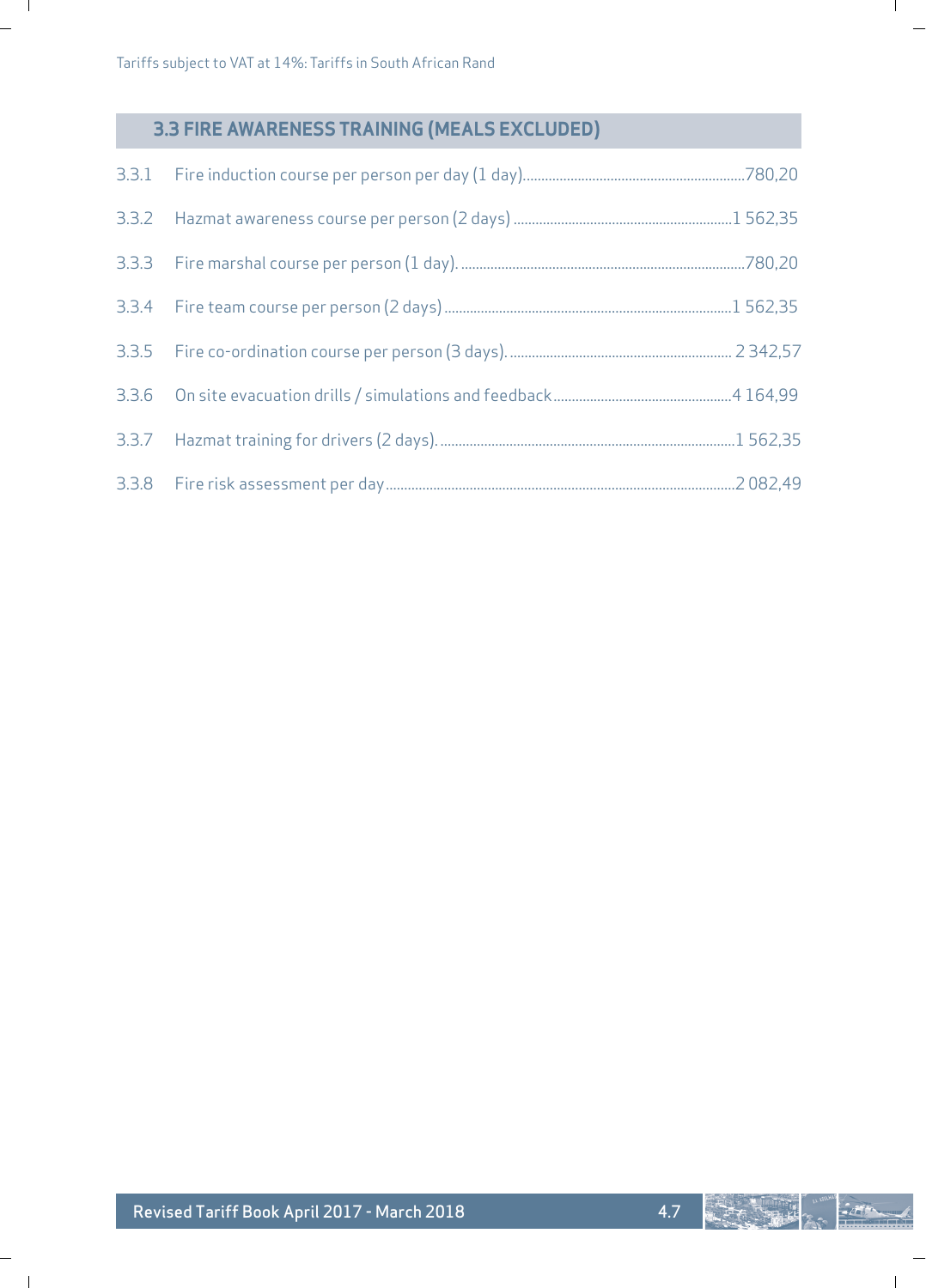# **3.4 FIRE EQUIPMENT MAINTENANCE**

4.8

。<br>"谢

**ERA** 

 $\sim$  1

| 3.4.1 |                                                                                    |  |
|-------|------------------------------------------------------------------------------------|--|
| 3.4.2 |                                                                                    |  |
| 3.4.3 |                                                                                    |  |
| 3.4.4 |                                                                                    |  |
| 3.4.5 |                                                                                    |  |
| 3.4.6 |                                                                                    |  |
| 3.4.7 |                                                                                    |  |
| 3.4.8 |                                                                                    |  |
| 3.4.9 |                                                                                    |  |
|       |                                                                                    |  |
|       |                                                                                    |  |
|       |                                                                                    |  |
|       |                                                                                    |  |
|       |                                                                                    |  |
|       |                                                                                    |  |
|       |                                                                                    |  |
|       |                                                                                    |  |
|       |                                                                                    |  |
|       |                                                                                    |  |
|       | 3.4.20 Pressure test and recharge mobile powder fire unit (>9 kg capacity)  582,72 |  |
|       |                                                                                    |  |

 $\mathbf{L}$ 

 $\mathbb{R}$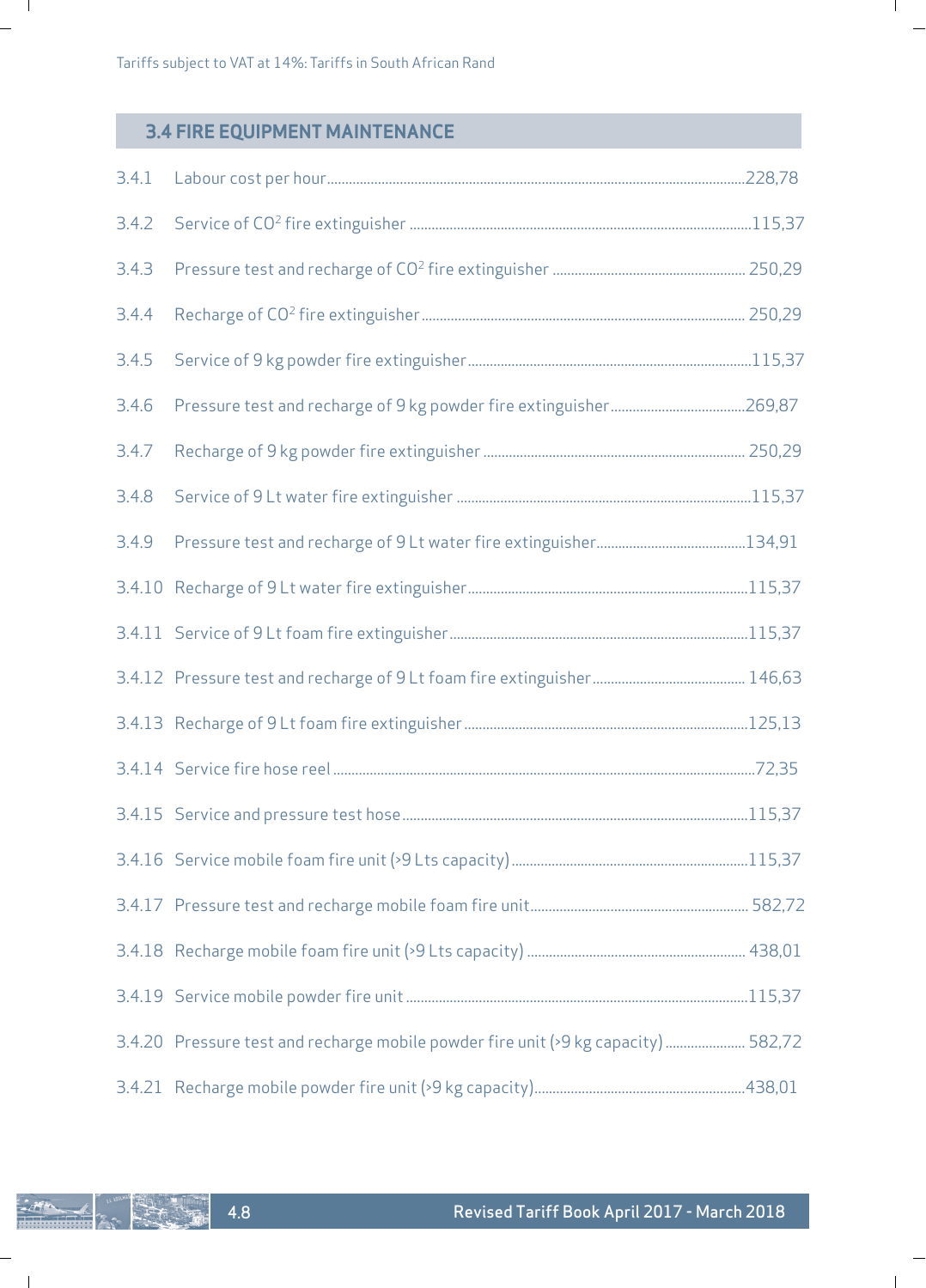# **3.5 FIRE EQUIPMENT HIRE**

 $\blacksquare$ 

# **4. SECURITY SERVICES**

Fees for security services are available on application.

# **5. FRESH WATER**

Fees for the supply of fresh water are available on application.

# **6. ELECTRICITY**

Fees for electricity are available on application.

# **7. REMOVAL OF REFUSE**

Fees for the removal of refuse from the port are compulsary (where applicable) and are available on application.

# **8. COMBATING OF OIL POLLUTION**

The following fees must be raised for the combating of oil pollution in the port area.

- Utilisation of oil boom per hour or part thereof........................................................................684,25
- Oil spill emulsifier will be charged per litre on application ....................................On application
- Fees for any tugs used in the combating operation will be raised separately.

# **9. PASSENGER BAGGAGE: ALL PORTS**

Where the Authority is involved in the handling of passenger's baggage, other than manifested baggage, the following fees shall be collected from owners/agents of passenger-carrying vessels for all passengers on embarkation or on disembarkation.

Per passenger ...................................................................................................................................................59,91

 $\overline{\phantom{a}}$ 

ı

4.9

Revised Tariff Book April 2017 - March 2018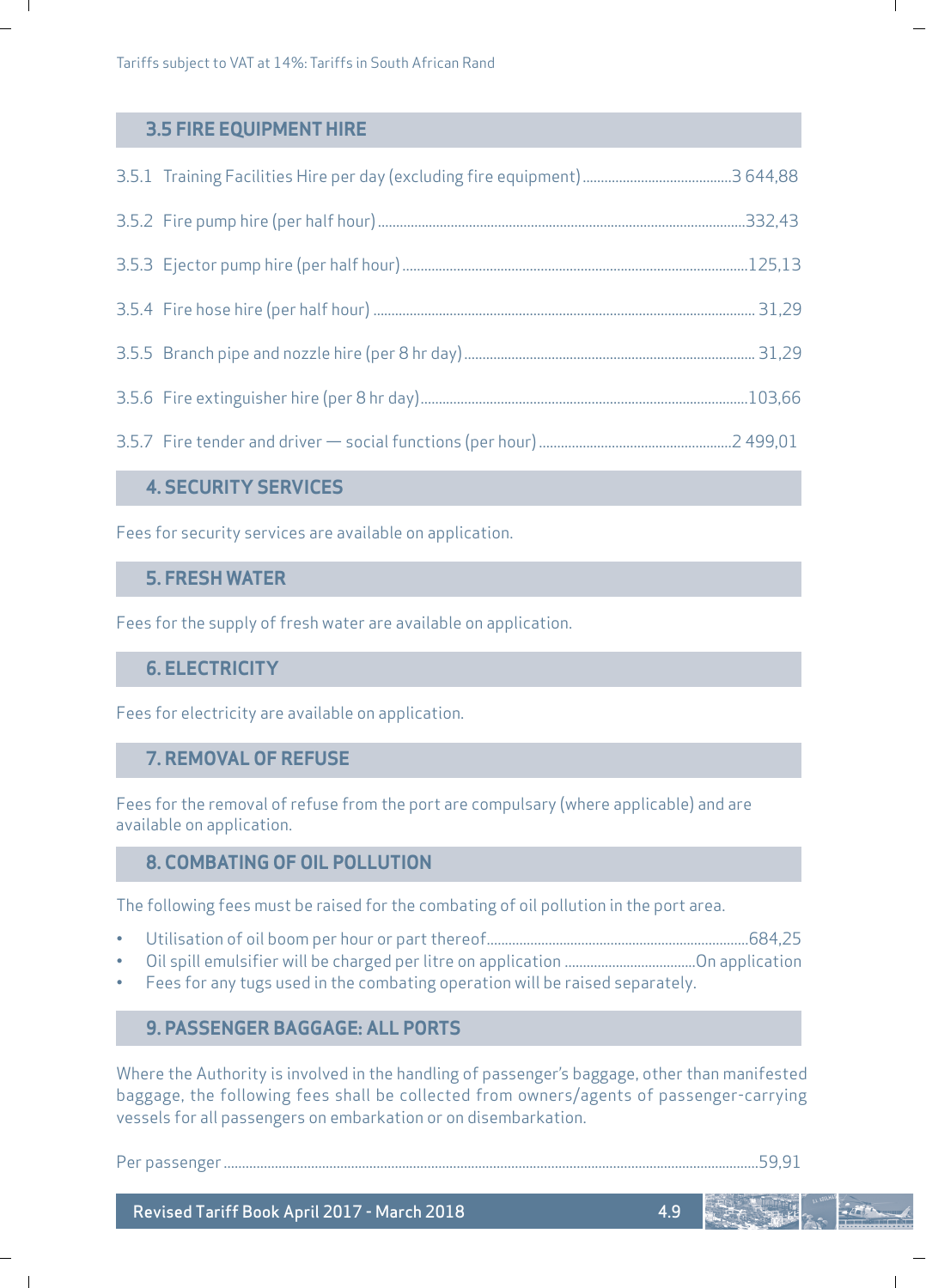# **10. PASSENGERS' LEVY: ALL PORTS**

The levy charge will be in addition to the abovementioned baggage charge for all passengers on embarkation or on disembarkation.

ı

The passenger levy is raised at all ports where passengers embark or disembark, including all visiting passengers at the ports. Please note that the levy is raised on a per call basis.

| 11. SPLIT ACCOUNT FEES ( Credit and Re-debit)                                                   |        |
|-------------------------------------------------------------------------------------------------|--------|
|                                                                                                 | 312.85 |
| AFTER vessel sailing will result in the split account fee being levied twice per party.         |        |
| Credit and re-debit of marine invoices as per client's request after vessel sailing will result |        |
| in a fee being levied twice.                                                                    |        |

|--|--|--|--|--|--|

 $\mathsf{l}$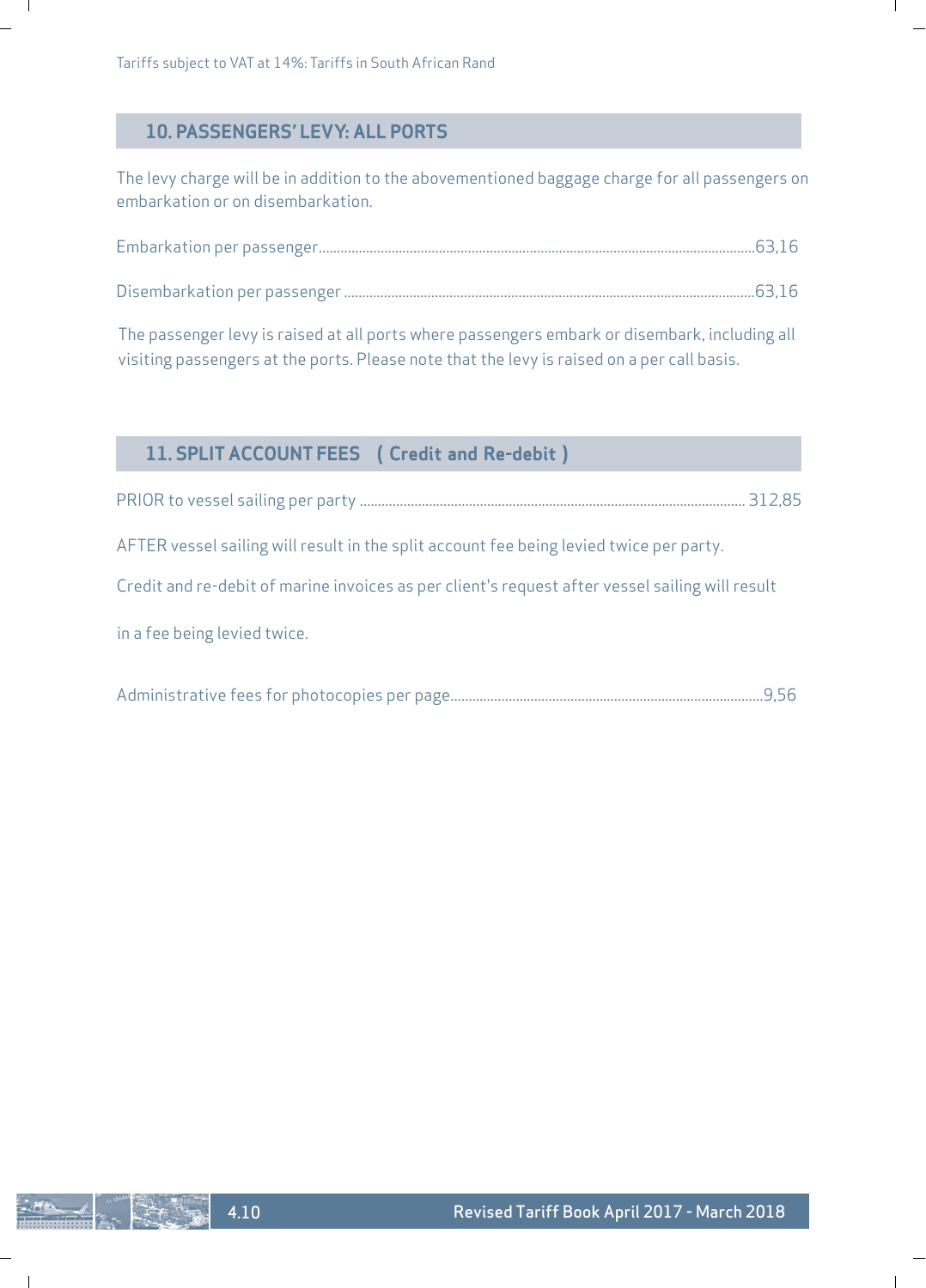# **SECTION 5**

# **PORT SERVICE LICENCE, PORT RULE LICENCE, PORT RULE REGISTRATION AND PORT RULE PERMIT FEES**

# **1. FEES PAYABLE FOR PORT SERVICE LICENCE TO BE ISSUED BY THE AUTHORITY IN TERMS OF SECTION 57 OF THE NATIONAL PORTS ACT, No. 12 of 2005**

### **Fee for duration of licence per port**

 $\mathbf{I}$ 

 $\blacksquare$ 

# **2. FEES PAYABLE FOR LICENCES, REGISTRATION AND PERMITS TO BE ISSUED BY THE AUTHORITY IN TERMS OF PORT RULES MADE BY THE AUTHORITY IN TERMS OF SECTION 80(2) OF THE NATIONAL PORTS ACT, No. 12 of 2005:**

### **2.1 Port Rule Licences (Fee for duration of licence) per port**

| Fire protection and fire equipment installation and maintenance licence fee 27 360,23 |  |
|---------------------------------------------------------------------------------------|--|
|                                                                                       |  |
|                                                                                       |  |
| 2.2 Port Rule Registration (Fee for duration of registration) per port                |  |
|                                                                                       |  |
| 2.3 Port Rule access permit for persons and vehicles                                  |  |
|                                                                                       |  |
|                                                                                       |  |
|                                                                                       |  |
| 2.4 Port Rule permits for small vessels and pleasure vessels                          |  |
|                                                                                       |  |
|                                                                                       |  |
| 2.5 Replacement of permits                                                            |  |
|                                                                                       |  |

 $-275$ 

L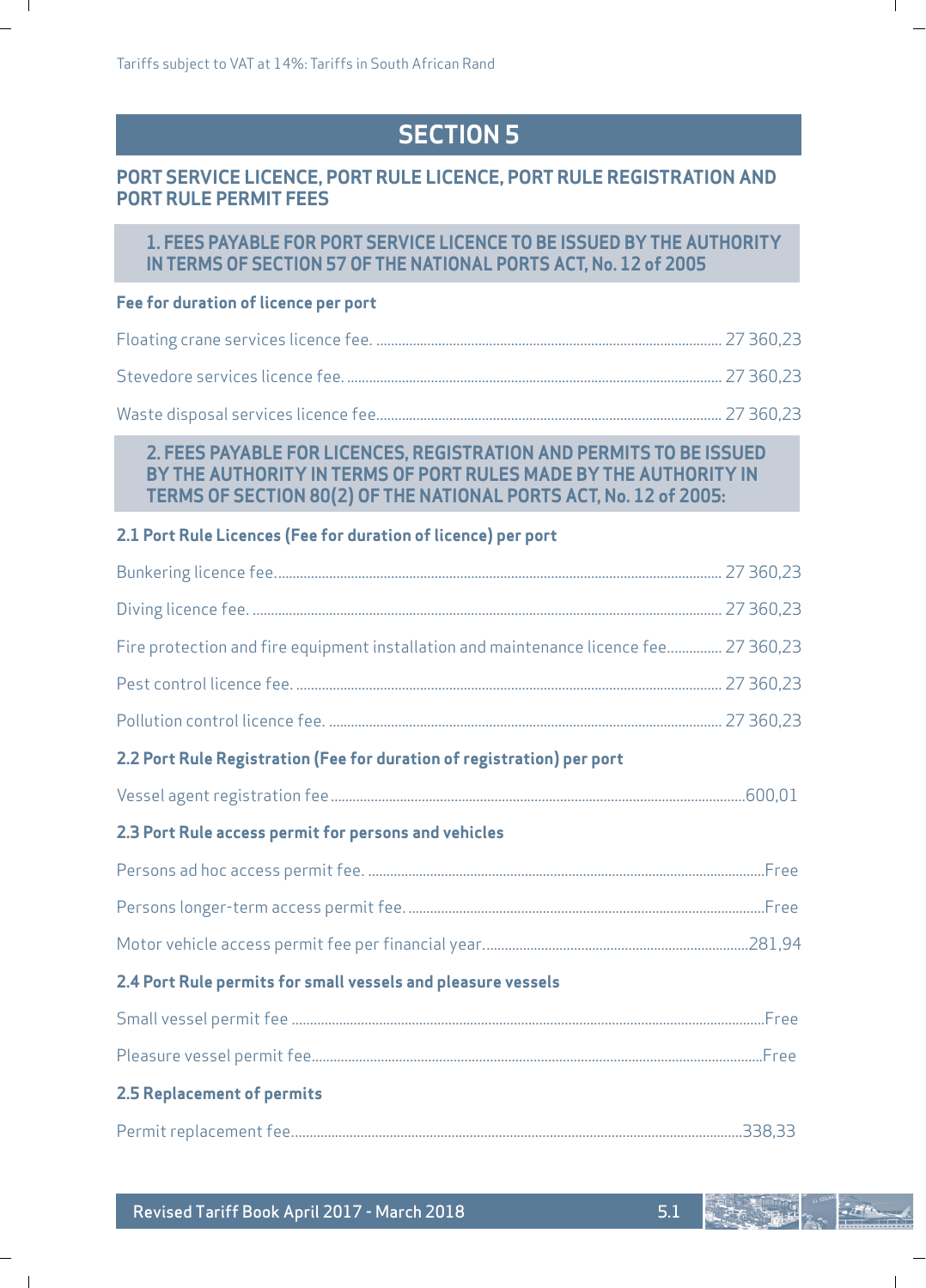Tariffs subject to VAT at 14%: Tariffs in South African Rand

# **SECTION 6**

ı

# **DRYDOCKS, FLOATING DOCKS, SYNCROLIFTS AND SLIPWAYS**

# **1. GENERAL TERMS AND CONDITIONS**

### **"Ordinary working hours"**

 $\blacksquare$ 

# **Ports of Cape Town and East London** According to the custom of the facility.

# **Port of Durban**

07h00 - 17h00 Weekdays

### **"Week-ends and Public Holidays"**

Special permission must be obtained for work to be undertaken on Saturdays, Sundays and public holidays. Special arrangements must also be made for the provision of salt water, compressed air, cranage etc. outside normal working hours.

# **"Tonnage of vessels for tariff purposes"**

The gross tonnage of a vessel in cubic metres (conversion factor 2,83) of a vessel as per the tonnage certificate issued in terms of the Tonnage Convention 1969,

plus

The tonnage is mass, of all cargo on board.

Where the vessel's tonnage certificate is not available the highest tonnage as reflected in Lloyds Register of Shipping converted (x2,83) to cubic metres is accepted.

# **2. BOOKING FEES**

### **2.1 Bookings at the Ports of Cape Town and East London**

The following deposits are required for the use of a drydock, floating dock or syncrolift when a firm booking has been made:

 $\overline{\phantom{a}}$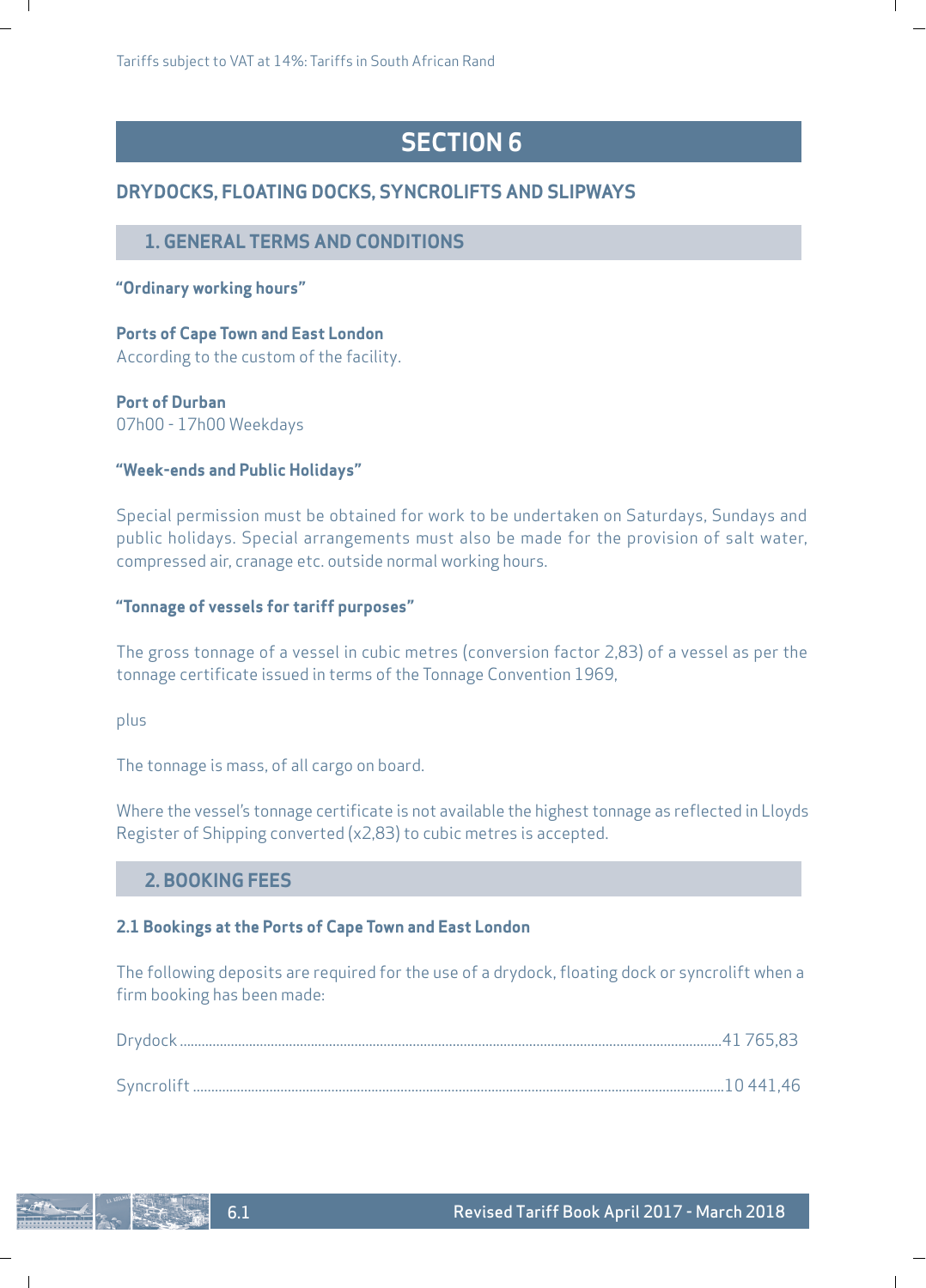### **2.2 Bookings at the Port of Durban**

 $\overline{\phantom{a}}$ 

The following deposits are required for the use of a drydock, floating dock or syncrolift when a firm booking has been made:

### **2.3 Bookings for Slipways at the port of Mossel Bay and Port Elizabeth**

The following deposits are required for the use of slipway when a firm booking has been made:

| $- \cdot \cdot$<br>Slidwavs |  |
|-----------------------------|--|
|-----------------------------|--|

# **3. PENALTIES**

Should the booking not be taken up or cancelled within 21 consecutive days prior to the booked date, the deposit will be forfeited. If the booking is cancelled greater than 21 days, a full refund will be given.

### **4. PREPARATION**

### **4.1 Preparation at the Ports of Cape Town and East London**

**Note:** Should the booking of a drydock be cancelled after the preparatory work has begun, preparation fees are payable.

Tons shall mean gross tonnage in cubic metres

### **4.2 Preparation at the Port of Durban**

The following fees for the preparation of a drydock and floating dock per vessel, are payable:

Revised Tariff Book April 2017 - March 2018

6.2

ı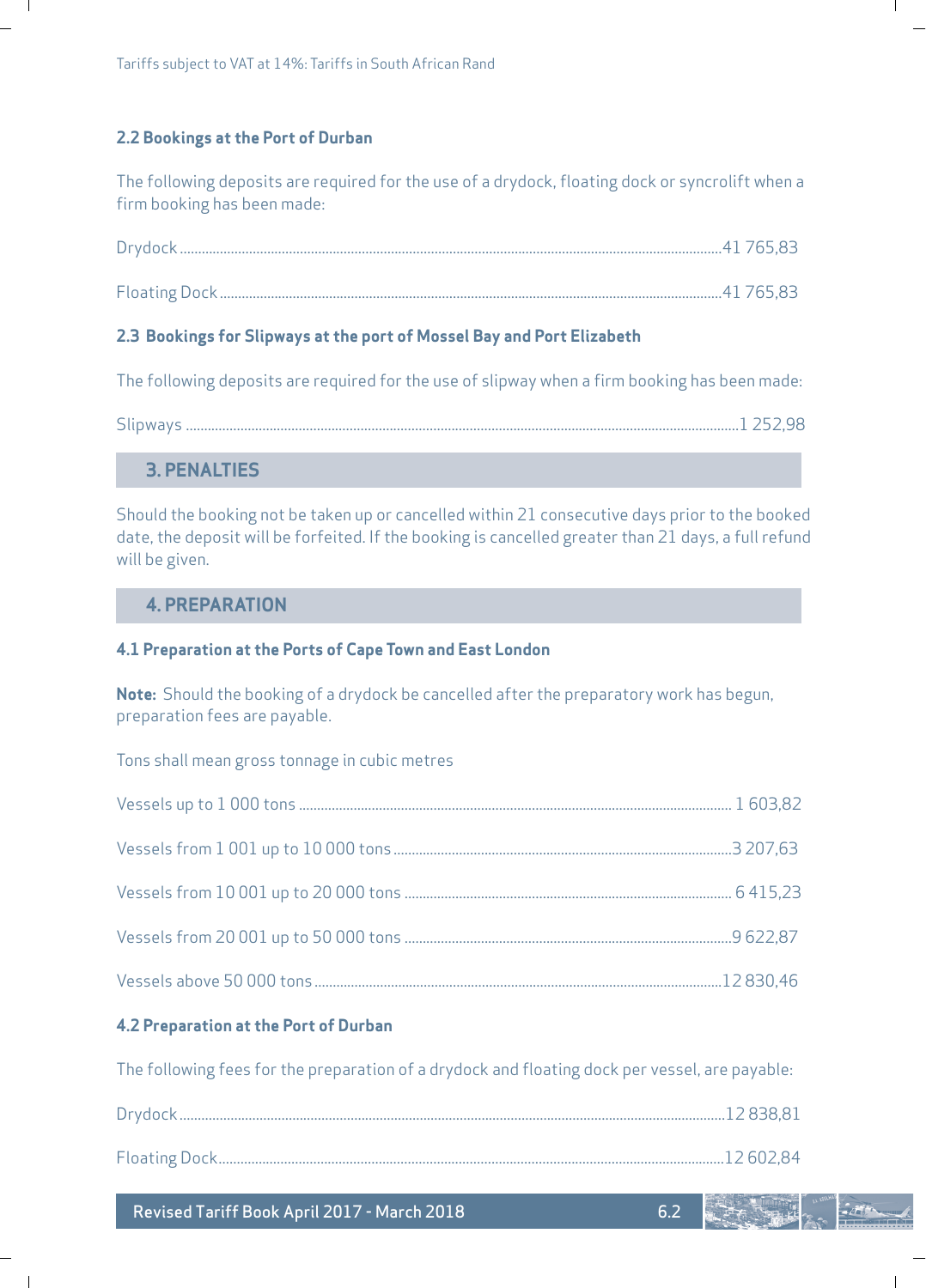# **5. DOCKING AND UNDOCKING OF VESSELS**

### **5.1 Docking and undocking of vessels at the Ports of Cape Town and East London**

The following fees are payable, per service, for the docking and undocking of vessels (the docking and undocking are regarded as separate services):

In the event of a request for services outside ordinary working hours being cancelled after the staff have been brought on duty, fees are payable as if the service was rendered.

### **5.2 Docking and undocking of vessels at the Port of Durban**

The following fees are payable, per service, for the docking and undocking of vessels (the docking and undocking are regarded as separate services):

In the event of a request for services outside ordinary working hours being cancelled after the staff have been brought on duty, fees are payable as if the service was rendered.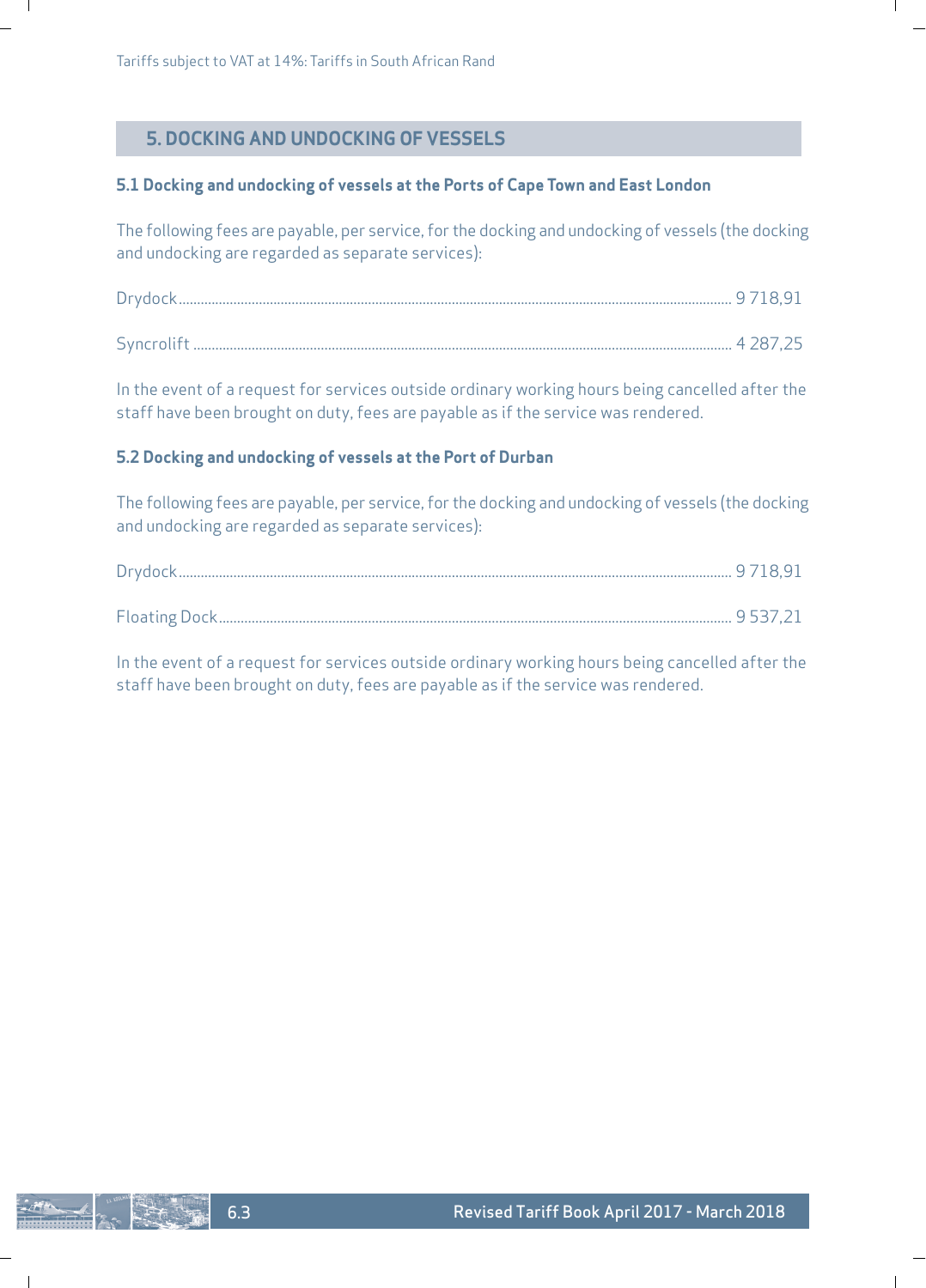$\blacksquare$ 

 $\blacksquare$ 

# **6. DRYDOCK, FLOATING DOCK AND SYNCROLIFT DUES**

### **All charges below are subject to the minimum charges as specified in Clause 6.5 on page 6.6.**

# **6.1 Drydock: Ports of Cape Town and East London**

The following fees which include cranage and salt water during ordinary working hours are payable for the use of a repair facility:

Tons shall mean gross tonnage in cubic metres.

| <b>Drydock</b>           | <b>First 24 hour</b><br>period or<br>part thereof | Each<br>subsequent<br>12 hour<br>period or<br>part thereof |
|--------------------------|---------------------------------------------------|------------------------------------------------------------|
| Vessels up to 3000 tons  | 6 377,66                                          | 3 1 8 8 , 8 0                                              |
| plus per ton             | 1,87                                              | 0,62                                                       |
| 3 001 up to 6 000 tons   | 8394.93                                           | 4 1 9 7 , 4 8                                              |
| plus per ton             | 2.14                                              | 0.70                                                       |
| 6 001 up to 10 000 tons  | 14743,33                                          | 7371,67                                                    |
| plus per ton             | 2,62                                              | 1,03                                                       |
| 10 001 up to 30 000 tons | 15 4 36, 64                                       | 7718,33                                                    |
| plus per ton             | 2,62                                              | 1.03                                                       |
| 30 001 up to 60 000 tons | 32 172,20                                         | 16 086,12                                                  |
| plus per ton             | 2,62                                              | 0.89                                                       |
| 60 000 up to 80 000 tons | 38 253,30                                         | 19 126,66                                                  |
| plus per ton             | 2,62                                              | 0.70                                                       |

Above 80 000 tons, fees are available on application.

 $-275$ 

ı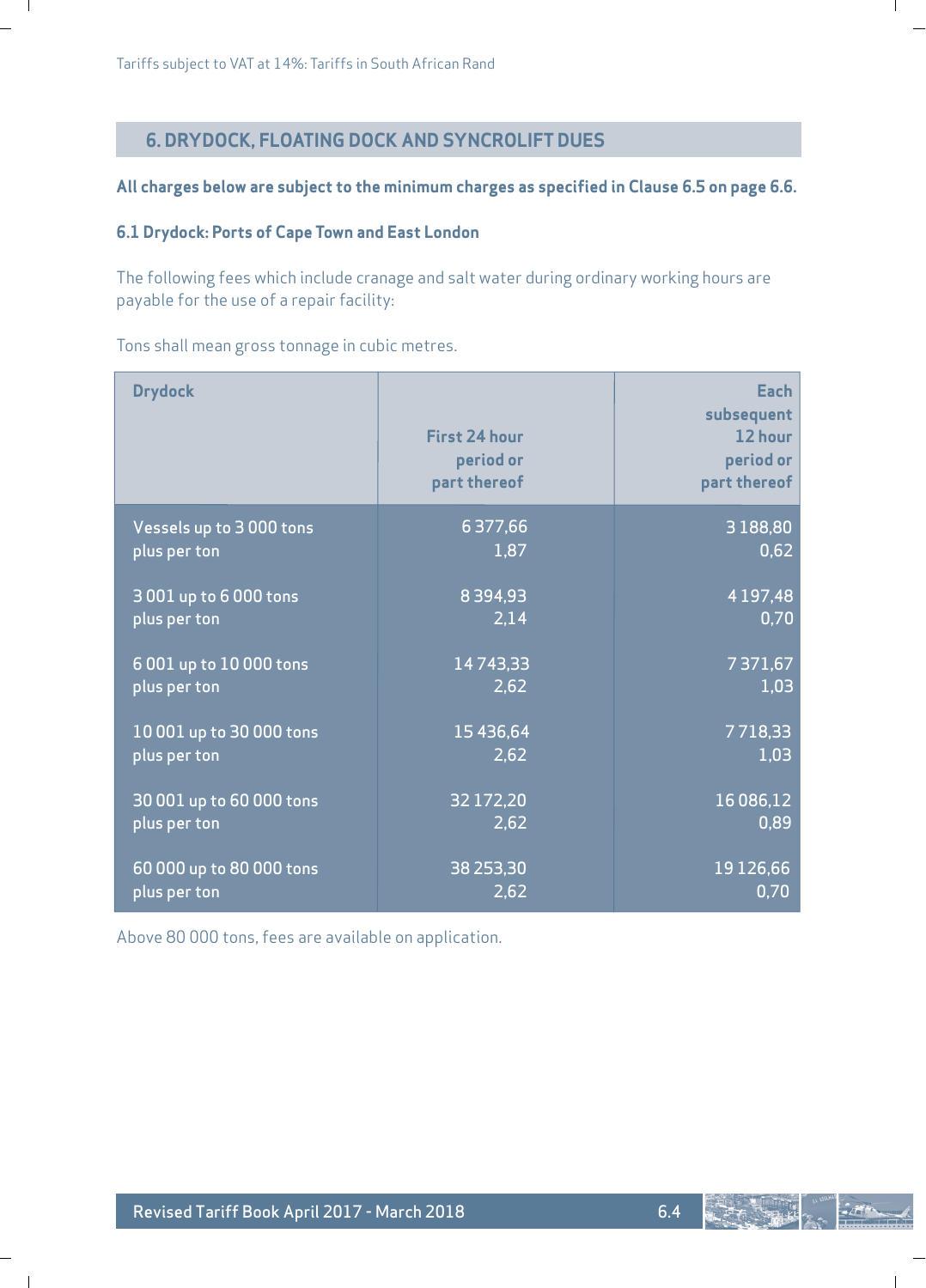# **6.2 Drydock: Port of Durban**

 $\mathbf{I}$ 

The following fees which include cranage and salt water during ordinary working hours are payable for the use of a repair facility:

Tons shall mean gross tonnage in cubic metres.

| <b>Drydock</b>                   | <b>First 24 hour</b><br>period or<br>part thereof | Each<br>subsequent<br>12 hour<br>period or<br>part thereof |
|----------------------------------|---------------------------------------------------|------------------------------------------------------------|
| 0 up to 30 000 tons<br>plus      | 15 4 4 9 1 7                                      | 7724,57                                                    |
| per ton                          | 2,62                                              | 1,02                                                       |
| 30 001 up to 60 000 tons<br>plus | 32 172,20                                         | 16 086,12                                                  |
| per ton                          | 2,62                                              | 0,89                                                       |
| 60 001 up to 80 000 tons         | 38 253,30                                         | 19126,66                                                   |
| plus<br>per ton                  | 2,62                                              | 0.69                                                       |

Above 80 000 tons, fees are available on application.

### **6.3 Floating Dock: Port of Durban**

The following fees which include cranage, salt water, equipment, keel etc. during ordinary working hours are payable for the use of a repair facility:

Tons shall mean gross tonnage in cubic metres.

| <b>Floating Dock</b>        | <b>First 24 hour</b><br>period or<br>part thereof | Each<br>subsequent<br>12 hour<br>period or<br>part thereof |
|-----------------------------|---------------------------------------------------|------------------------------------------------------------|
| 0 up to 10 500 tons<br>plus | 15 16 1.01                                        | 7580,50                                                    |
| per ton                     | 2,60                                              | 1.03                                                       |

 $\mathsf{l}$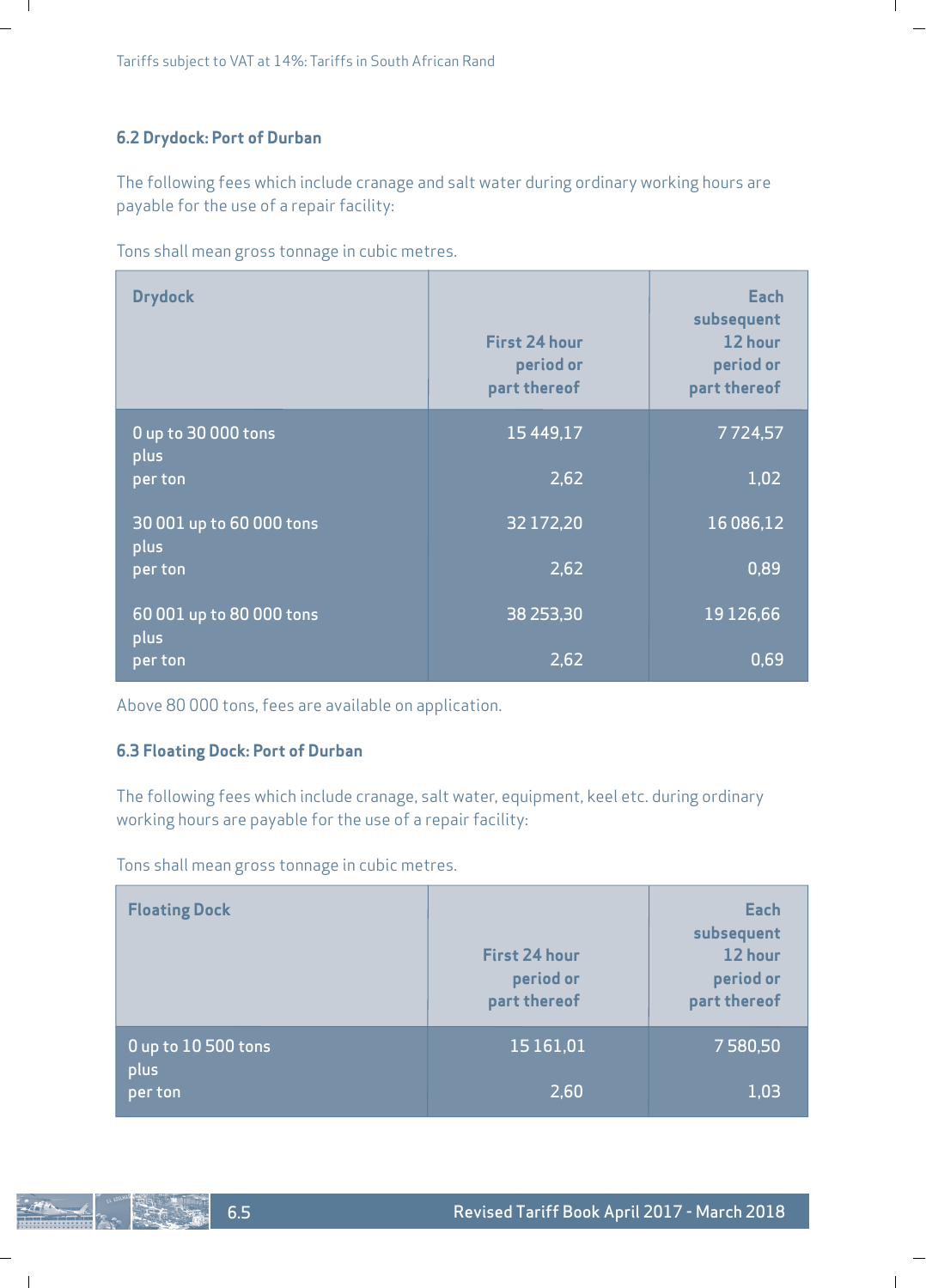# **6.4 Syncrolift at the Port of Cape Town**

| <b>Syncrolift</b>                           | <b>First 24 hour</b><br>period or<br>part thereof | Each<br>subsequent<br>12 hour<br>period or<br>part thereof |
|---------------------------------------------|---------------------------------------------------|------------------------------------------------------------|
| Vessels up to 2000 tons<br>plus             | 1 1 9 0, 3 2                                      | 595,18                                                     |
| per ton                                     | 2,62                                              | 1,08                                                       |
| Vessels above 2000 tons                     | 1566,22                                           | 783,10                                                     |
| plus<br>per ton                             | 2,62                                              | 1,08                                                       |
| <b>6.5 Minimum fees</b>                     |                                                   |                                                            |
| <b>Sturrock and Prince Edward Dry docks</b> | 36 081,48                                         | 15146,38                                                   |
| Princess Elizabeth and Robinson Dry docks   | 13843,29                                          | 6 187,60                                                   |
| <b>Floating docks</b>                       | 15 161,01                                         | 7580,50                                                    |
| Syncrolift                                  | 4922,10                                           | 1639,31                                                    |

### **Note:**

 $\overline{\phantom{a}}$ 

 $\blacksquare$ 

Shifting of docking blocks are obtainable on application.

The damage occurred by bar/box keel vessels at any vessel repair facility will be recovered as per damage incurred and at the Authority's discretion.

Special conditions may be applied to Medical, Research vessels or where four and more vessels of a company are drydocked at any of the Authority's drydocks (excluding syncrolift, floating docks and slipways) during a 12 month period.

Details are available on application.



L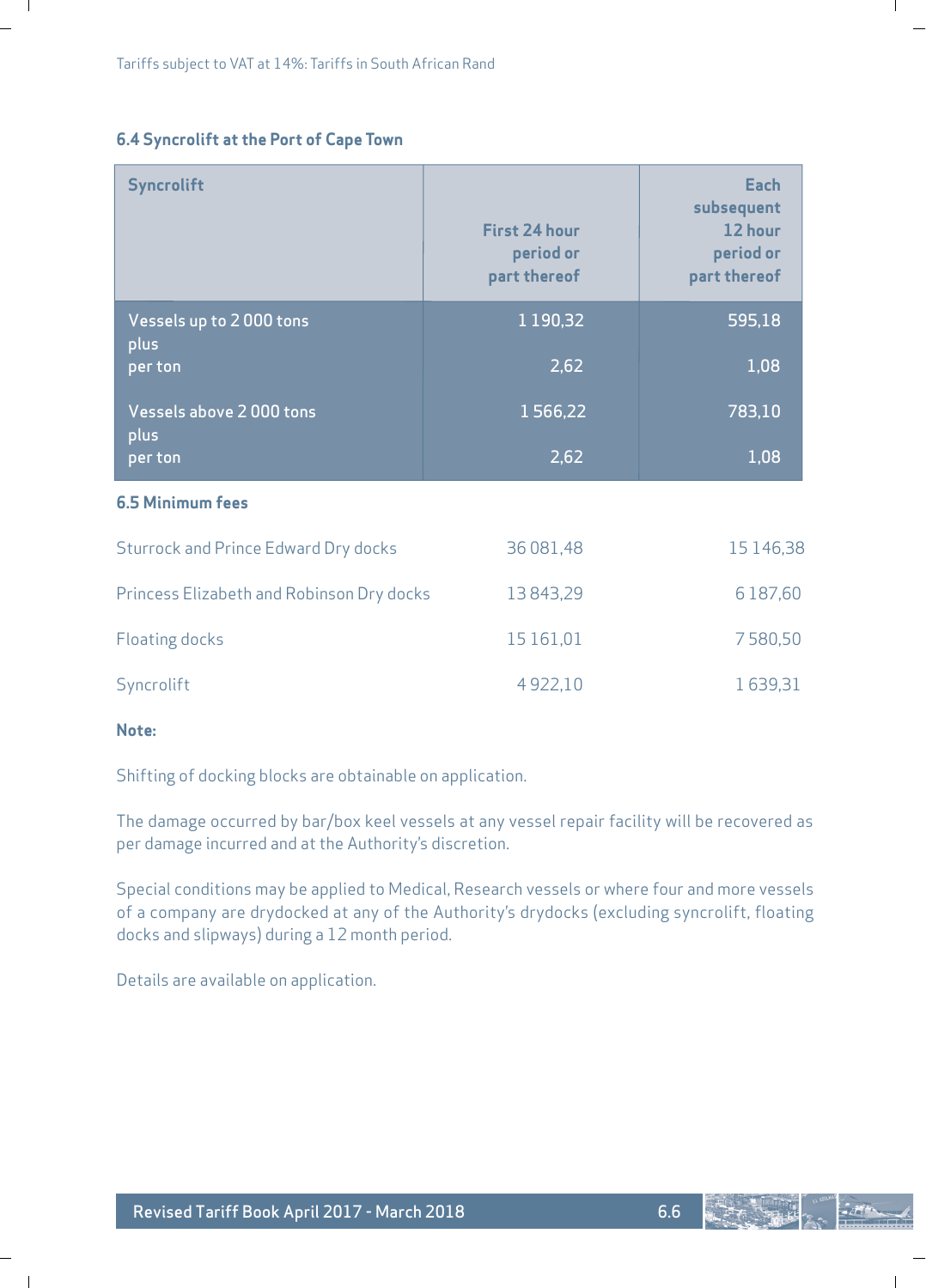Tariffs subject to VAT at 14%: Tariffs in South African Rand

# **7. SLIPWAY**

### **Slipway preparation costs**

#### **Note:**

 $\blacksquare$ 

Should the booking of a slipway be cancelled after the preparatory work has begun, the above mentioned fees are payable:

L

 $\mathbf{I}$ 

|--|--|--|--|

# **Docking and Undocking of vessels at a slipway**

6.7

 $\overline{\phantom{a}}$ 

The following fee is payable, per service for the docking and undocking undocking of vessels (the docking and undocking) are regarded as separate services)

Slipway .............................................................................................................................................................839,51

| <b>Docking and Undocking of</b><br>vessels at a slipway | <b>First 24 hour</b><br>period or<br>part thereof | Each<br>subsequent<br>12 hour<br>period or<br>part thereof |
|---------------------------------------------------------|---------------------------------------------------|------------------------------------------------------------|
| Vessels up to 2000 tons<br>plus<br>per ton              | 1 1 9 0 , 3 2<br>2.62                             | 595,18<br>1.08                                             |
| Vessels above 2000 tons<br>plus                         | 1566,22                                           | 652,60                                                     |
| per ton                                                 | 2,62                                              | 1.08                                                       |
| Minimum Fees                                            | 3 2 1 5 , 9 5                                     | 1179,88                                                    |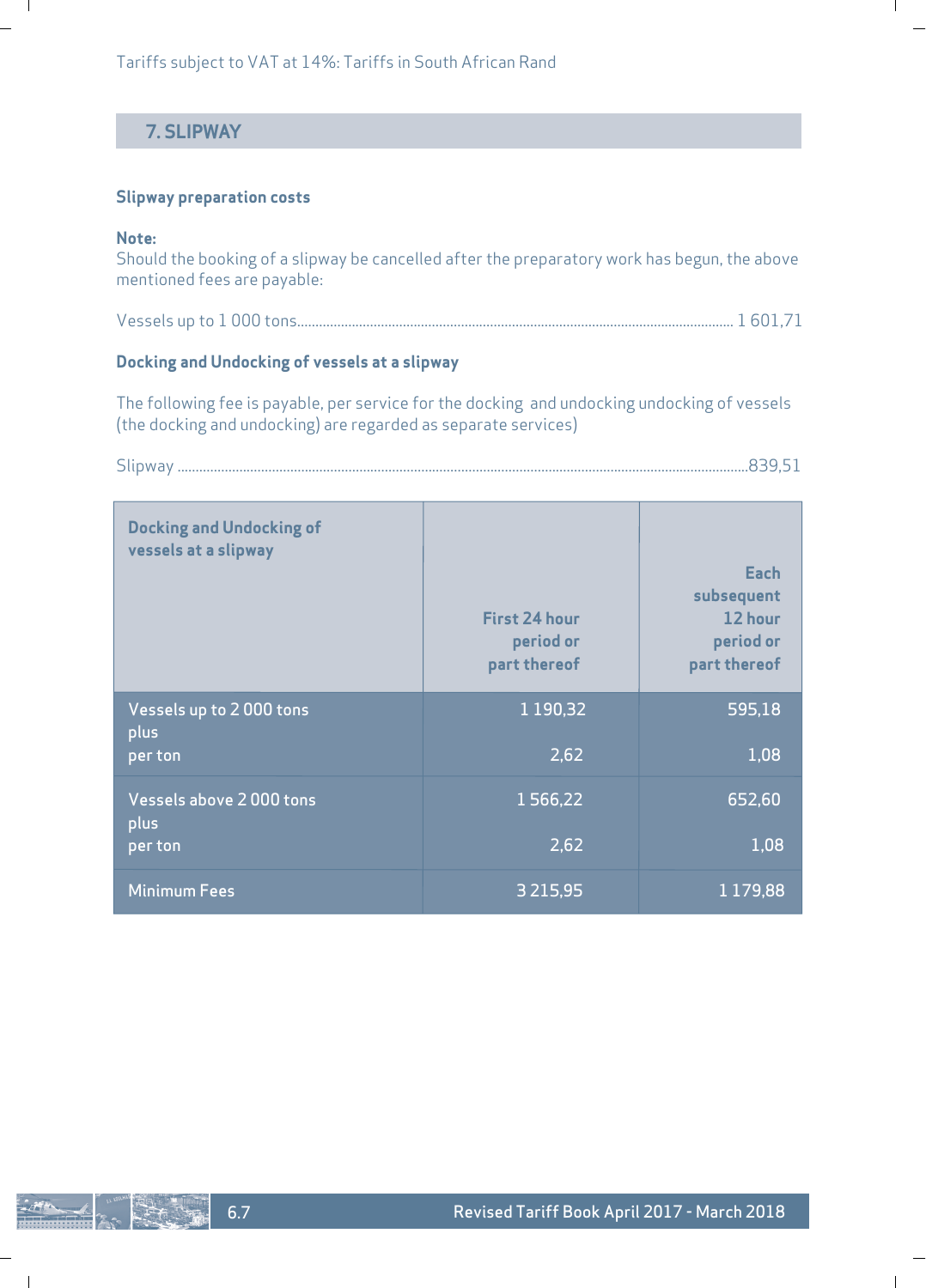# **8. WHARF CRANES**

### **8.1 Wharf cranes at the Ports of Cape Town and East London**

Outside ordinary working hours only:

Irrespective of the crane lifting capacity, per hour.........................................................................939.72

# **8.2 Wharf cranes at the Port of Durban**

Outside ordinary working hours only:

| One crane will be provided per vessel if required, inclusive in the dues.                  |  |
|--------------------------------------------------------------------------------------------|--|
| Additional cranes, irrespective of the crane lifting capacity, will be charged as follows: |  |
| 939.72                                                                                     |  |

### **8.3 Crane 206 — Port of Cape Town**

# **9. MISCELLANEOUS**

# **Fresh water**

Fees for the supply of water are available on application.

### **Electricity**

Fees for the supply of electricity are available on application.

### **Compressed air**

Fees for the supply of compressed air are available on application.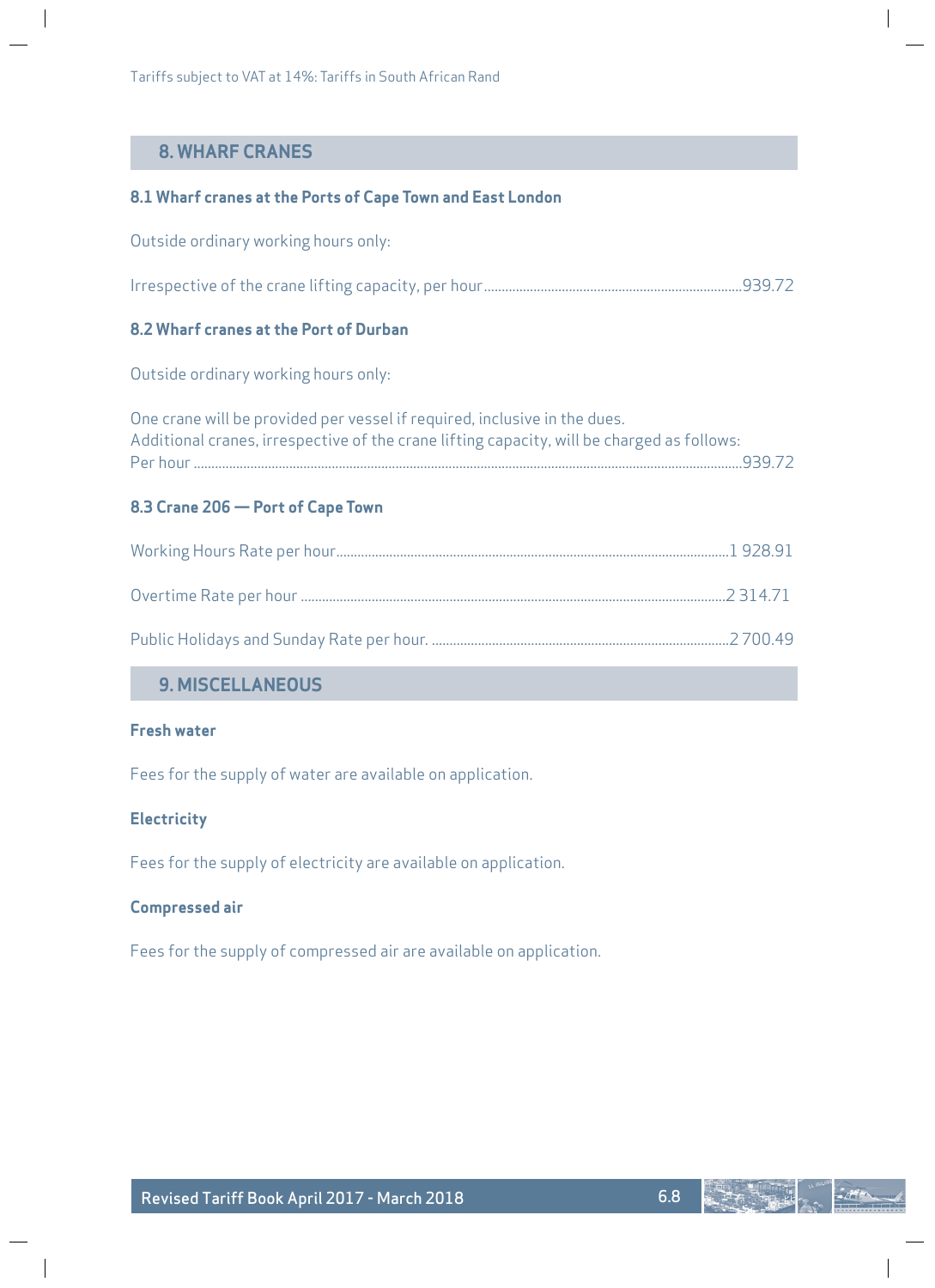Tariffs subject to VAT at 14%: Tariffs in South African Rand

# **SECTION 7**

# **CARGO DUES ON IMPORTS, EXPORTS, TRANSHIPMENTS AND COASTWISE**

Cargo dues on all commodities, articles, things or containers (full or empty) is levied at all ports. Cargo dues are charged to recover the cargo contribution towards port infrastructure.

# **UNIT OF TONNAGE**

1 metric ton (1 000 kg), subject to a minimum of 1 ton, except for the following:

A vehicle is a purposely built mobile machine on wheels/tracks that is capable of being steered/driven/towed (Including wagons, bicycles, motor vehicles, motorcycles, cars, trucks, buses, railed vehicles, locomotives, tamping machines), Watercraft (ships, boats), Aircraft (helicopters and spacecraft):

1 metre of length = 2 tons

Bulk liquids: 1 kilolitre

The metric tonnage for tariffing purposes of cargo dues shall include all packaging i.e. mass of cages, cases, pallets, bags, etc.

- Cargo dues on all commodities, articles, things or containers (full or empty) is levied at all ports.
- The tonnage must be substantiated by presentation of a bill of lading, manifest, packing declaration or supplier's invoices, as the case may be.
- In instances where the tonnage for cargo dues purposes has been incorrectly declared, whether wilful or not, a late order fee will be charged.
- The minimum fee for cargo dues on breakbulk cargo will be based on 1 ton.
- The minimum fee for cargo dues on containers will be based on 1 TEU.

The following fees will apply per ton with the exception of those listed under 1 to 3 below:

|                              | <b>Imports</b> | <b>Exports</b> |
|------------------------------|----------------|----------------|
| Bulk (dry and liquid)        | 68.41          | 51.28          |
| Breakbulk                    | 145.33         | 119.69         |
| Breakbulk empty returns      | 4.27           | 4.27           |
| Motor vehicles on own wheels | 93.85          | 37.03          |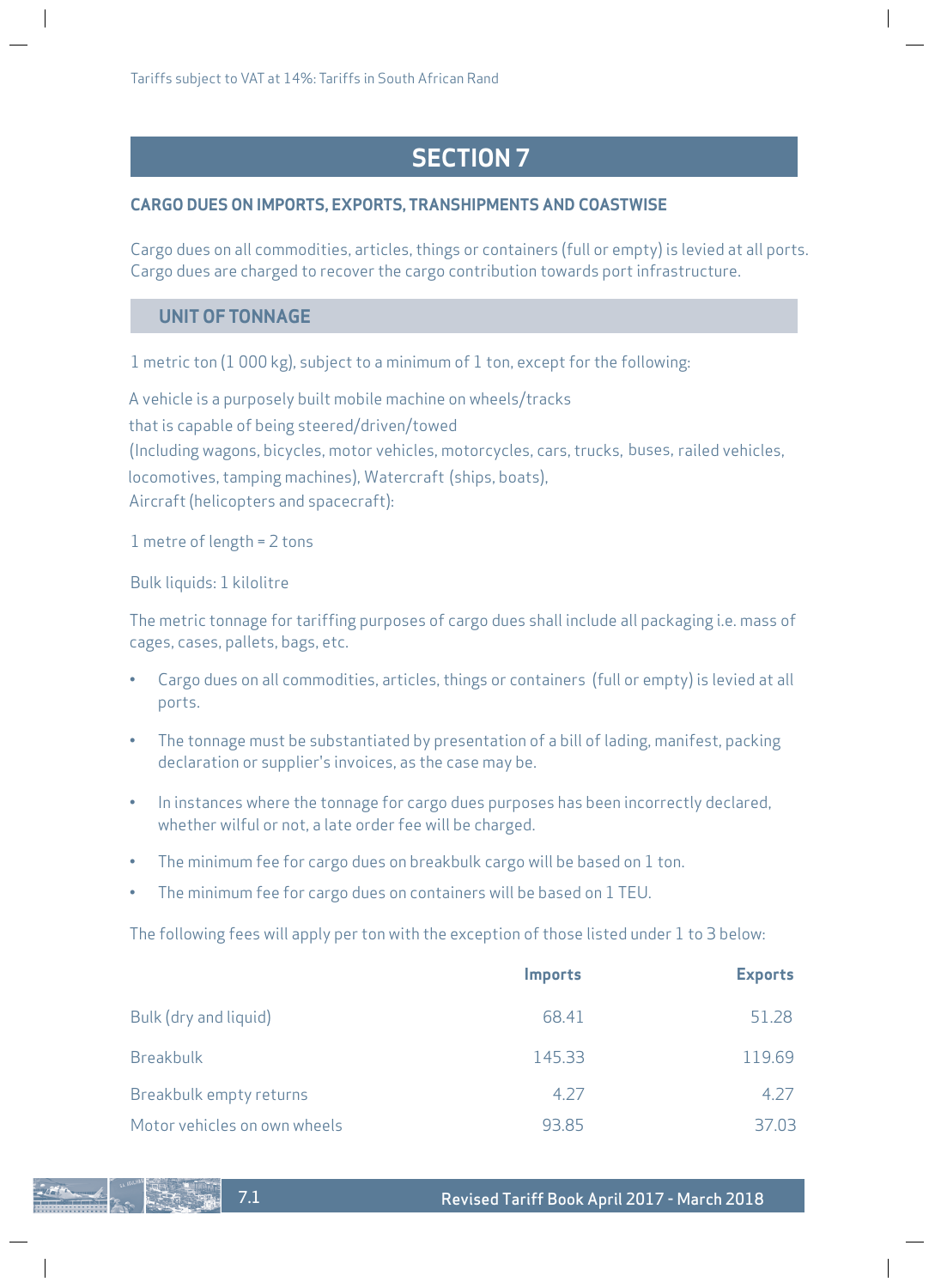# **1. BREAK BULK**

 $\overline{\phantom{a}}$ 

 $\overline{\phantom{a}}$ 

| EOHP = except otherwise herein provided |                |                |
|-----------------------------------------|----------------|----------------|
| Commodity                               | <i>Imports</i> | <b>Exports</b> |

| 1. | Acids                                             | 89.76  | 38.46  |
|----|---------------------------------------------------|--------|--------|
| 2. | Agricultural products / seaweed, EOHP             | 33.35  | 33.35  |
| З. | Alumina                                           | 30.78  | 25.65  |
| 4. | Aluminium flouride                                | 59.82  | 119.70 |
| 5. | Ammonium & products thereof                       | 59.82  | 59.82  |
| 6. | Animal / vegetable oils / fats & products thereof | 59.82  | 59.82  |
| 7. | Articles of cement / sand / stone                 | 25.65  | 25.65  |
| 8. | Asbestos & products thereof                       | 64.14  | 64.14  |
| 9. | <b>Bait</b>                                       | 145.33 | 25.65  |
|    | 10. Barley & products thereof                     | 33.35  | 33.35  |
|    | 11. Base metals: Other                            | 145.33 | 100.57 |
|    | 12. Bricks                                        | 59.82  | 25.65  |
|    | 13. Cement & clinker                              | 25.65  | 5.13   |
|    | 14. Chemicals & products thereof                  | 59.82  | 119.70 |
|    | 15. Chrome ore                                    | 17.69  | 14.53  |
|    | 16. Citrus fruit                                  | 23.60  | 23.60  |
|    | 17. Clay                                          | 25.65  | 25.65  |
|    | <b>18. Coal</b>                                   | 9.90   | 3.57   |
|    | 19. Copper & products thereof                     | 145.33 | 59.82  |
|    | 20. Cotton                                        | 145.33 | 63.26  |
|    | 21. Cotton seed & products thereof                | 41.02  | 41.02  |
|    | 22. Deciduous fruit                               | 42.99  | 42.99  |
|    | 23. Exotic fruit                                  | 42.99  | 42.99  |
|    | 24. Ferric Sulphate                               | 59.82  | 119.70 |
|    | 25. Ferro alloys                                  | 30.78  | 30.78  |
|    | 26. Fertilizers                                   | 25.12  | 17.96  |
|    | 27. Fish loose and in cartons                     | 145.33 | 51.28  |
|    | 28. Fish meal & products thereof                  | 29.08  | 29.08  |
|    | 29. Fish prepared                                 | 89.76  | 38.46  |
|    | 30. Fluorspar                                     | 25.65  | 25.65  |
|    | 31. Foodstuff prepared                            | 89.76  | 38.46  |
|    | 32. Glass & glassware                             | 33.35  | 16.12  |
|    | 33. Grain & products thereof                      | 30.78  | 30.78  |

 $\overline{\phantom{a}}$ 

 $\bigg|$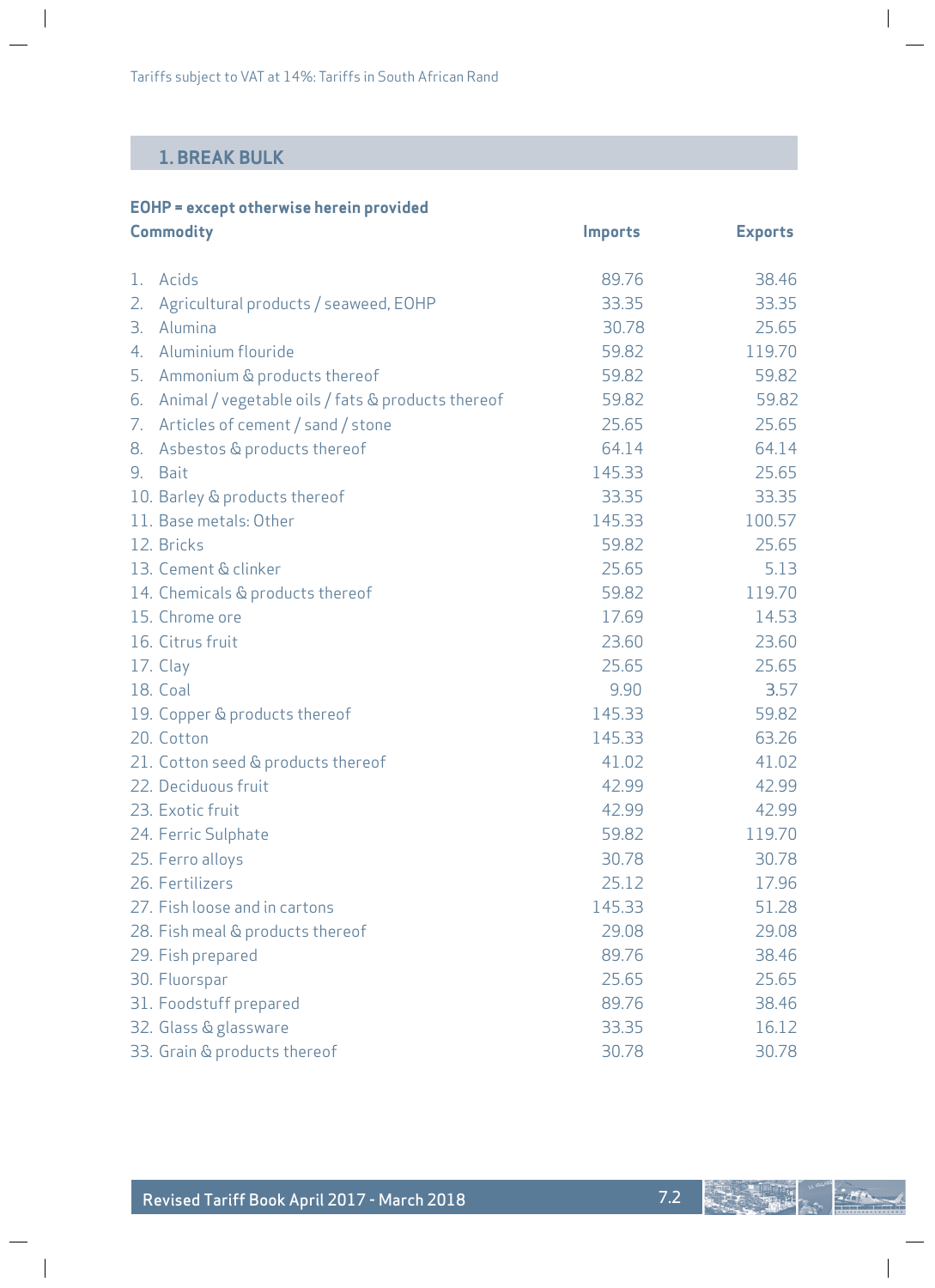$\begin{array}{c} \hline \end{array}$ 

| <b>Commodity</b>                                        | <b>Imports</b> | <b>Exports</b> |
|---------------------------------------------------------|----------------|----------------|
| 34. Granite & products thereof                          | 59.82          | 9.92           |
| 35. Gypsum & products thereof                           | 25.65          | 25.65          |
| 36. Iron ore                                            | 25.65          | 25.65          |
| 37. Lead & products thereof                             | 25.65          | 20.50          |
| 38. Lime & products thereof                             | 25.65          | 25.65          |
| 39. Logs                                                | 68.41          | 6.86           |
| 40. Magnesium                                           | 89.76          | 119.70         |
| 41. Maize & products thereof                            | 28.23          | 28.23          |
| 42. Malt & products thereof                             | 46.17          | 46.17          |
| 43. Manganese ore                                       | 17.96          | 17.96          |
| 44. Ores & minerals: Olivine                            | 25.65          | 119.70         |
| 45. Ores & minerals: Other                              | 25.65          | 25.65          |
| 46. Ores & minerals: Silico Manganese                   | 145.33         | 30.78          |
| 47. Ores & minerals: Silicon metal                      | 145.33         | 59.82          |
| 48. Paper & products thereof                            | 77.80          | 44.46          |
| 49. Petroleum coke                                      | 32.08          | 32.08          |
| 50. Pig iron                                            | 25.65          | 13.66          |
| 51. Pitch pencil                                        | 25.65          | 23.97          |
| 52. Plastic & products thereof                          | 119.69         | 51.28          |
| 53. Potash & products thereof                           | 25.12          | 17.96          |
| 54. Rice & products thereof                             | 33.35          | 33.35          |
| 55. Rubber & products thereof                           | 104.74         | 64.14          |
| 56. Rutile                                              | 145.33         | 30.78          |
| <b>57. Salt</b>                                         | 25.65          | 25.65          |
| 58. Scrap steel                                         | 8.52           | 8.52           |
| 59. Soda ash                                            | 38.46          | 38.46          |
| 60. Sodium sulphate / sulphite                          | 59.82          | 119.70         |
| 61. Stainless steel (excluding pipes & tubes)           | 111.16         | 26.11          |
| 62. Steel pellets                                       | 9.40           | 9.40           |
| 63. Steel pipes / tubes                                 | 94.03          | 46.17          |
| 64. Steel rebars / sheets / plates / angles             | 26.11          | 26.11          |
| 65. Steel: Cold rolled coils, galvanised, aluzinc coils | 26.11          | 26.11          |
| 66. Steel: Hot rolled coils, slabs, billets             | 26.11          | 26.11          |
| 67. Sugar                                               | 30.78          | 30.78          |
| 68. Textiles & products thereof                         | 119.70         | 51.28          |
| 69. Timber & products thereof (excluding furniture)     | 87.21          | 18.78          |

 $\overline{\phantom{a}}$ 

 $\begin{array}{c} \hline \end{array}$ 

 $\overline{\phantom{a}}$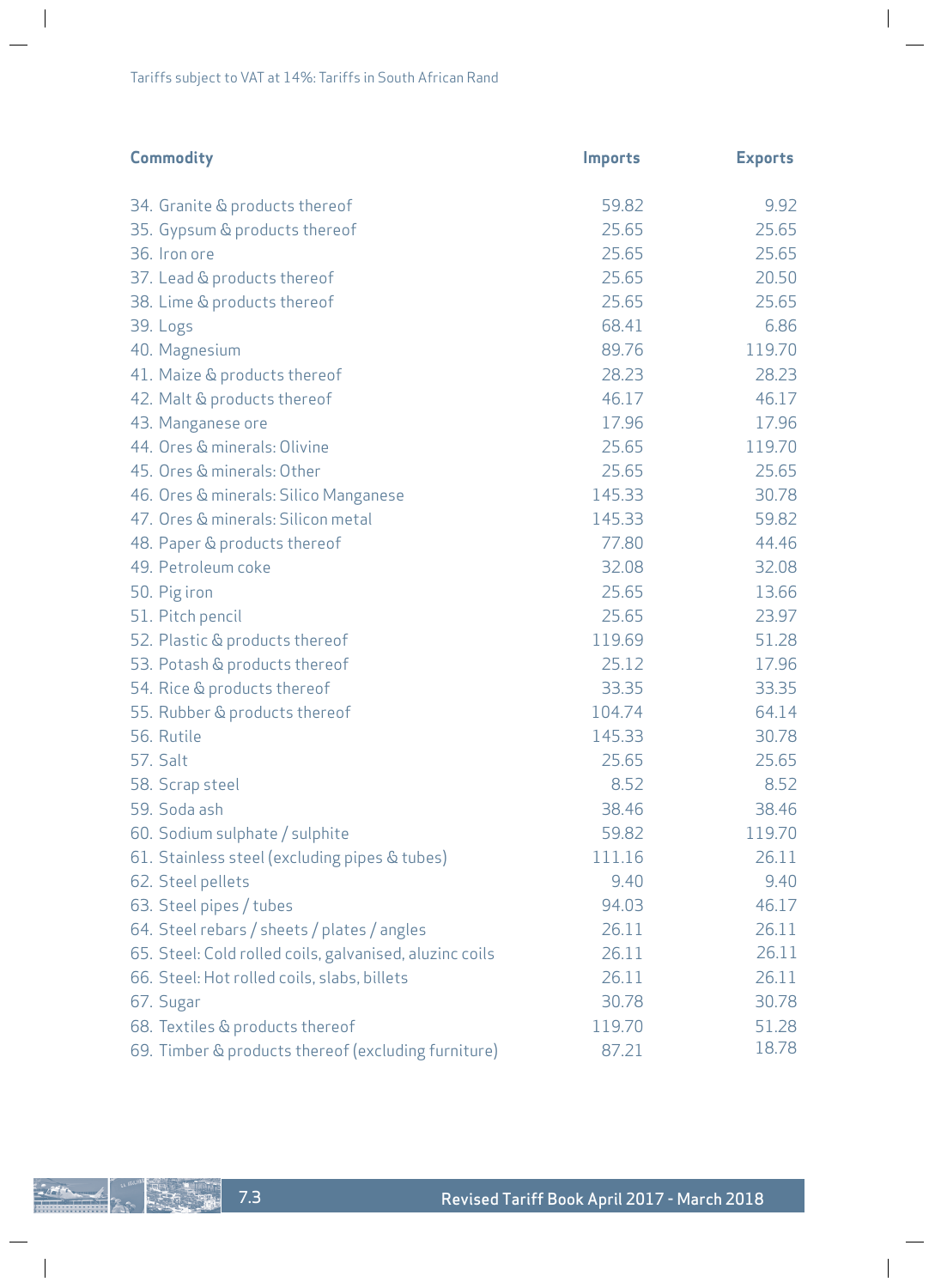| <b>Commodity</b>               | <b>Imports</b> | <b>Exports</b> |
|--------------------------------|----------------|----------------|
| 70. Titanium slag              | 38.46          | 38.46          |
| 71. Vegetables fresh or frozen | 33.35          | 33.35          |
| 72. Vegetables prepared        | 89.76          | 38.46          |
| 73. Vermiculite                | 35.91          | 35.91          |
| 74. Wheat & products thereof   | 32.08          | 32.08          |
| 75. Woodpulp                   | 51.28          | 51.28          |
| 76. Zinc & products thereof    | 25.65          | 25.65          |
| 77. Zircon                     | 145.33         | 25.65          |

# **2. DRY BULK**

 $\begin{array}{c} \hline \end{array}$ 

 $\overline{\phantom{a}}$ 

|    | <b>Commodity</b>                      | <b>Imports</b> | <b>Exports</b> |
|----|---------------------------------------|----------------|----------------|
| 1. | Agricultural products / seaweed, EOHP | 33.35          | 33.35          |
| 2. | Alumina                               | 30.78          | 51.27          |
| 3. | Andalusite                            | 68.41          | 11.97          |
| 4. | Barley & products thereof             | 33.35          | 51.27          |
| 5. | Cement & clinker                      | 25.65          | 5.13           |
| 6. | Chrome ore                            | 17.96          | 6.16           |
| 7. | Coal                                  | 10.37          | 3.57           |
| 8. | Copper concentrates                   | 25.65          | 25.65          |
| 9. | Cotton seed & products thereof        | 41.02          | 51.27          |
|    | 10. Ferro alloys                      | 30.78          | 30.78          |
|    | 11. Fertilizer & products thereof     | 17.96          | 17.96          |
|    | 12. Fluorspar & products thereof      | 25.65          | 25.65          |
|    | 13. Grain & products thereof          | 25.65          | 25.65          |
|    | 14. Gypsum & products thereof         | 25.65          | 25.65          |
|    | 15. Iron Ore                          | 18.77          | 8.91           |
|    | 16. Iron Oxide (Hematite)             | 17.96          | 8.71           |
|    | 17. Lead & products thereof           | 68.41          | 20.50          |
|    | 18. Maize & products thereof          | 25.65          | 13.66          |
|    | 19. Malt & products thereof           | 46.17          | 51.27          |
|    | 20. Manganese ore                     | 18.77          | 8.91           |
|    | 21. Ores & minerals EOHP              | 25.65          | 51.27          |

 $\overline{\phantom{a}}$ 

 $\begin{array}{c} \hline \end{array}$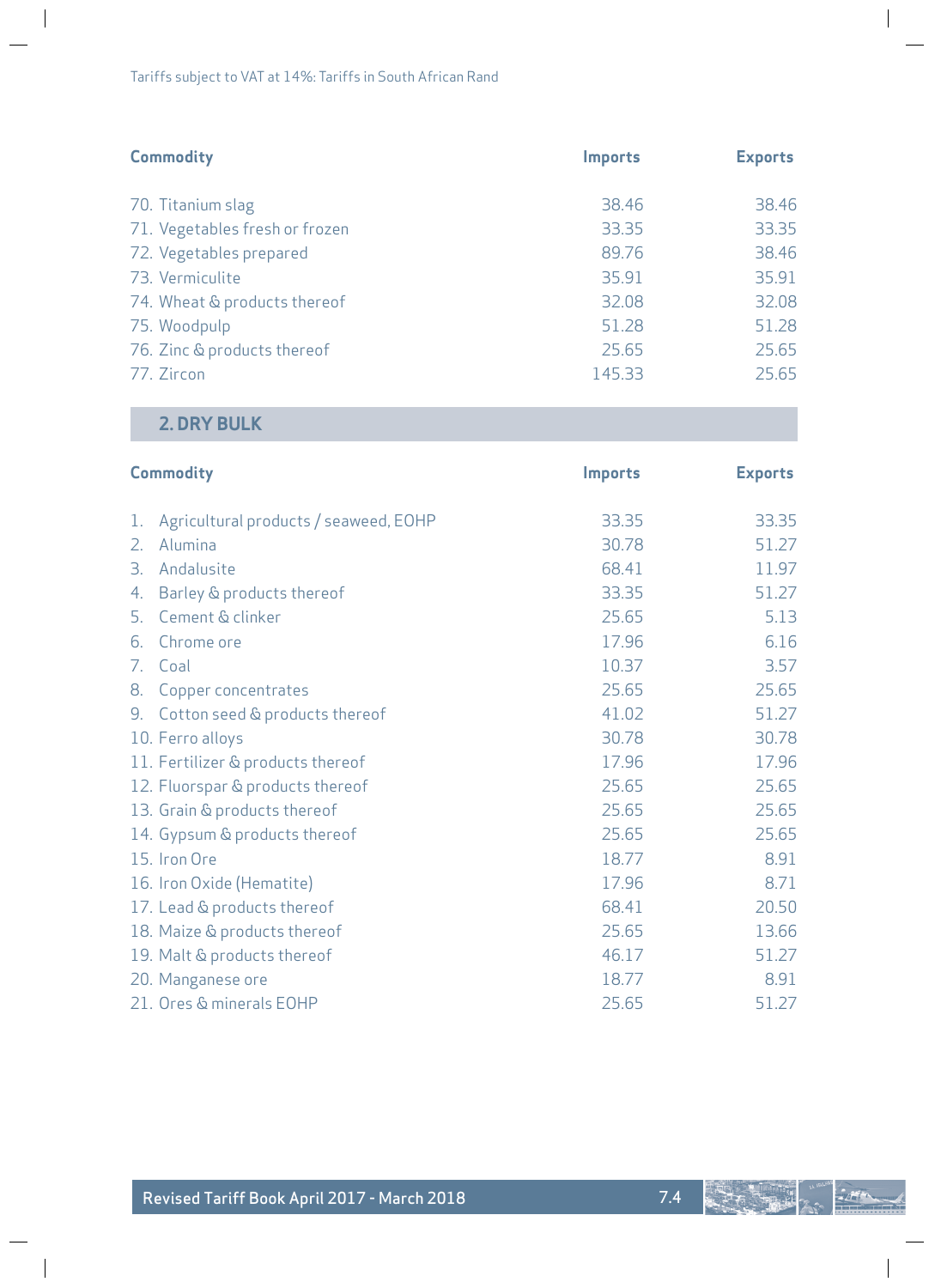| 22. Ores & minerals: Magnetite              | 68.41 | 3.42  |
|---------------------------------------------|-------|-------|
| 23. Ores & minerals: Silico Manganese       | 30.78 | 30.78 |
| 24. Petroleum Coke                          | 32.08 | 32.08 |
| 25. Pig iron                                | 68.41 | 13.66 |
| 26. Potash & products thereof               | 17.96 | 17.96 |
| 27. Rice & products thereof                 | 28.23 | 51.27 |
| 28. Rockphosphate                           | 9.75  | 9.75  |
| 29. Rutile                                  | 68.41 | 30.78 |
| 30. Salt                                    | 6.00  | 51.27 |
| 31. Soda ash                                | 25.65 | 51.27 |
| 32. Steel: Steel pellets                    | 9.40  | 6.86  |
| 33. Sugar                                   | 68.41 | 20.50 |
| 34. Sulphur                                 | 6.51  | 6.51  |
| 35. Timber products: Wood shavings, sawdust | 68.41 | 7.17  |
| 36. Titanium slag                           | 68.41 | 38.46 |
| 37. Vermiculite                             | 68.41 | 16.76 |
| 38. Wheat & products thereof                | 25.65 | 25.65 |
| 39. Woodchips                               | 68.41 | 7.17  |
| 40. Zinc & products thereof                 | 25.65 | 51.27 |
| 41. Zircon                                  | 68.41 | 25.65 |

 $\begin{array}{c} \hline \end{array}$ 

 $\overline{\phantom{a}}$ 

# **3. LIQUID BULK**

|    | <b>Commodity</b>                                     | <b>Imports</b> | <b>Exports</b> |
|----|------------------------------------------------------|----------------|----------------|
|    | 1. Ammonium & products thereof                       | 27.37          | 27.37          |
|    | 2. Anhydrous ammonia                                 | 27.37          | 27.37          |
|    | 3. Animal / vegetable oils / fats & products thereof | 59.82          | 51.28          |
|    | 4. Caustic soda                                      | 48.74          | 51.27          |
|    | 5. Crude & petroleum products                        | 30.78          | 17.11          |
|    | 6. Molasses & products thereof                       | 6.70           | 3.42           |
|    | 7. Phosphoric acid                                   | 68.41          | 43.62          |
| 8. | Pitch pencil                                         | 14.37          | 51.27          |
|    | 9. Sunflower seed oil                                | 59.82          | 51.28          |



 $\overline{\phantom{a}}$ 

 $\begin{array}{c} \hline \end{array}$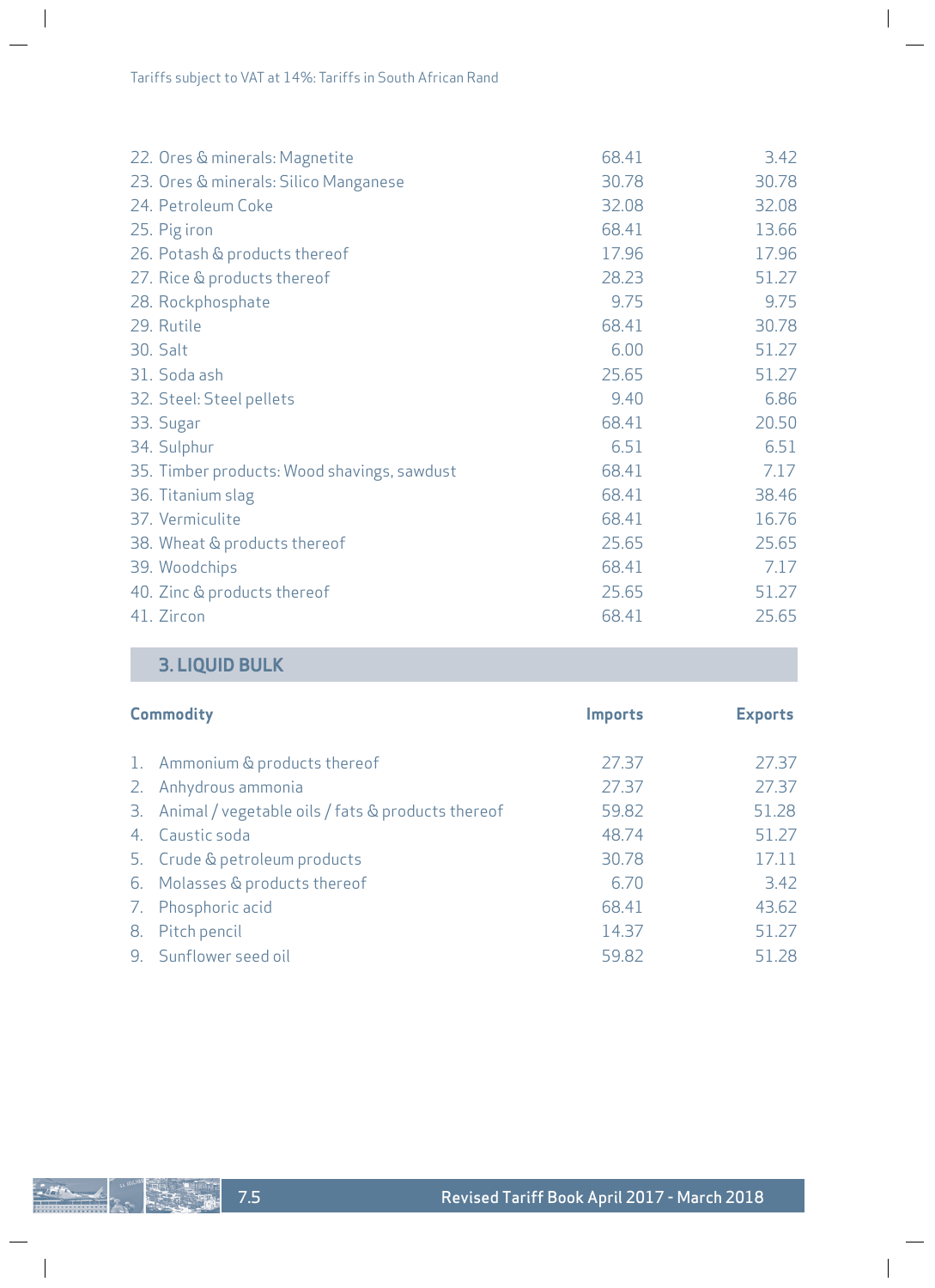# **4. CONTAINERS**

The following fees will apply per container as specified:

|                                 | <i>Imports</i> | <b>Exports</b> |
|---------------------------------|----------------|----------------|
| 6m / 20' containers             | 2146.78        | 636.03         |
| 12m / 40', 13,7m/45' containers | 4 2 9 3 5 2    | 1 272.07       |
| Empty containers, all sizes     | 83.81          | 83.81          |

- ISO containers filled with MT returns of whatever nature being returned for filling, provided a certificate is given to the effect that they are being returned to the original sender for refilling as well as new MT ISO containers will be regarded as an empty container. Transhipments are excluded from this ruling.
- All containers up to the size of a 6m / 20' container will be charged at 6m / 20' container rate.

# **5. COASTWISE CARGO**

### **Breakbulk/Bulk**

### **Containerised**

All cargo per leg **inwards or outwards** irrespective of contents, per container: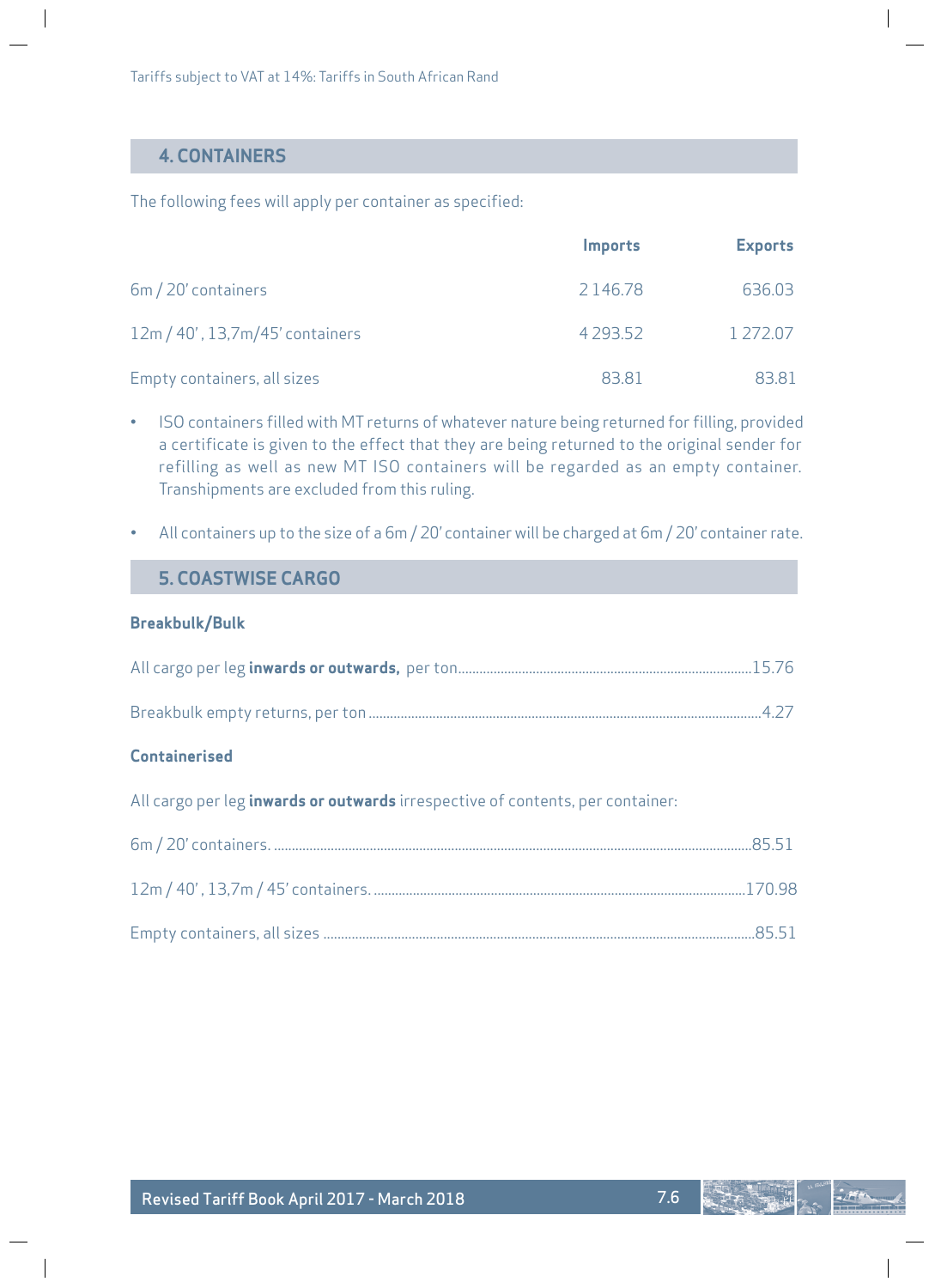# **6. EXEMPTIONS**

- Bunkers and/or water for the vessel's own consumption at a commercial berth, jetty or mooring;
- Cargo landed in error and reshipped onto the same vessel;
- Fish landed for local consumption at a leased berth from locally registered fishing vessels licensed by the Department of Environmental Affairs & Tourism;
- Clip-on units for ISO reefer containers and the cribs in which they are conveyed when returned to the original port of shipment;
- Cargo restowed by utilizing the wharf.

### **Vessel's spares / stores for own consumption**

- Vessel's stores including bait and packaging materials, vessel's spares all for the vessel's own consumption at any commercial berth, jetty or mooring;
- Bona fide transhipments will qualify for the above exemption only if the import and export documents have been suitably endorsed.

#### **Notes:**

- i. Vessel's spares/stores imported and moved to a bonded warehouse pending placing on board another vessel are liable for cargo dues on the incoming leg. After placing on board as vessel for own use, import cargo dues will be refunded whilst the outgoing transaction is exonerated from payment of cargo dues provided that both transactions are done within 90 day period. Failing which normal import / export cargo dues will be maintained. (Both import and export cargo dues documentation) must be suitably endorsed, certified and cross-referenced)
- ii. Vessel's spares/stores transshipped from one vessel to another are exempted from cargo dues. Documents must be certified to the effect that the cargo is vessel spares/stores for the receiving vessel's own use and consumption
- iii Vessel's spares/stores emanating from local suppliers or being airfreighted are exempted from cargo dues. In these instances, documents must also be certified
- iv. Vessel's spares/stores or duty free vessel's stores/spares imported and moved to a private warehouse (not bonded) as a normal import transaction will attract normal import cargo dues and if placed on board a vessel at a later stage as vessel's spare/stores for own use, the outgoing transaction is exonerated from payment of cargo dues
- v. Notes (i) and (iv) only apply where vessel's spares/stores transaction take place at a commercial berth, jetty or mooring of Transnet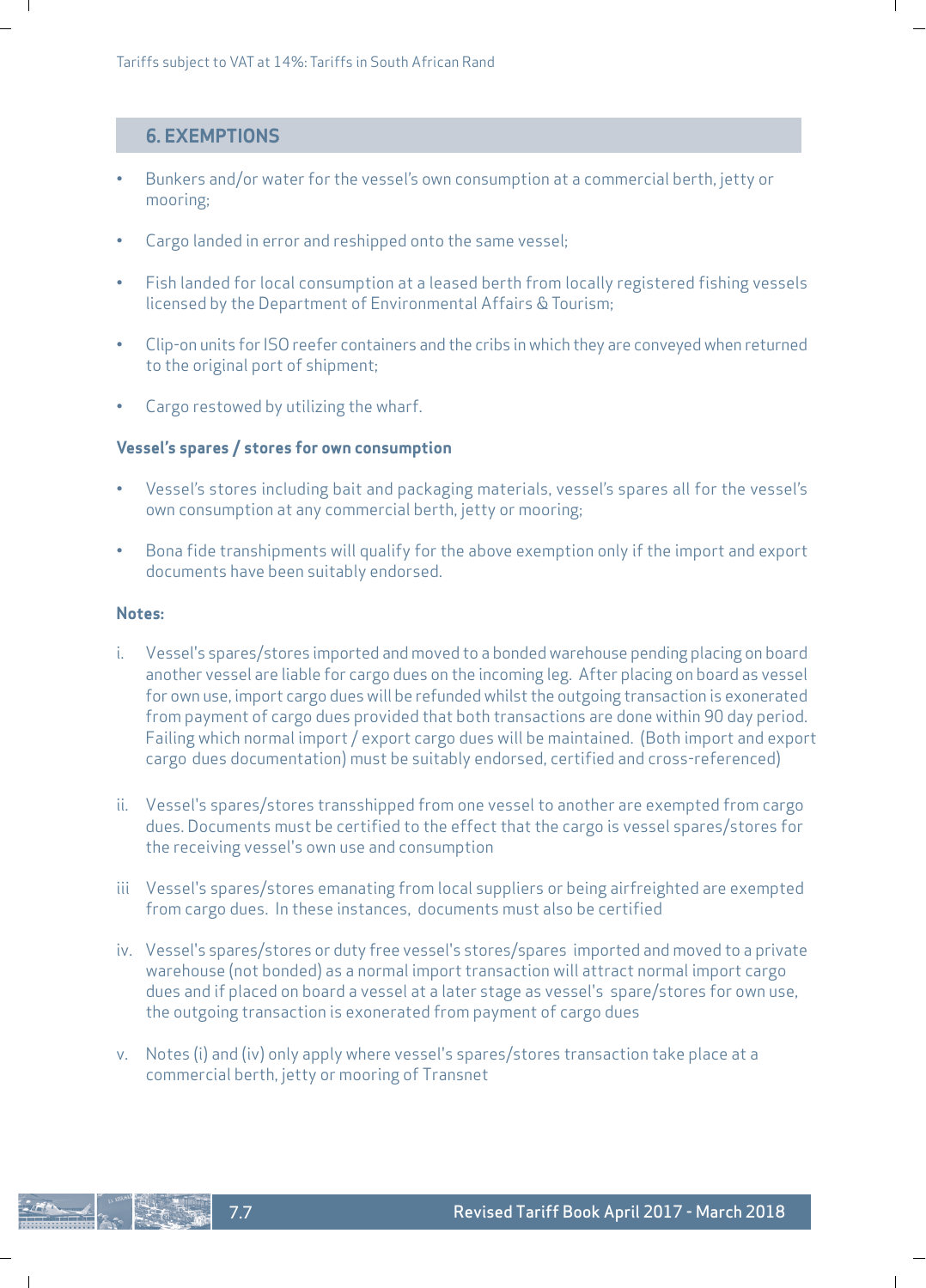Tariffs subject to VAT at 14%: Tariffs in South African Rand

# **7. TRANSHIPPED CARGO**

### **The fees for:**

- Cargo/Empty containers manifested to the port of discharge for transshipment to another port; or
- Cargo/Empty containers for which transhipping orders have been accepted prior to, or within 3 days of the discharging vessel having commenced discharge; or
- Cargo/Empty containers transhipped from one vessel to another without touching a wharf or jetty; or
- Cargo/Empty containers landed in error or overcarried and reshipped onto a different vessel; or
- Bunker fuel oil supplied to vessels direct from tankers (excluding bunkers barges);
- Cargo loaded and then landed on the same vessel / different vessel (malfunction/ damaged/unpacked/repacked)

#### Are as follows:

Containerised cargo, per container **per leg inwards or outwards;**

Other cargo, per ton **per leg inwards or outwards.**...............................................................................4.21

Fees payable on bulk liquids transhipped direct from one vessel to another or on bulk liquids pumped into private storage installations awaiting the on carrying vessel are, per ton (kilolitre)

| First 100 000 tons (kilolitres), per ton (kilolitre), per consignment, per leg inwards |  |
|----------------------------------------------------------------------------------------|--|
|                                                                                        |  |
|                                                                                        |  |

Thereafter, per ton (kilolitre), per consignment, **per leg inwards or outwards**..........................2.10

Perishable cargo and in bond cargo not transhipped within 90 days after the date that the discharging vessel commenced cargo working, shall for cargo dues purposes be regarded as cargo imported and exported.

# **8. PENALTIES AND RELATED FEES**

Penalties applicable for cancellations and late submission of cargo documentation are as follows:

Cargo dues order amendment fee per order.....................................................................................305.13

Late, incomplete and non-submission of manifests and outturn reports

All cancelled orders to be accompanied by the original order.

Revised Tariff Book April 2017 - March 2018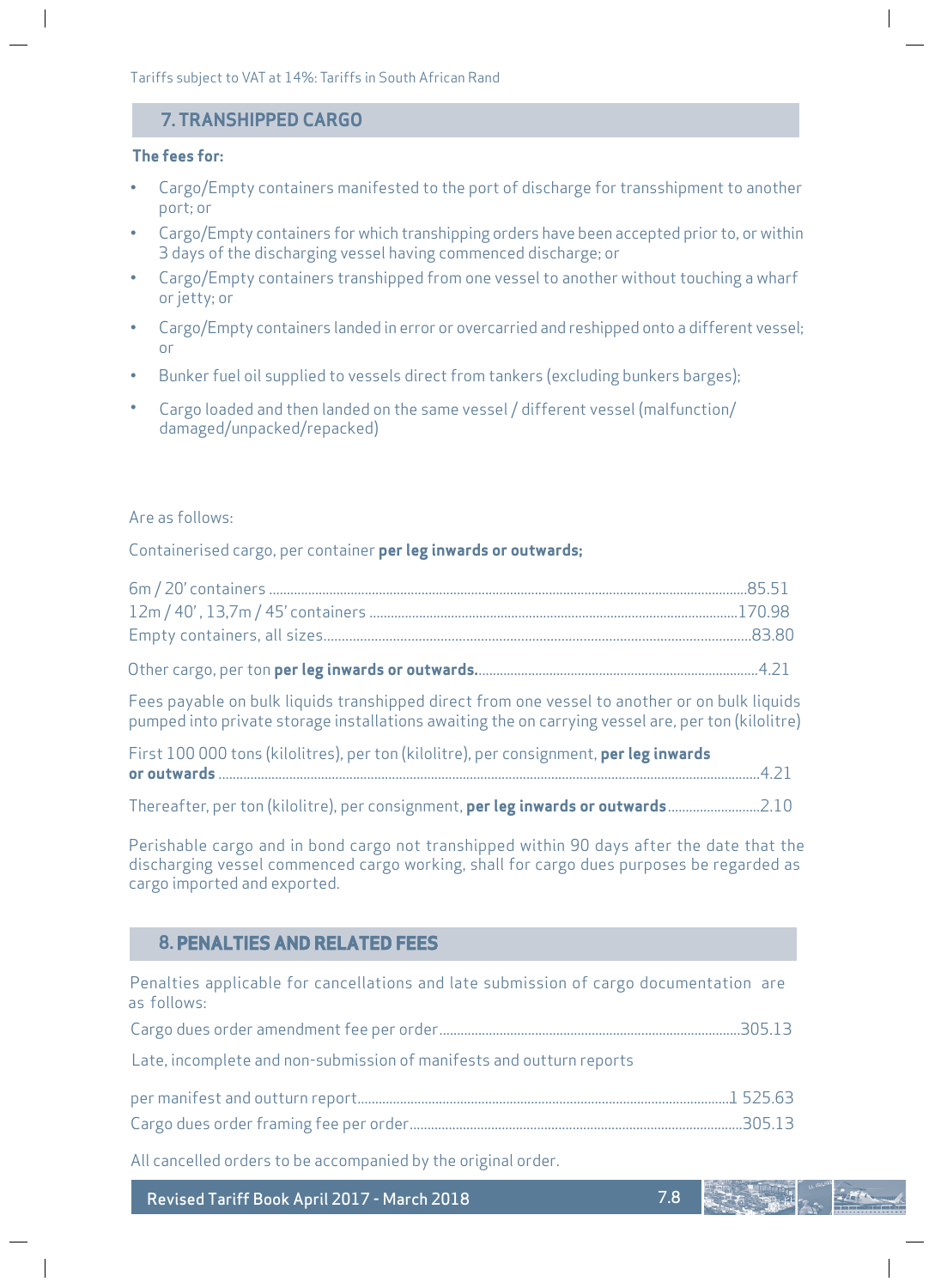# **9. CARGO CONVEYED BY VESSEL PERMITTED TO SERVICE VESSELS WITHIN AND OUTSIDE THE PORT**

| <b>Administrative fees</b> |  |
|----------------------------|--|
|                            |  |

 $\overline{\phantom{a}}$ 

 $\overline{\phantom{a}}$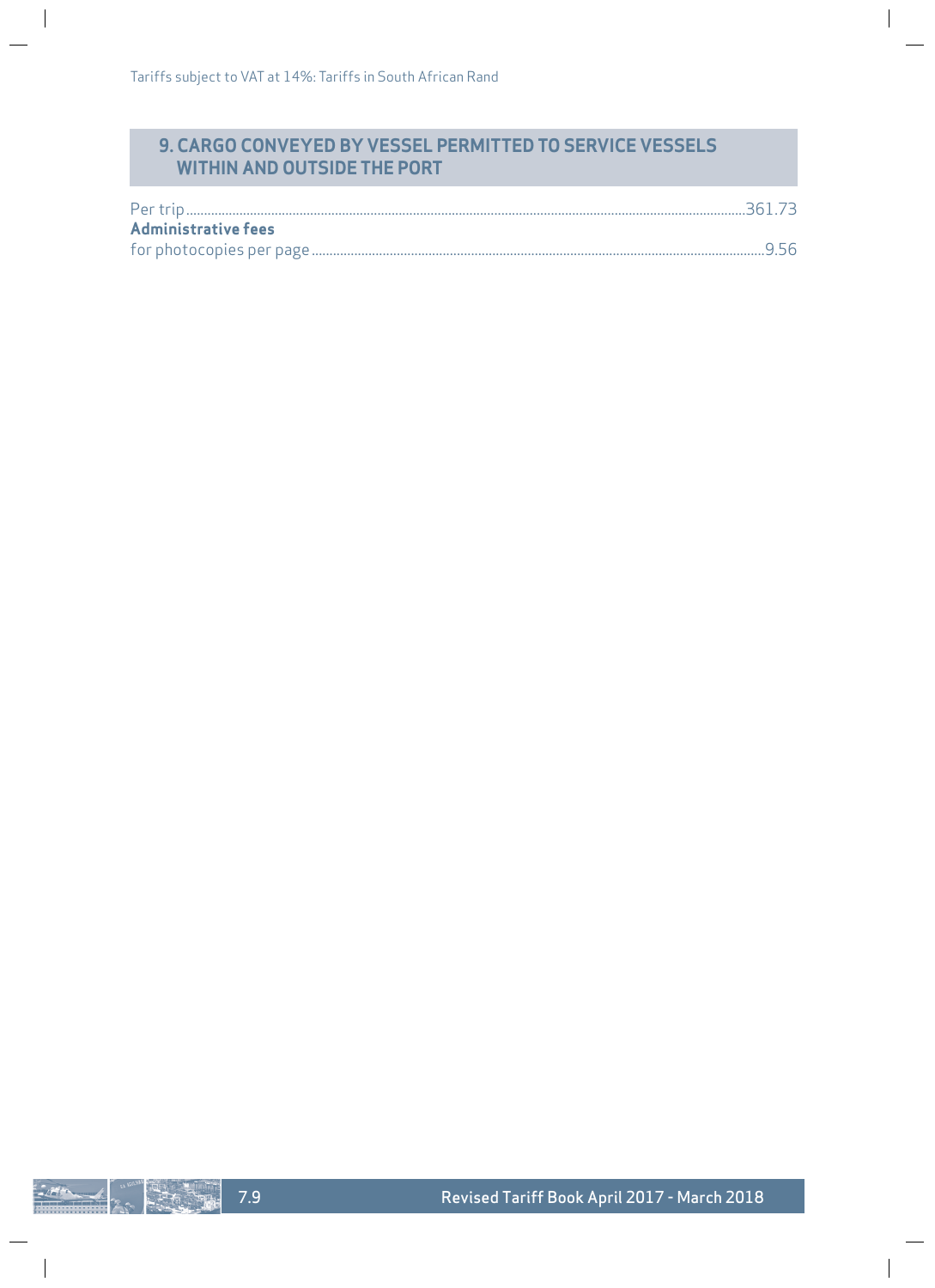# **SECTION 8**

### **BUSINESS PROCESSES AND DOCUMENTATION**

### **1. CARGO DUES ORDER**

Cargo Dues Orders must be presented at the port where the consignment will be landed/ shipped/transhipped. For the inland port of City Deep container cargo dues orders will be accepted for all ports at our Johannesburg Revenue Office. Overborder offices will still accept cargo dues, orders for containers.

Cargo dues is payable by the importer/exporter of cargo who may appoint a clearing and forwarding agent to undertake transactions on their behalf. The account number appearing on the cargo dues order will be debited accordingly.

In instances where cargo dues orders have not been received, such charges will be billed to the container operator for container traffic and the vessel agent for bulk and breakbulk traffic.

ISO containers filled with MT returns of whatever nature being returned for filling, provided a certificate is given to the effect that they are being returned to the original sender for refilling, as well as new MT ISO containers will be regarded as an empty container. Transhipments are excluded from this ruling.

Cargo Dues Orders can be grouped and submitted as a list, i.e. one order supported by a list containing the relevant container numbers, to the relevant Port Revenue Offices, as follows (Imports and Exports separately):

- **Containers: On a per vessel, per container operator basis, separated between deepsea, coastwise and transshipment movements.**
- **Breakbulk and Bulk: On a per vessel, per agent basis, separated between deepsea, coastwise and transshipment movements.**

A single Cargo Dues Order can also be submitted for multiple containers provided that the container numbers are indicated on the order and import and export orders are submitted separately. Orders should further be separated between deepsea, coastwise and transhipments.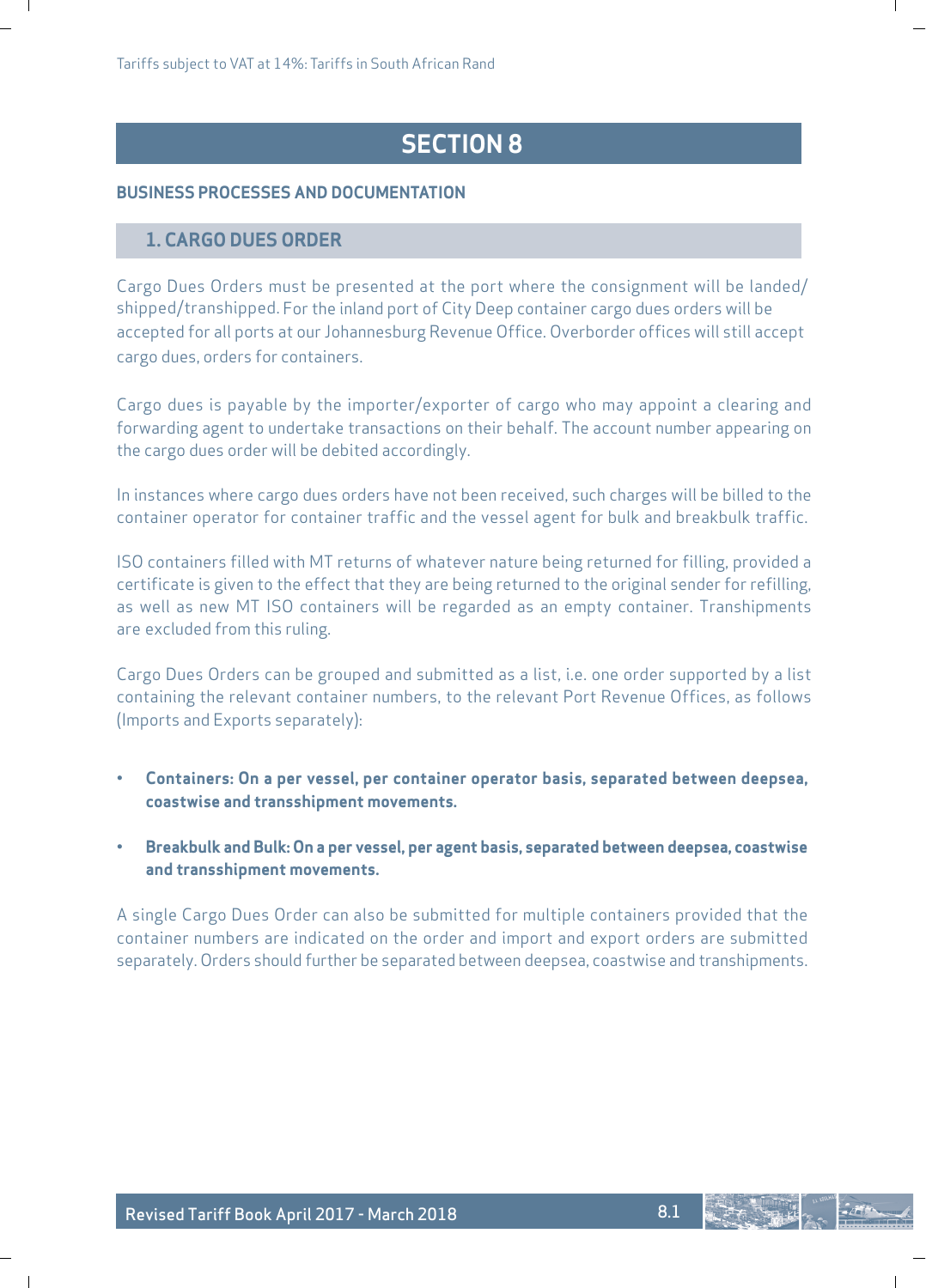# **1.1 TYPES OF DOCUMENTATION**

The following documentation must be provided to the Authority:

#### **Container Import and Exports: Bulk and Breakbulk Exports:**

- Cargo Dues Order Cargo Dues Order
- 

 $\mathbf{I}$ 

• Empty Container List

#### **Bulk and Breakbulk Imports: Coastal Cargo:**

- Cargo Dues Order
- Bill of Lading / Delivery Order
- Vessel Manifest

- 
- Vessel Manifest Mates Receipt
	-
	- Draft survey for bulk exports

• Cargo Dues Order per inward and outwards movement, supported by an inwards or outwards manifest and empty container list.

ı

# **Transshipment Cargo:**

• Cargo Dues Order per inward and outwards movement, supported by an inwards or outwards list, differentiated between full, empty, 6m (20'), 12m (40') or 13,75m (45').

At the request of the Authority, including relevant Customs documentation must be provided to substantiate cargo declarations.

### **Supporting documentation: Vehicles**

In addition to the types of documentation listed in Section 8, Clause 1.1 above please include any of the following documentation below specifying the length/s of the vehicle/s when passing Cargo Dues Orders for vehicles:

Post load / Delivery Report

8.2

 $\mathsf{l}$ 

- Certificate and list of Measurement and Weight
- Export Certificate
- Packing Specification
- Suppliers Invoice

• Affidavit — (**only applicable** to instances where owners are relocating and vehicle/s form part of ' personal/household effects")

Where such documentation cannot be provided the following average length will be applied for tariffing purposes: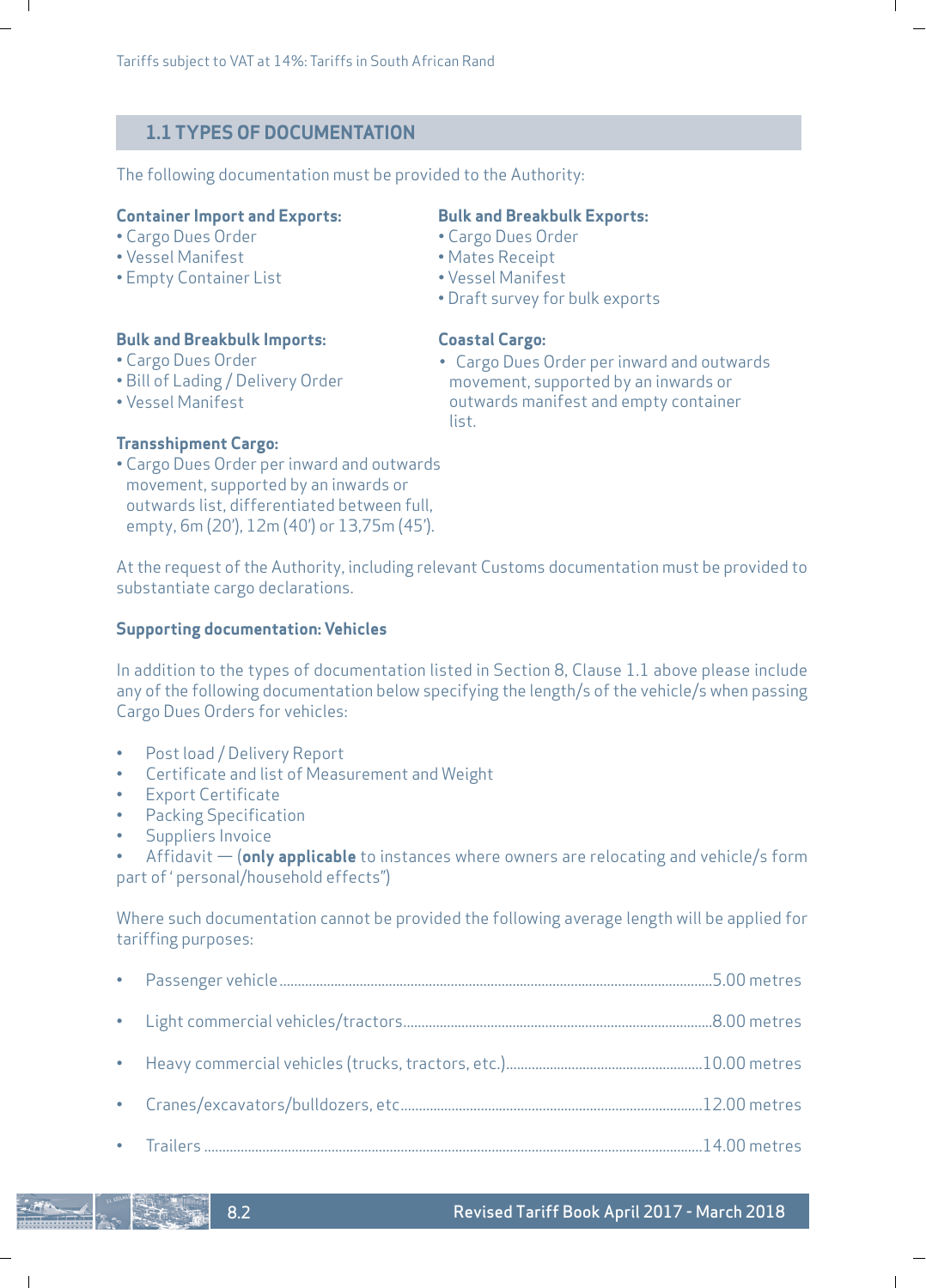# **1.2 TIMING OF DOCUMENTATION**

### **IMPORT DOCUMENTATION**

 $\mathbf{I}$ 

 $\overline{\phantom{a}}$ 

- 1. Cargo Dues Orders must be submitted within five (5) days after vessel departure for bulk (dry and liquid) cargo and within three (3) days after vessel departure for all other cargo types. The only exception to this rule being fresh fish imports where cargo dues orders must be submitted within seven (7) days after vessel arrival.
- 2. Manifests must be submitted within one (1) day before vessel arrival.
	- 2.1 Empty container lists must be submitted within one (1) day before vessel arrival.
- 3. Breakbulk and Bulk Cargo Dues Orders must be supported by the Bill of Lading or Delivery Order or survey reports for bulk vessels.
- 4. The supporting documents are required for empty returns and a Customs approved Bill of Entry for vessel stores / spares for vessels own consumption.

### **EXPORT DOCUMENTATION**

- 1. Cargo Dues Orders must be submitted within three (3) days after vessel departure for all other cargo types.
- 2. Manifests must be submitted within fourteen (14) days after vessel departure.

2.1 Empty container lists must be submitted within fourteen (14) days after vessel departure.

- 3. Breakbulk and Bulk Cargo Dues Orders must be supported by the mate's receipt or draft survey.
- 4. The supporting documents are required for empty returns and a Customs approved Bill of Entry for vessel stores / spares for vessels own consumption.

# **INBOUND TRANSSHIPMENT AND COASTWISE DOCUMENTATION**

- 1. Cargo Dues Orders must be submitted within seven (7) days after vessel arrival.
- 2. Inbound transshipment manifests must be submitted within three (3) days after vessel departure.
- 3. Coastal manifests must be submitted within three (3) days after vessel departure for inward moves.
- 4. Empty container lists must be submitted within three (3) days after vessel departure.

8.3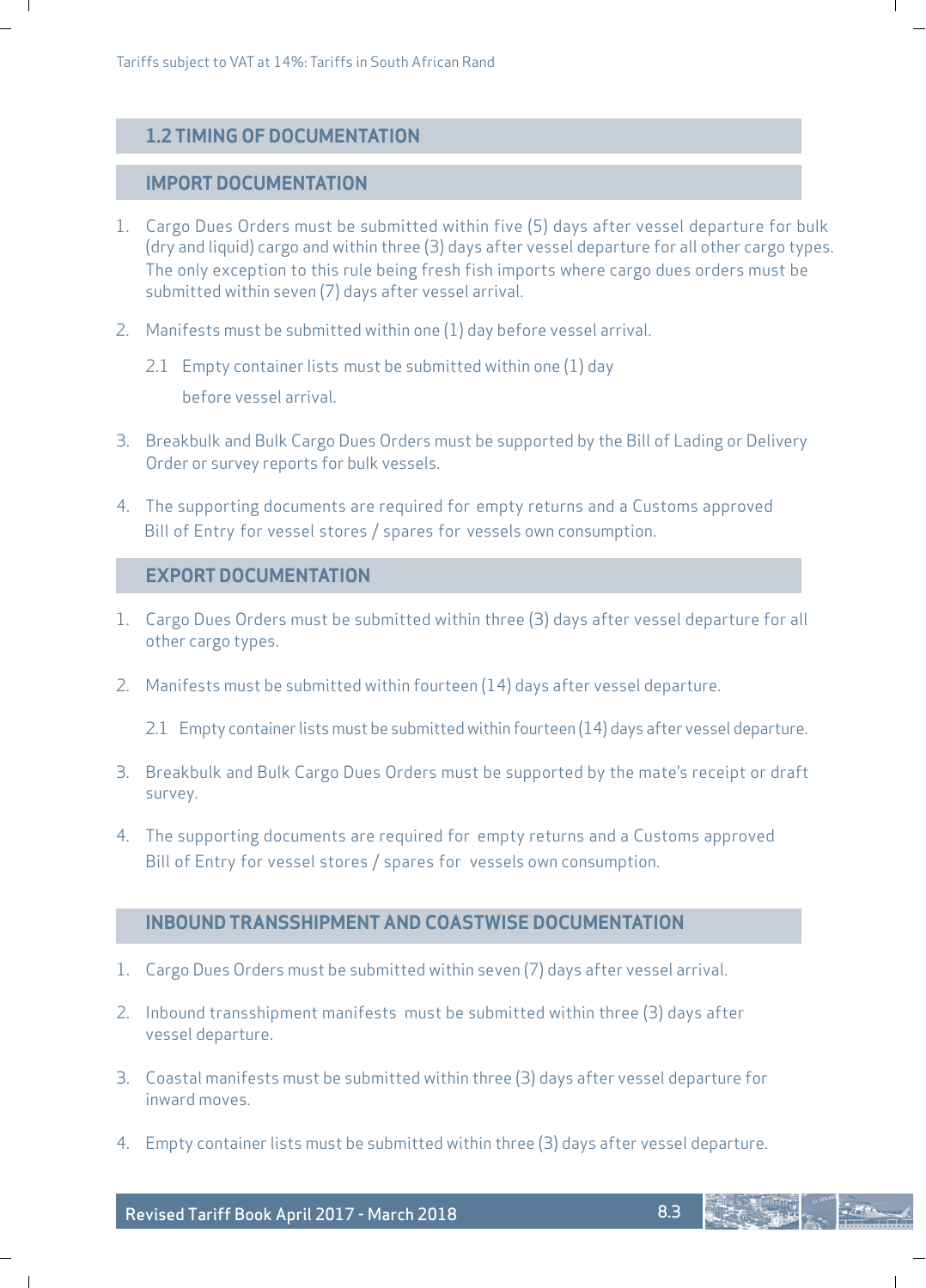### **OUTBOUND TRANSSHIPMENT AND COASTWISE DOCUMENTATION**

- 1. Cargo Dues Orders must be submitted within three (3) days after vessel departure.
- 2. Outbound transshipment manifests must be submitted within three (3) days after vessel departure.
- 3. Coastal manifests must be submitted within three (3) days after vessel departure for outward moves.
- 4. Empty container lists must be submitted within three (3) days after vessel departure.

### **The above time frames excludes the first weekend and public holiday.**

# **2. RESPONSIBLE PARTY**

Cargo dues is payable by the importer/exporter of cargo who may appoint a clearing and forwarding agent to undertake transactions on their behalf. The account number appearing on the cargo dues order will be debited accordingly.

In instances where cargo dues orders have not been received, such charges will be billed to the container operator for container traffic and the vessel agent for bulk and breakbulk traffic. Cargo Dues for uncleared containers will be billed to the container operator.

Cargo Dues Orders submitted for individual LCL consignments will be invoiced at the full cargo dues tariff per TEU as published in the Tariff Book. In all cases, a Cargo Dues Order must be presented, indicating all the container numbers on the order, or alternatively the Cargo Dues Order can be presented, with an attached list containing the relevant container numbers.

### **3. PENALTIES**

### **3.1 Penalties for late submission of Cargo Dues Orders**

Cargo Dues Orders will be considered late when submitted after the agreed upon timeframes for documentation. The Authority will charge interest on the normal cargo dues payable, calculated at the prevailing prime rate plus one percent of the value of the Cargo Dues Order. The following **example** illustrates this calculation:

Prime Rate 9.0% Prime Rate plus 1% = 10.0% Value of Order R10 000 Number of days late 14 Interest Calculation (10.0% x (14/365) = R38.37 Total Cargo Dues Payable R10 038.37

The first public holiday and first weekend will be excluded if it falls within the number of days that the Order has been submitted late for purposes of interest calculation.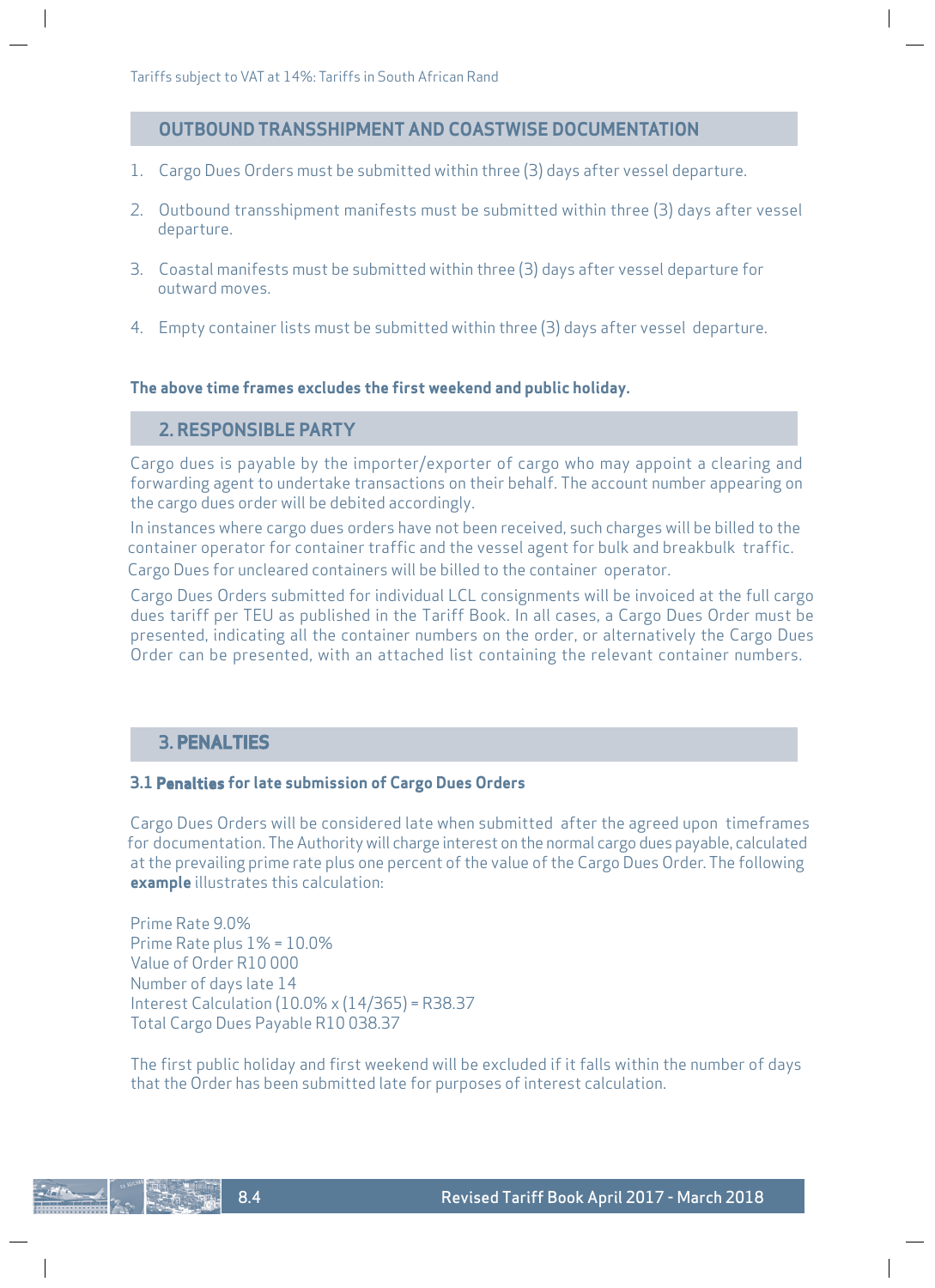Tariffs subject to VAT at 14%: Tariffs in South African Rand

#### **3.2 Non-submission of Cargo Dues Orders**

The Authority will apply an incremental penalty based on the cargo dues payable and dependent on how late documentation is submitted or when a a non-submission is discovered by the Authority's internal verification process. This penalty will be imposed 30 days after vessel arrival for imports and 30 days after vessel departure for exports. The incremental penalty is tabled below:

| <b>Number of days late</b>                                 | <b>Penalty application</b> |  |  |  |
|------------------------------------------------------------|----------------------------|--|--|--|
| $31-60$ days<br>$61-90$ days<br>91-120 days<br>$>120$ days | 10%<br>30%<br>50%<br>100%  |  |  |  |
|                                                            |                            |  |  |  |

Where cargo documentation is submitted, whether timeously or not subsequently cancelled for whatever reason and resubmitted, interest / penalty charges if applicable will be levied from the date of the new order in the event of undeclaration, in addition to the cancellation fee of R305.12 per order.

### **3.3 Late and incomplete or non-submission of Manifests/Outturn reports**

The penalty for late and incomplete or non submission of manifests will be R1525.63 per manifest. The Authority will determine non-submission of Manifests through it's internal verification processes.

# **(Page 8.1) and Responsible Party (Page 8.4). 3.4 The responsible parties for the late order fee is stipulated in Section 8, Cargo Dues Orders**

### **4. CANCELLING ORDERS**

1. Incorrect orders must be cancelled and a new order must be submitted. Cancelled cargo dues orders will attract an administrative fee of R305.12 per order.

### **5. TERMINAL OUTTURN REPORT**

Outturn reports are required on a per vessel basis from all terminals at the respective ports, within 10 days after the vessel completed working.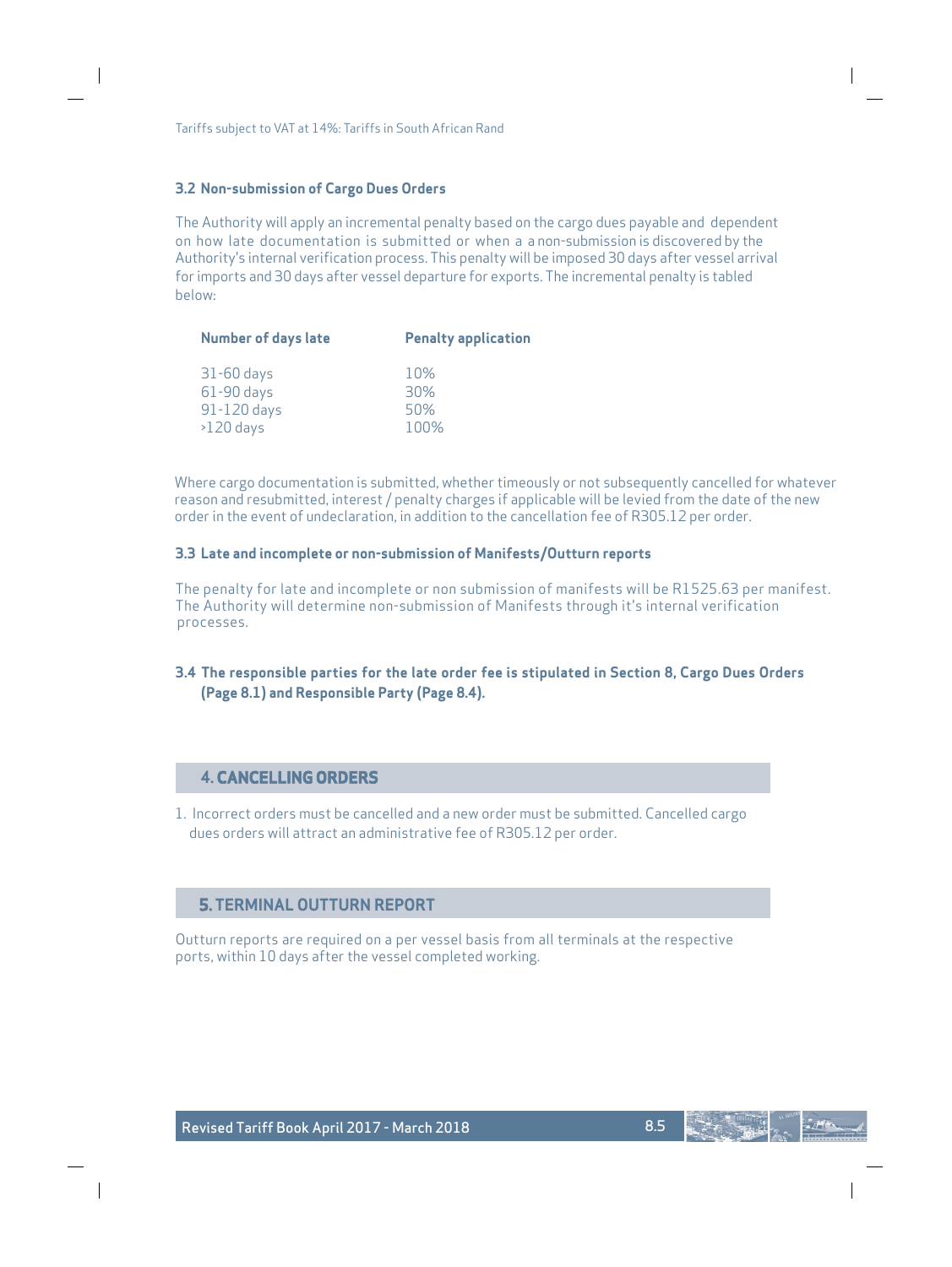# **6.1 PORT REVENUE OFFICES**

 $\blacksquare$ 

Cargo Dues Orders need to be presented for acceptance at the respective Authority's Port Revenue Office at the various ports. The location of the offices are:

ı

| Johannesburg<br><b>30 Wellington Road</b><br>Parktown<br>2193                                                                    | Port of Port Elizabeth/Ngqura<br><b>Ground Floor</b><br><b>Customer Service Centre</b><br><b>Port Admin Building</b><br>Port of Port Elizabeth       | <b>Port of Durban</b><br>1st Floor<br>45 Bay Terrace<br>Point                                                                    |
|----------------------------------------------------------------------------------------------------------------------------------|------------------------------------------------------------------------------------------------------------------------------------------------------|----------------------------------------------------------------------------------------------------------------------------------|
| <b>Port of Richards Bay</b><br><b>Ground Floor</b><br><b>Venture Road</b><br><b>Bayvue Centre</b><br><b>Port of Richards Bay</b> | <b>Port of Cape Town</b><br><b>Ground Floor</b><br><b>Customer Service Centre</b><br><b>TNPA House</b><br>South Arm Road<br><b>Port of Cape Town</b> | <b>Port of East London</b><br><b>Port Admin Building</b><br><b>Hely Hutchinson Road</b><br>Quigney<br><b>Port of East London</b> |
| <b>Port of Saldanha</b><br><b>Bayvue Centre</b><br><b>Marine Drive</b><br>Port of Saldanha                                       | <b>Port of Mossel Bay</b><br>Port Admin Building<br>55 Bland Street<br><b>Port of Mossel Bay</b>                                                     |                                                                                                                                  |

# **6.2 PORTSONLINE**

Registered customers may submit electronic cargo dues or EDI data. For additional information visit our website **www.transnetnationalportsauthority.net** or contact our call centre on 086 010 9330. Email: customercare.tnpa@transnet.net

 $\mathbf{I}$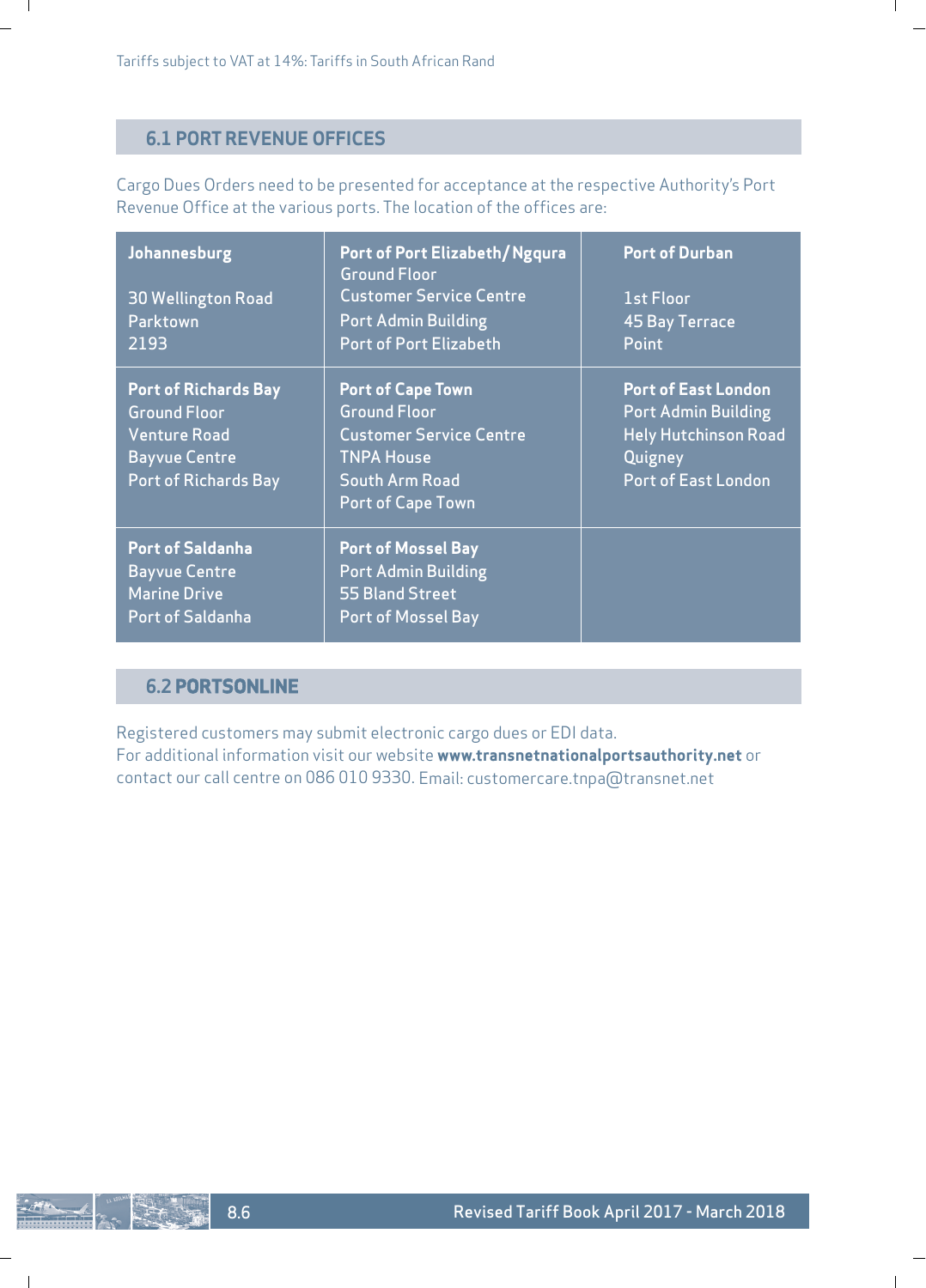$\overline{\phantom{0}}$  $\sim$  1

|                                                  |                          | <b>IMPORT CARGO DUES ORDER</b>                               |                                      |                                           |                                                                                                                                                                                                                                                                                                                                                                                                                                |                        |                        |                                                |
|--------------------------------------------------|--------------------------|--------------------------------------------------------------|--------------------------------------|-------------------------------------------|--------------------------------------------------------------------------------------------------------------------------------------------------------------------------------------------------------------------------------------------------------------------------------------------------------------------------------------------------------------------------------------------------------------------------------|------------------------|------------------------|------------------------------------------------|
|                                                  |                          |                                                              |                                      |                                           |                                                                                                                                                                                                                                                                                                                                                                                                                                |                        |                        | <b>TRANSNET</b><br>national ports<br>authority |
|                                                  |                          |                                                              | <b>Import Cargo Dues Order</b>       |                                           |                                                                                                                                                                                                                                                                                                                                                                                                                                |                        |                        |                                                |
| <b>Breakbulk</b>                                 | <b>Bulk</b>              |                                                              | Containers                           |                                           |                                                                                                                                                                                                                                                                                                                                                                                                                                |                        | <b>TNPA Order No.:</b> |                                                |
| Deepsea                                          | <b>Transhipment</b>      |                                                              | Coastwise                            |                                           | <b>Cancelling order</b>                                                                                                                                                                                                                                                                                                                                                                                                        |                        |                        |                                                |
| The relevant section to be completed with an "X" |                          | All cancelled orders to be accompanied by the original order |                                      |                                           |                                                                                                                                                                                                                                                                                                                                                                                                                                |                        |                        |                                                |
| Importer:                                        |                          |                                                              |                                      | <b>TNPA Account No.:</b>                  |                                                                                                                                                                                                                                                                                                                                                                                                                                |                        |                        |                                                |
|                                                  |                          |                                                              |                                      |                                           |                                                                                                                                                                                                                                                                                                                                                                                                                                |                        |                        |                                                |
| Country of origin:                               |                          |                                                              |                                      |                                           |                                                                                                                                                                                                                                                                                                                                                                                                                                |                        |                        |                                                |
| <b>Country of destination:</b>                   |                          |                                                              |                                      |                                           |                                                                                                                                                                                                                                                                                                                                                                                                                                |                        |                        |                                                |
| Vessels Name:                                    |                          | Voyage No.:                                                  |                                      | On-carrier<br>Vessel's name:              |                                                                                                                                                                                                                                                                                                                                                                                                                                |                        | Voyage No.:            |                                                |
| Port of Discharge:                               |                          |                                                              |                                      | <b>Service Port:</b>                      |                                                                                                                                                                                                                                                                                                                                                                                                                                |                        |                        |                                                |
| <b>TNPA Material No.:</b>                        |                          | <b>Client Ref.:</b>                                          | <b>Bill of Lading/Mates Receipt:</b> |                                           | <b>Container Operator/Vessels Agent</b>                                                                                                                                                                                                                                                                                                                                                                                        |                        |                        | Terminal:                                      |
| Marks & Nos/<br>Container<br>prefix<br>& Number  | Number<br>of<br>packages | Type of<br>Packaging<br><b>Container Size</b>                |                                      |                                           | <b>Description of Goods/Commodity Description/Container</b><br>Status (FCL/LCL/MT)                                                                                                                                                                                                                                                                                                                                             |                        |                        | Gross Mass (kg)                                |
| <b>Total No. of Packages</b>                     |                          |                                                              |                                      |                                           |                                                                                                                                                                                                                                                                                                                                                                                                                                |                        |                        | (In words as well)                             |
|                                                  |                          | <b>Container Operators/Vessels Agents Date Stamp</b>         |                                      |                                           |                                                                                                                                                                                                                                                                                                                                                                                                                                | <b>TNPA Date Stamp</b> |                        |                                                |
| <b>Description</b>                               | Factor                   | <b>Cargo Dues</b><br>Rate                                    | Amount                               | <b>Cargo Dues Order</b><br>1<br>2.        | The handing in of this order will be accepted by Transnet National Ports Authority<br>(TNPA) as a notification that cargo dues is payable on all these goods.<br>I/We agree that the details reflected hereon are in accordance with the conditions<br>published in the Port Rules and Authority's Tariff Book, and, we agree that the<br>provisions of the Act, Regulations, Port Rules and the Authority's Tariff Book shall |                        |                        |                                                |
|                                                  |                          |                                                              |                                      | out herein.<br>3.<br><b>Company Name:</b> | be applicable to this contract in the same manner as though they were fully set<br>I/We guarantee to pay any additional charges that may be incurred by the Authority in carrying out the instructions contained on this order.                                                                                                                                                                                                |                        |                        |                                                |
| For use by Agent                                 |                          | Sub Tot al                                                   |                                      | <b>Telephone Number:</b>                  |                                                                                                                                                                                                                                                                                                                                                                                                                                |                        |                        |                                                |
|                                                  |                          | <b>VAT</b>                                                   |                                      | Place and Date of Issue:                  |                                                                                                                                                                                                                                                                                                                                                                                                                                |                        |                        |                                                |

Revised Tariff Book April 2017 - March 2018

8.7

 $-275$ 

 $\mathbf{I}$ 

 $\mathbf{L}$